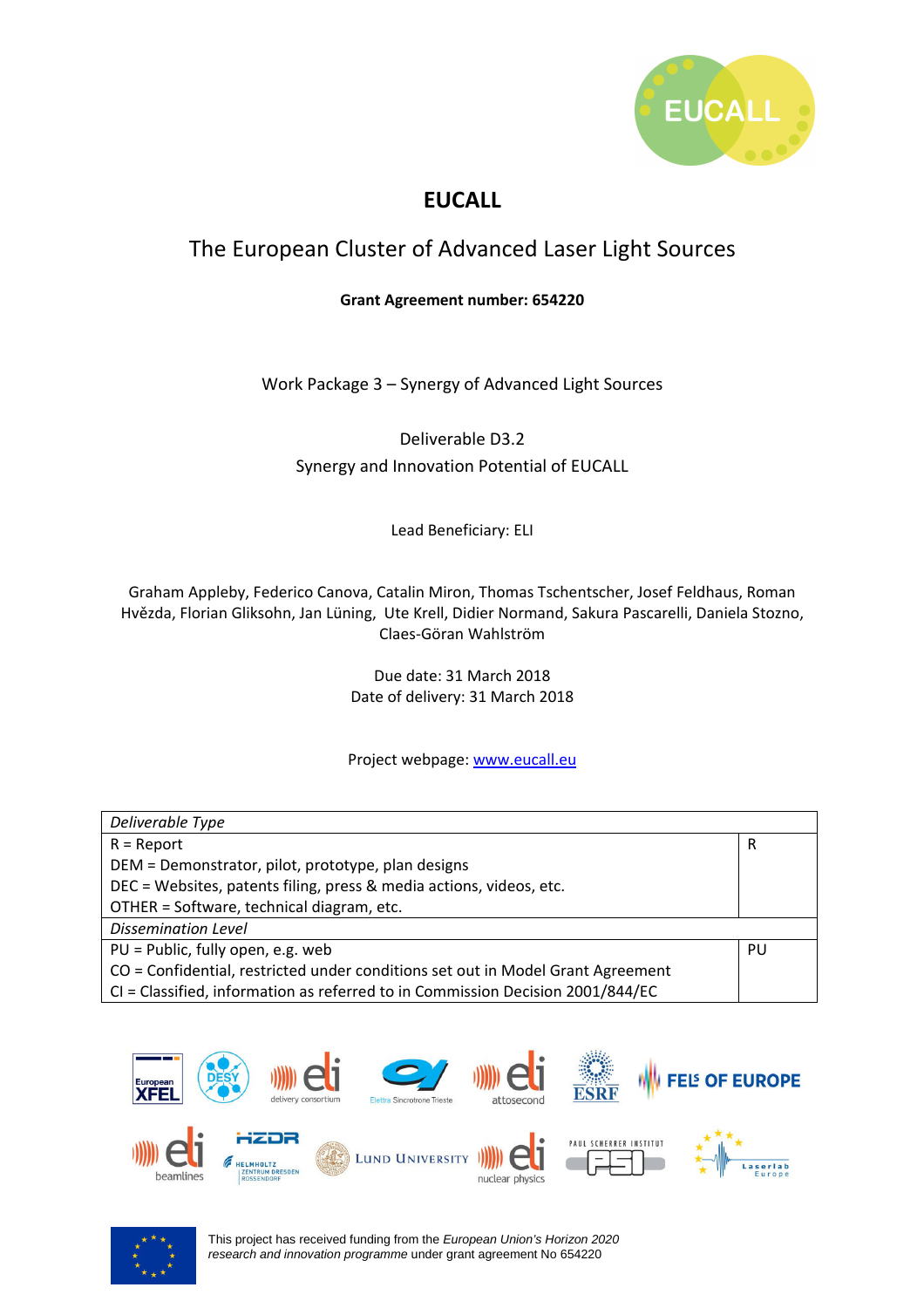

## **Contents**

| 2. Analysis of the combined research potential of the EUCALL facilities  5                 |  |
|--------------------------------------------------------------------------------------------|--|
|                                                                                            |  |
|                                                                                            |  |
|                                                                                            |  |
|                                                                                            |  |
|                                                                                            |  |
|                                                                                            |  |
|                                                                                            |  |
|                                                                                            |  |
|                                                                                            |  |
|                                                                                            |  |
|                                                                                            |  |
| 5.1 Analysis of and opportunities for the combined research potential of EUCALL facilities |  |
|                                                                                            |  |
|                                                                                            |  |
|                                                                                            |  |
|                                                                                            |  |
|                                                                                            |  |

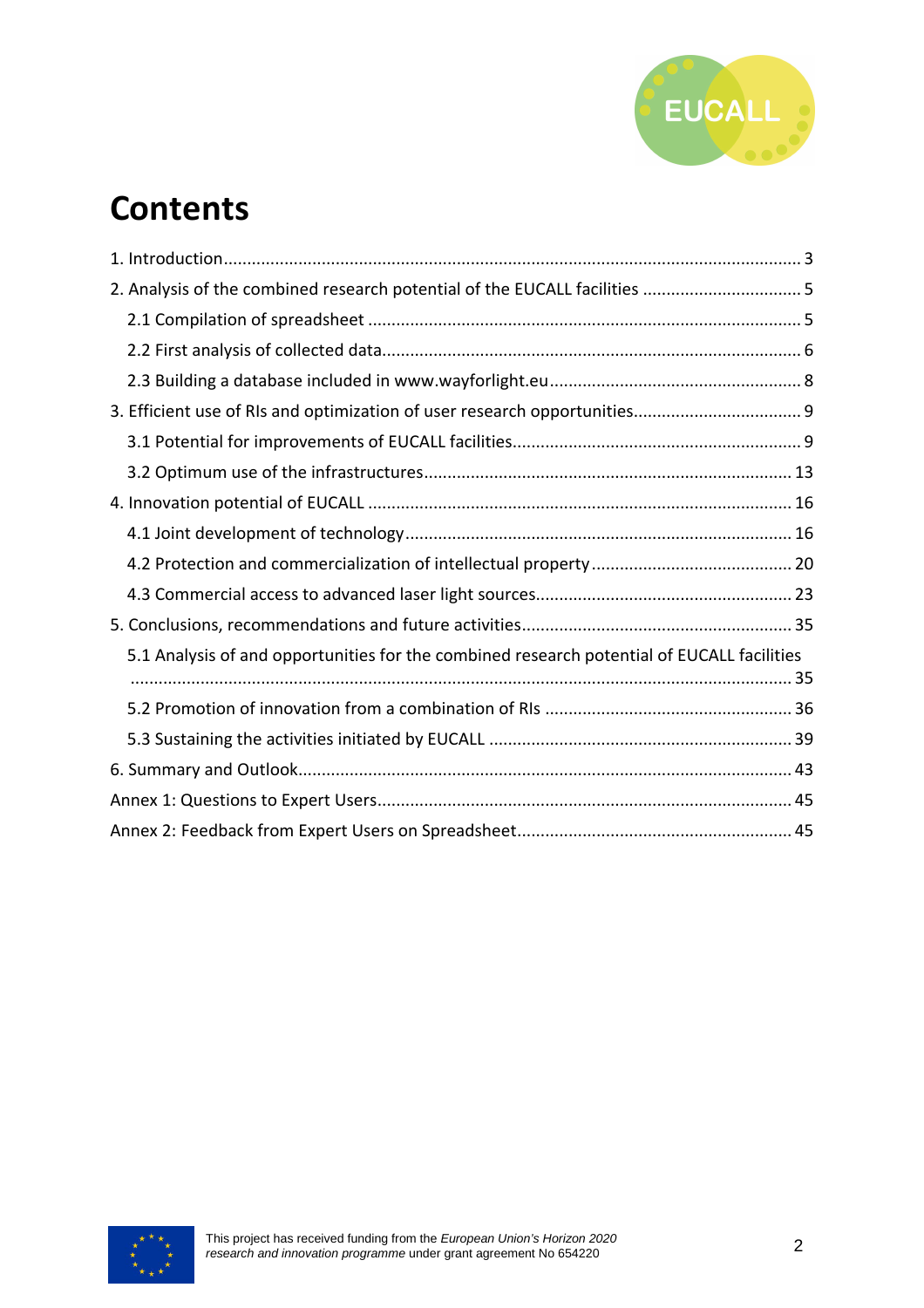

# **1. Introduction**

It is the goal of EUCALL to analyze the synergies and the combined innovation potential of the advanced laser light source research infrastructures and to make recommendations how to further develop and enhance both of these. This report summarizes the findings of this activity. Two major activities were performed: EUCALL members performed a detailed study of the current experimental capabilities of a wide range of light sources in Europe, including all EUCALL light sources, but also further selected ones. As second activity consisted of a series of interviews with EUCALL facility representatives to understand how these cooperate with industry. The collected information has been condensed and was presented for analysis to EUCALL's Synergy Board. The information about the EUCALL light sources and instruments was further provided to external experts in order to analyze the potential for more efficient use of the facilities and the possibilities for optimization of user research opportunities.

To analyze the combined research potential of the facilities involved in EUCALL, a collection of each facility's current (or planned) experimental capabilities for the ultraviolet and x-ray photon energy ranges has been performed. Characteristics of 121 beamlines and instruments at selected European free-electron laser (FEL), synchrotron radiation and optical laser research infrastructures were collected and compiled into a comprehensive spreadsheet. This collection presents the basis for the analysis of the combined research potential presented in Section 2. During the course of the project it was recommended, by EUCALL's Scientific Advisory Committee (SAC), external experts, and also by EUCALL members, to develop this spreadsheet into a searchable database, which should be provided to users and RI operators to better oversee the various installations and to be able to locate suitable beamlines/instruments for their given experimental requirements. In order to render this effort sustainable beyond the duration of the EUCALL project it was decided to integrate this information into an existing and similar database for synchrotron and FEL facilities operated by Elettra at the website www.wayforlight.eu.

The analysis of the potential for more efficient use of the EUCALL facilities, but also for future optimization of the user research opportunities is based to a large extent on the involvement of a group of expert users of the surveyed light sources. The experts were invited, using the spreadsheet, to provide feedback on missing elements and potential synergies of the combination of facilities and research opportunities. This feedback by the expert users, combined with a series of interviews concerning subscription rates of the various facilities, has then been used to summarize the potential for more efficient use and future optimized research opportunities in Section 3.

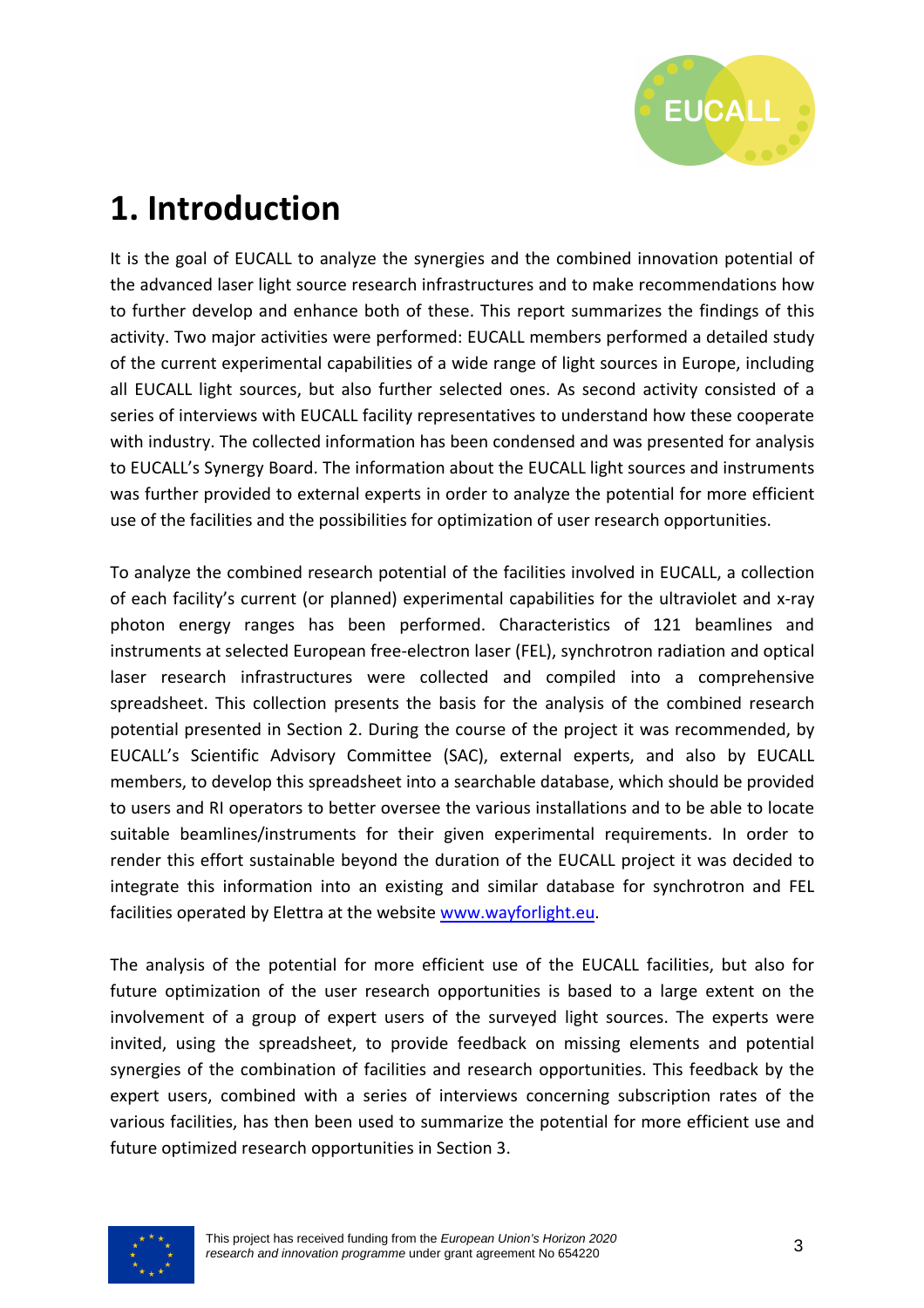

In order to respond to the task to identify the combined innovation potential of the EUCALL facilities an extensive survey has been performed among the technology transfer offices of light source RIs regarding their support of innovation and cooperation with industry. The results have been analyzed and patterns and best practices have been identified and are presented in Section 4.

EUCALL has organised the experience exchange workshops "User Access at Advanced Laser Light Sources" and "Innovation Potential of Advanced Laser Light Sources". At these meetings, staff of each EUCALL partner gathered to discuss best practices and to develop recommendations for future synergies and long term collaborations. Finally, in Section 5 we summarize the overall findings of this report and with respect to the goal of EUCALL to analyze the synergies and the combined innovation potential of the advanced laser light source research infrastructures.

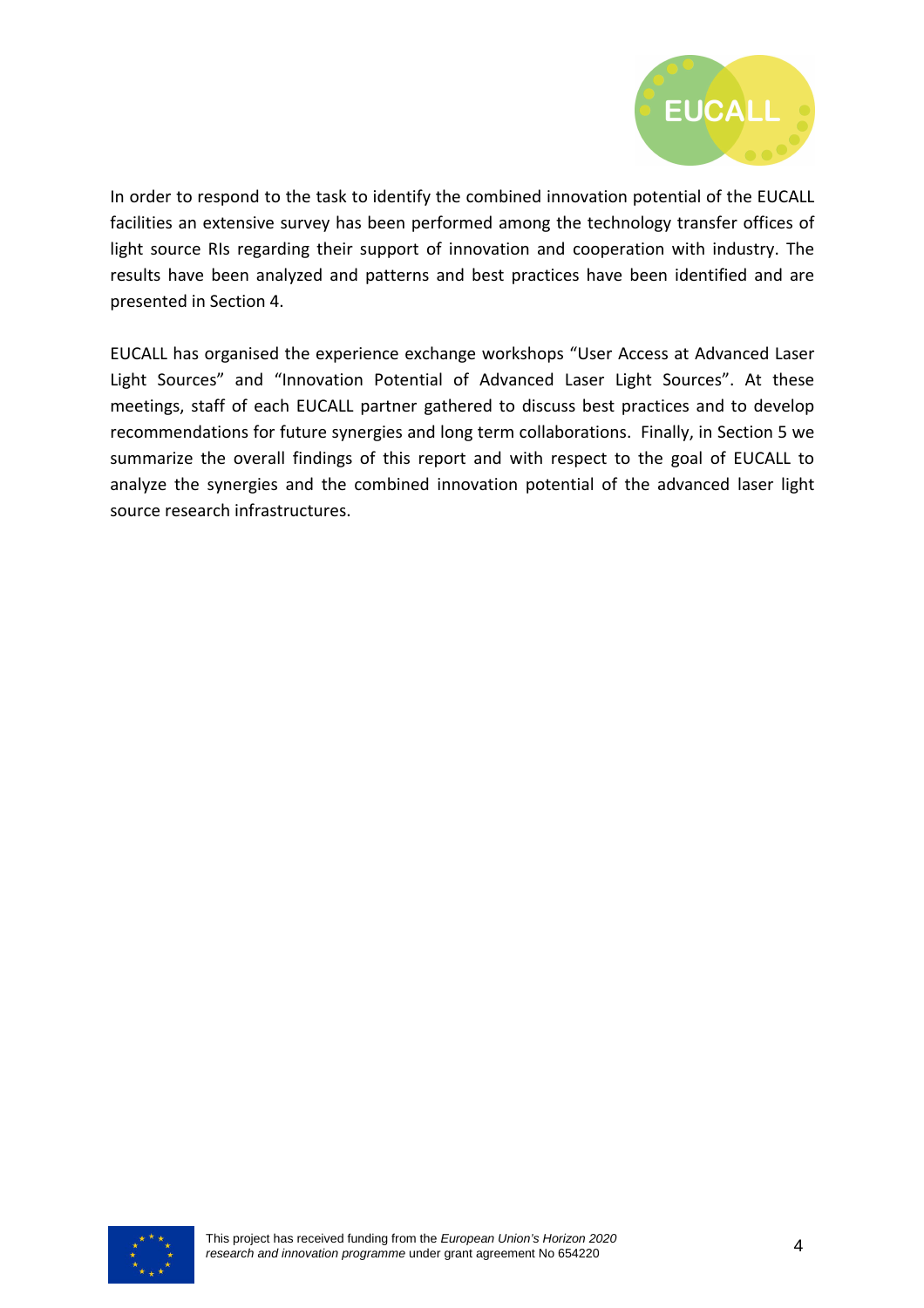

# **2. Analysis of the combined research potential of the EUCALL facilities**

The goal of this activity is to establish a comprehensive overview of the various light sources, their parameters and instrumentation, but also complementary installations, such as for sample preparation and analysis. This set of parameters and instrumentation defines the background on which research opportunities exist and can develop. We describe first the collection of data from the various facilities, before introducing a first analysis of the completeness of the data. We also present a first set of findings. In the final part of this section we describe the effort to make the data available to users and facility operators to become a sustainable tool supporting a more efficient use of the EUCALL facilities.

## **2.1 Compilation of spreadsheet**

The characteristics of interest for instruments/beamlines at free-electron laser (FEL), optical laser and synchrotron radiation facilities were defined by EUCALL WP3 members and the EUCALL SAC. The data collection focused on user-access beamlines of UV and x-ray radiation which either have laser characteristics, or combine optical lasers with x-rays for scientific analysis. The beamlines/instruments studied included all 23 FEL installations for this wavelength range, 13 optical laser beamlines (in the UV and x-ray energy range) as part of ELI and a selection of 30 optical laser beamlines for the UV to x-ray range of Laserlab-Europe installations, and also 55 selected synchrotron beamlines with properties such as:

- Capabilities for pump-probe experiments with optical lasers;
- Instrumentation for dynamic compression with optical lasers;
- UV or x-ray photon beams with a high degree of coherence;
- UV or x-ray photon beams with femtosecond pulse duration.

The data collection was performed in several categories, such as properties of UV/x-ray photons generated, experimental techniques, properties of associated external optical lasers and supporting infrastructure. By supporting infrastructure, this could mean for example experimental environment and data acquisition support. This collection was performed for all relevant EUCALL partner light sources, as well as for some external light sources with instrumentation equivalent to EUCALL facilities, such as exists at Diamond Light Source, BESSY II or SOLEIL. The data were mostly collected from the facilities websites. For some facilities/instruments, input from the beamline scientists was asked in order to complement the website data.

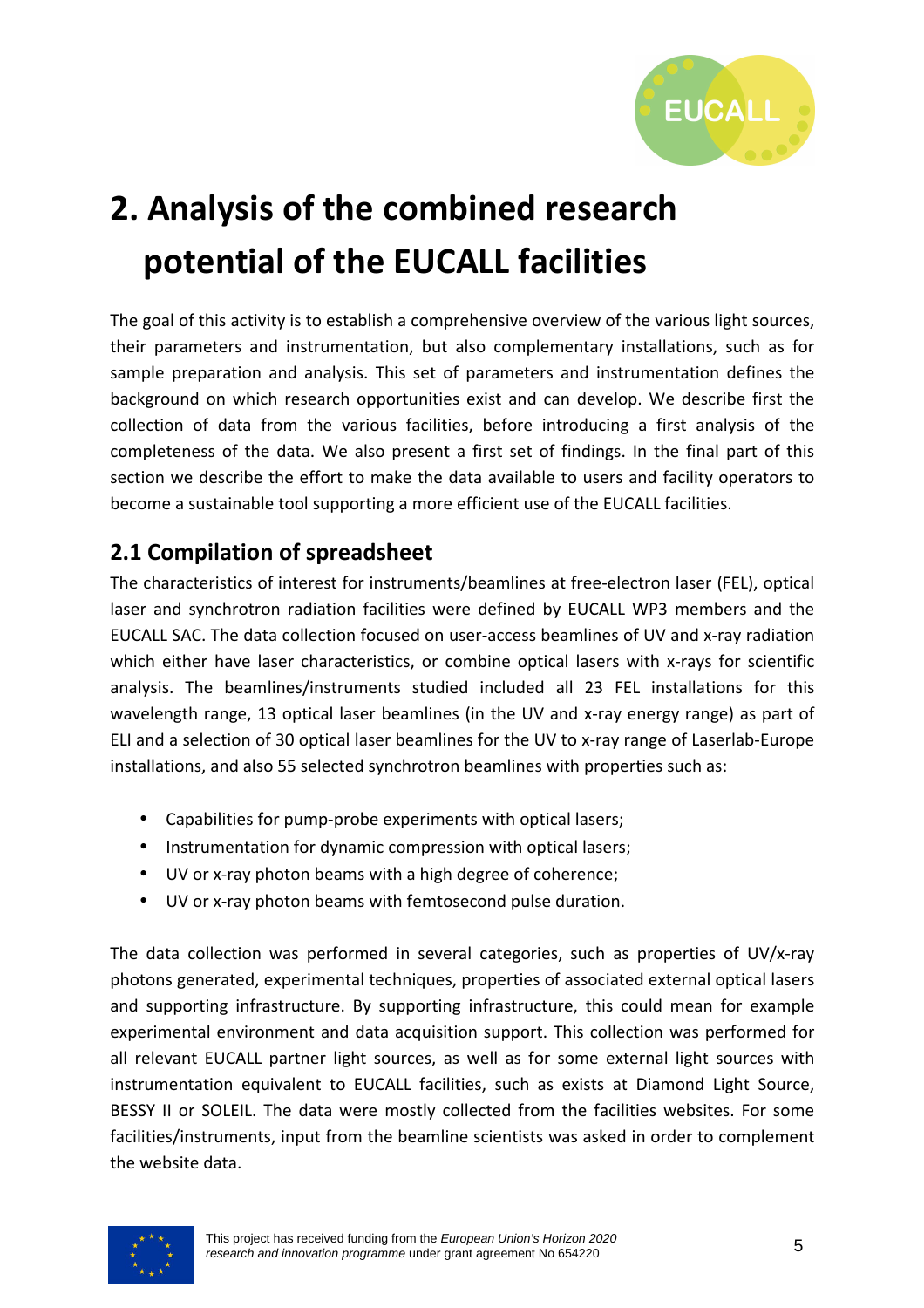

The collected information has been compiled on a large spreadsheet. In total, 121 beamlines/instruments at 17 Advanced Laser Light Source Research Infrastructures (ALL-RIs) have been listed, and for each of these beamlines/instruments it was attempted to fill entries for the 22 different characteristics, resulting in almost 2700 elements in the spreadsheet. The facilities within the Laserlab-Europe consortium are presented as a single RI.

Finally, the completed spreadsheet was made available to the Synergy Board, the SAC and later also to external experts for further analysis and as a basis for recommendations about a more efficient facility use and an optimization of research opportunities (see Section 3).

## **2.2 First analysis of collected data**

This data collection was largely dependent on the data present on the RI websites. In cases where the characteristics of UV and x-ray beamlines available on the websites were not complete, or obviously outdated, it was attempted to collect complementary information by the respective instrument scientists. Nonetheless, in some cases not all characteristics could be filled. We would like to stress that we believe the findings reported in this document are valid irrespective of this missing information. However, we note that the presentation of such important data on the RI websites is most useful when it is complete and kept up to date. Users otherwise may experience difficulties in selecting the appropriate instrumentation for their experiments, which can render experiment preparation inefficient and experiments unsuccessful.

Another finding is that there exists a marked difference between the accelerator-based facilities and the optical laser-based facilities. While the accelerator-based facilities often provide a high degree of differentiation of instrumentation for specific applications, the optical laser-based facilities put a much higher emphasis on the optical lasers which drive the secondary UV/x-ray sources. This difference might be related to the difference of the respective user communities of the two types of light sources. Similarly, but different in origin, the description of light source properties and adjacent additional light sources, e.g. optical lasers for pump-probe type experiments, is more detailed and specific for that type of source, the facility is belonging to, meaning either accelerator-based or optical laserbased UV/x-ray source.

A specific aspect of the compilation of a spreadsheet was the possibility to identify and analyse duplications of capabilities among the European RIs, which might be considered as an inefficient use of resources. However, we stress here that the spreadsheet alone is not sufficient to allow such a judgement. Below we give two examples where the spreadsheet

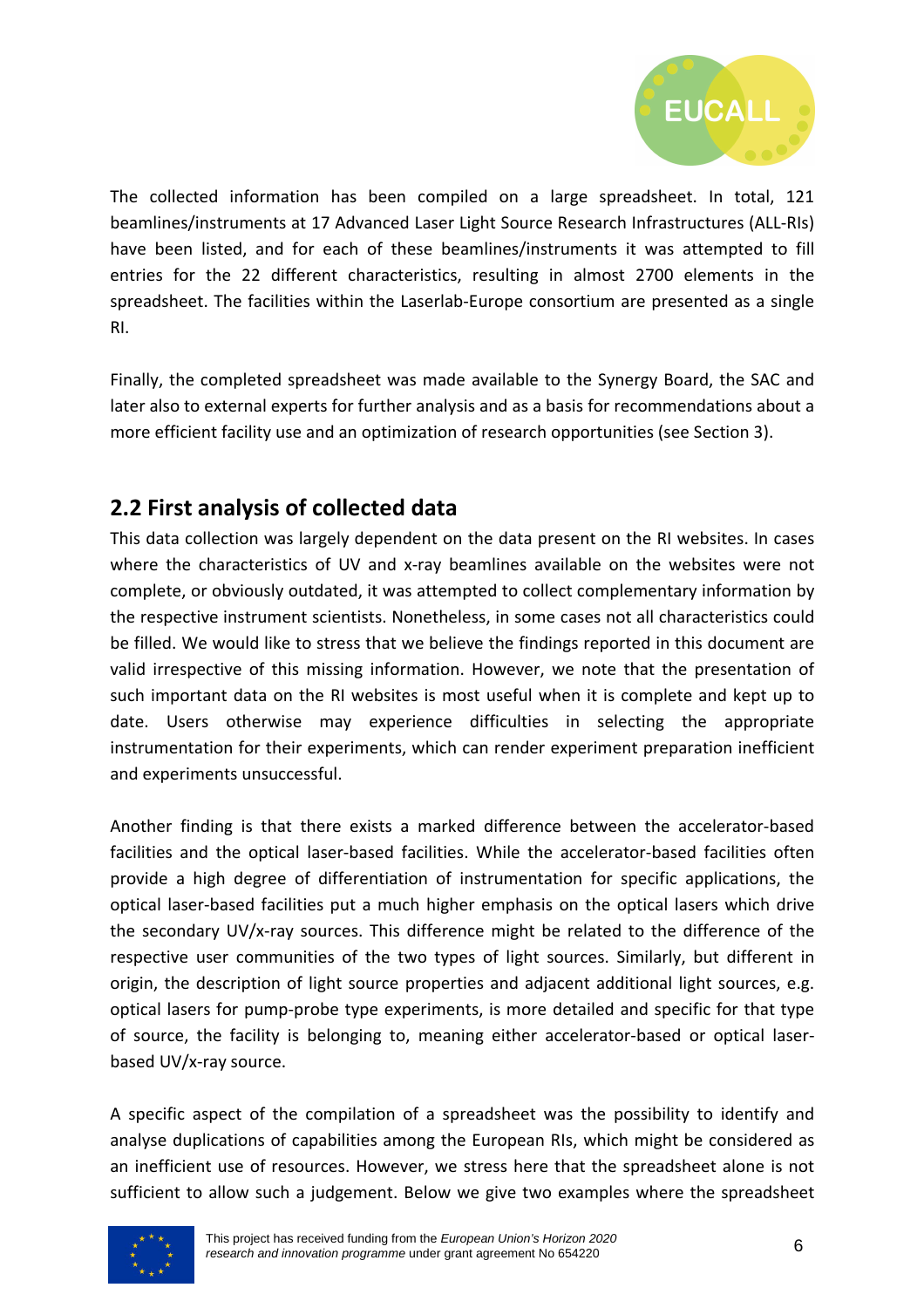

indicates several installations with an "at first glance" very similar capability to produce science. It turns out that a high demand of these facilities and a high degree of differentiation concerning very specific aspects, in particular in the area of the user and sample domain, can lead to a situation where multiplying certain capabilities enables the best science, provides researchers access to facilities without too much delay, and therefore actually generates a more efficient use of resources.

As a first example, the spreadsheet has been analyzed to determine how many instruments can be used for "x-ray diffraction" using "hard x-rays" (defined in the spreadsheet as photon energy 6 – 25 keV). It was found that 29 instruments/beamlines are available here. However, this relative large number shrinks if one includes the type of light source with its different characteristics: Five instruments are located at FELs, two at optical laser sources and 22 at synchrotron facilities. Another differentiation is in the area of specific sample environments. Out of the 29 installations only 20 provide cryogenic or high (or both) temperature environments, again spread over the different types of light sources.

A second example searching the data collection for "x-ray absorption spectroscopy" in the water window energy range (280 – 530 eV) results in 35 instruments/beamlines (9 FEL, 13 at optical lasers, 13 synchrotron instruments). However, the spreadsheet detail limits the search parameters to "spectroscopy" which includes a number of different spectroscopy techniques, such as x-ray absorption, photoelectron emission, Raman spectroscopy, and others. Also "soft x-rays" (defined in the spreadsheet as 200 – 2000 eV) represents a fairly broad range enabling specific scientific use at different photon energies. The large number of installations for "spectroscopy with soft x-rays" therefore partly originates in a limitation of the spreadsheet, as exact photon energy ranges cannot be identified, and the different types of spectroscopy experiments cannot be distinguished.

These apparent limitations of the spreadsheet are needed on the other hand to create some level of categorization required to make its use feasible. If every detail would lead to a new characteristics or category the spreadsheet would become a lot more complex in establishing, maintaining and reading. However, it will be attempted to overcome some of these limitations with an expansion of the spreadsheet data as part of its integration with the Wayforlight database (see Section 2.3). In addition to the before analysis it was found that the multiple provided experimental techniques are in high demand by users, and the User Offices of the EUCALL RIs report oversubscription factors of 2-3 at their instruments (see Section 3.2) demonstrating the high need of multiple installations.

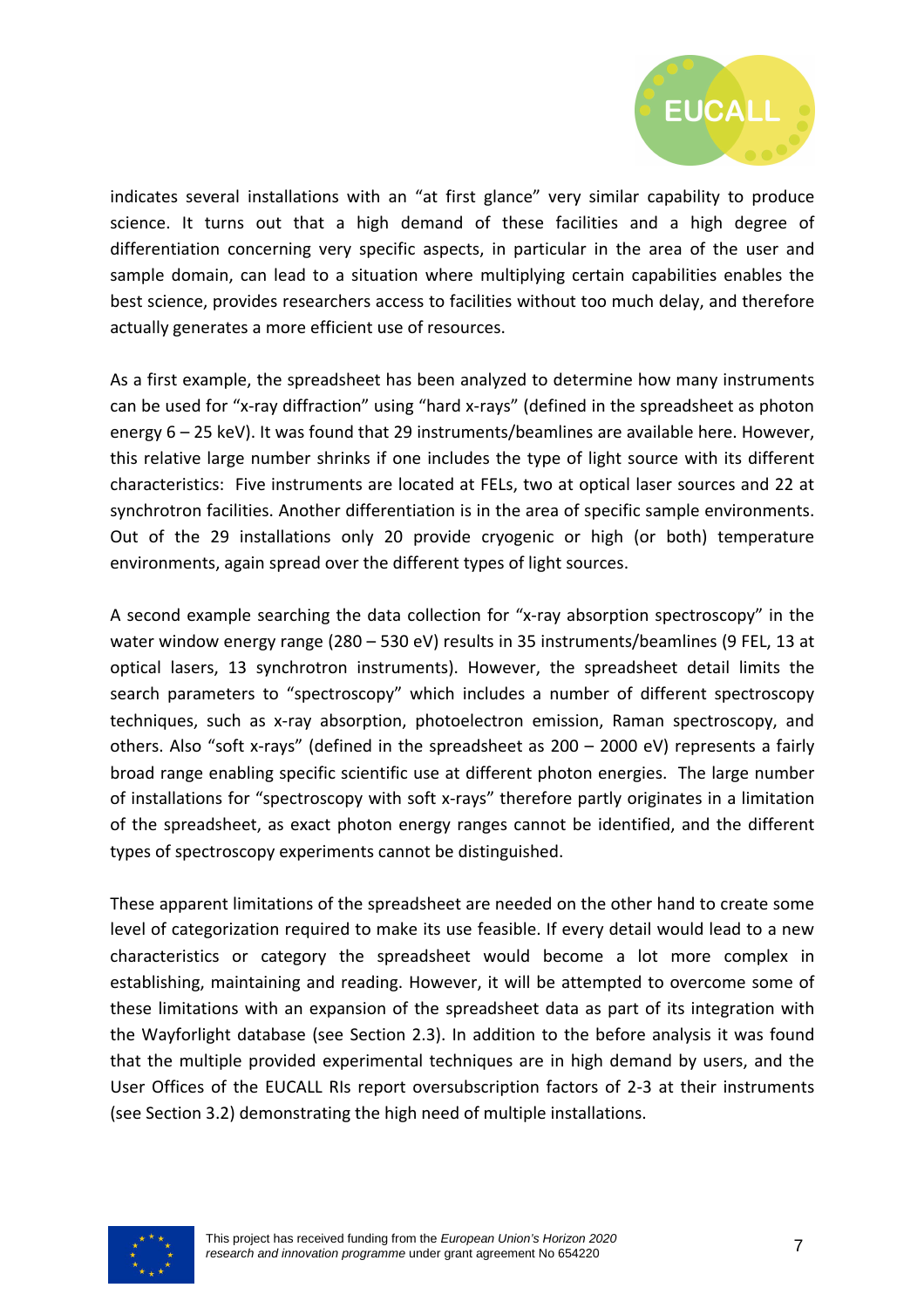

## **2.3 Building a database included in** www.wayforlight.eu

At the EUCALL Scientific Advisory Committee (SAC) meeting 2016, the SAC recommended that the spreadsheet data should be developed into a tool that is made available to the user community, facilitating the process of finding the right facility for their specific requirements for experiments and research, and to facility operators, providing them an overview of installations and their capabilities in Europe. The expert users (see Section 3) later similarly requested that the data in the spreadsheet be made publicly available and that functionality is incorporated allowing the user to reorganize the data, for example according to experimental technique or photon energy. The SAC also suggested that the data be provided in a searchable database format, rather than in the form of a table. In this context the question of long-term sustainability of such a database needed to be addressed. As pointed out above, it needs to be ensured that the information underlying the database is kept up to date, and that future updates of the database are possible. This aspect of sustainability is particular important since the EUCALL project ends in September 2018.

To address these requests, WP3 members engaged with the operators of the Wayforlight database, developed under the CALIPSO FP7 project and maintained at Elettra. The website www.wayforlight.eu contains a very useful database which offers a portal to and information about many of the European FEL and SR facilities. This database was created under the CALIPSO (FP7) project and is kept up to date by staff of the participating RIs entering data manually. Wayforlight is a publicly available database allowing users to find the correct instrumentation for their experimental needs. For these searches Wayforlight uses specific characteristics like the type of light source and the technique requested, and asks the user to define desired characteristics like photon energy range, beam spot size on sample and sample size by means of 'sliders'. Following discussions with Elettra, it was agreed to incorporate the EUCALL spreadsheet data into the Wayforlight database. In particular, this meant to extend the www.wayforlight.eu website to include optical laser driven light source RIs, such as the ELI and the Laserlab-Europe UV and x-ray facilities. EUCALL's extension of Wayforlight also enables better visibility of optical lasers present at the instruments, and includes a new functionality in which the data entered into the Wayforlight database can automatically be incorporated and displayed on the RI's own website. EUCALL is currently preparing a prototype for the extended Wayforlight database which contains the instrumentation collected in the WP3 spreadsheet (121 instruments at 17 RIs), to be completed and online before the end of the EUCALL project. The other RIs with instrumentation already presented on the Wayforlight database, but not included in the EUCALL prototype will be encouraged to integrate their data into the new database.

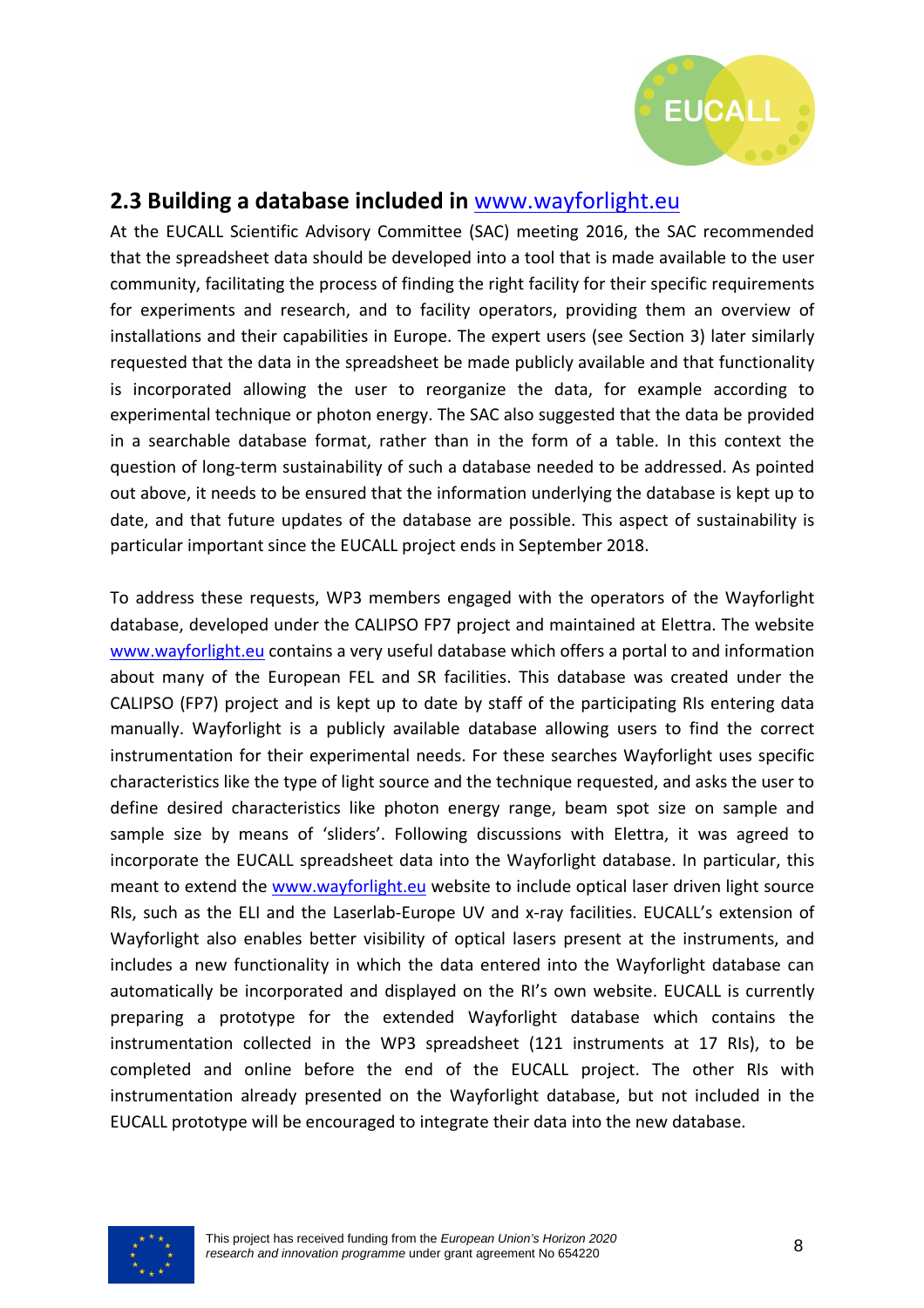

# **3. Efficient use of RIs and optimization of user research opportunities**

In this section we report two major activities. Firstly, we have used the data spreadsheet described in Section 2 to inquire feedback from expert users about the present situation of advanced laser light sources in Europe, also comparing to the situation elsewhere in the world. This feedback is summarized in various categories in Section 3.1 and individual feedback is listed in the Appendix. Secondly, we summarize in Section 3.2 the discussions and feedback from a EUCALL experience exchange workshop of User Offices to make conclusions about the efficient use of the facilities.

## **3.1 Potential for improvements of EUCALL facilities**

The spreadsheet introduced in Section 2 summarizes the present status of EUCALL facilities and several others. It is the aim of the following described activity to analyze this status with respect to its shortcomings, potential for more efficient use and also possible optimizations of user research opportunities. In order to perform such an analysis the Synergy Board decided to involve expert users of the various facilities. For this the Synergy Board identified experts from various scientific fields associated to each of the instruments included in the spreadsheet. The experts should be worldwide leaders in their respective fields and users of existing and planned UV and x-ray beamlines/instruments, meaning that they both have a good overview of scientific demands in a range of applications exceeding their own research and are knowledgeable about developments at facilities outside Europe. It was further decided that the experts should not be themselves responsible for any instruments or source development at light source RIs in order to provide an as much as possible unbiased user perspective. 31 experts were identified out of which 17 provided feedback to our request.

The experts were provided with the spreadsheet and a questionnaire (designed by the Synergy Board and included in Annex 1). The questionnaire included questions about which facilities the expert uses, availability of RIs in Europe, conditions to use different types of RIs, observed issues and missing elements, potential synergies and recommendations about the European landscape of advanced laser light sources. In addition, the experts had to identify themselves as member of a certain scientific community, thereby allowing understanding different requirements by different scientific communities. The responses in detail are included in Annex 2.

In addition to the feedback summarized below under a few specific headings, many experts stated that the data collected in the spreadsheet are very useful to them and recommended the data to be made available to all the users of European light sources. In this context, the

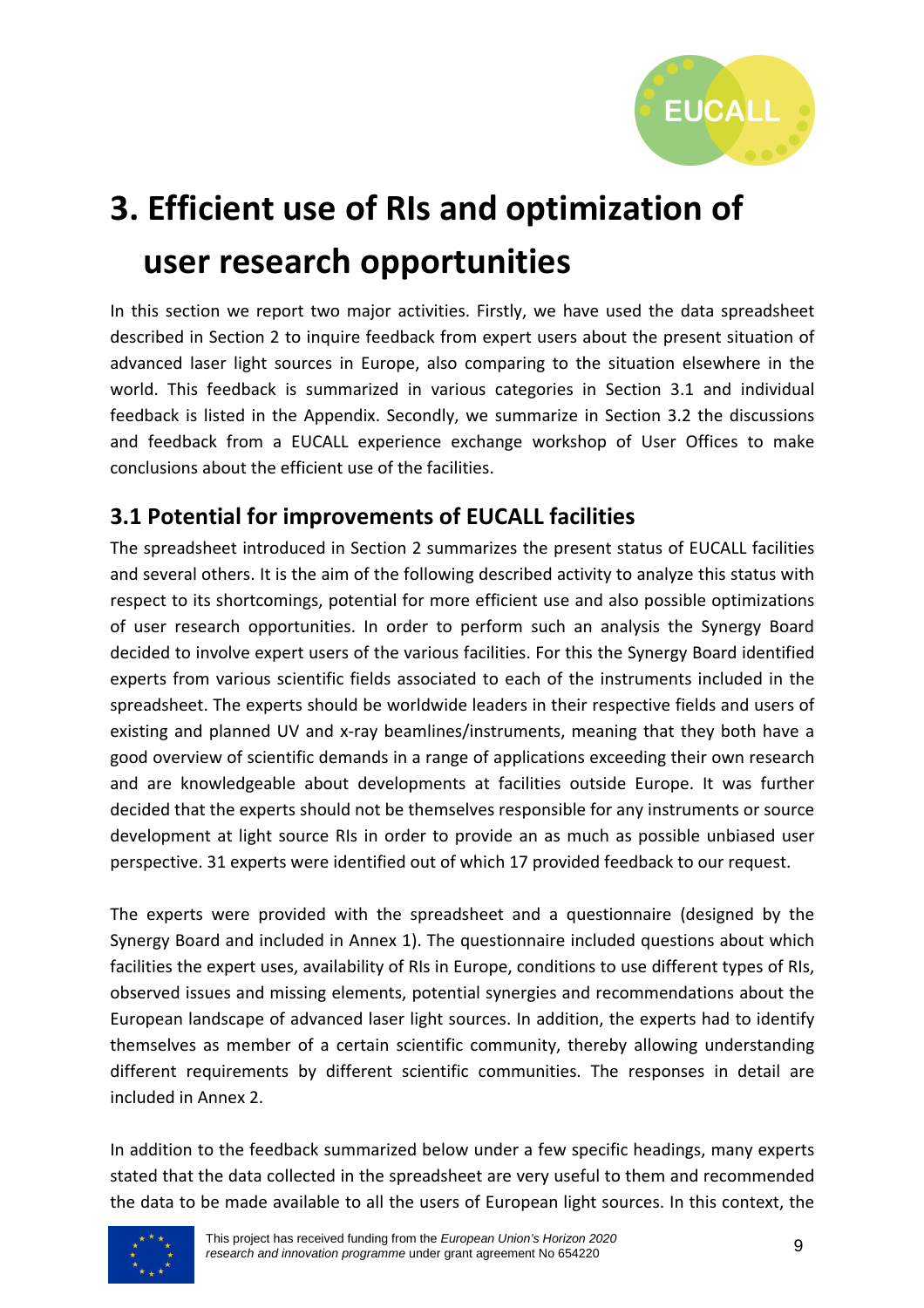

expert users indicated the following two criteria to be most important for users when selecting a beamline/instrument at an RI for their proposal and experiment:

- The availability of a proven technology or parameter range, necessary to perform a specific type of experiments.
- The general quality of the instrumentation at the respective RI, composed by the available equipment to prepare and conduct the experiment, an efficient operation of the beamline/instrument ("Push button operation and reliability of the light source"), the overall feeling that the experiment will be more likely to succeed thanks to the environment provided at the respective RI, which is not restricted to, but certainly involves the quality of user support. In particular, the quality requirements for user access are considered as critical in the decision process.

#### **New research opportunities**

The answers in this category addressed primarily the possibilities opening by adding to the instrumentation at specific beamlines, the advantages of increasing the light source parameter range, and of new source developments.

The advantages for additional instrumentation were highlighted in particular for FEL and optical laser based beamlines where a higher differentiation with specialized experimental end-stations, incorporating features such as low temperature, external fields, and *in-situ* sample preparation today commonly found at synchrotron facilities, would support user needs significantly. Another extension opening new opportunities was identified by the incorporation of complementary characterization techniques, for instance optical spectroscopies such as Raman and infrared, including multidimensional measurements. Users from all scientific areas pointed to the benefits of a higher availability of spectroscopic methods, covering the full spectrum from infrared to hard x-rays, to determine vibrational, electronic and atomic structure after optical excitation.

An extension opening new and complementary investigations could make direct use of the electron beams generated at many of the EUCALL facilities. In particular, the use in ultrafast electron diffraction experiments would enhance the material analysis capabilities of light sources. Furthermore, the availability of electron beams synchronized with optical laser beams open the possibility of pioneering experiments using photons as a pump and electrons as a probe or vice-versa. A concept for how to apply the accelerated relativistic electron beams at light sources into such ultrafast electron diffraction setups could be jointly developed between RIs.

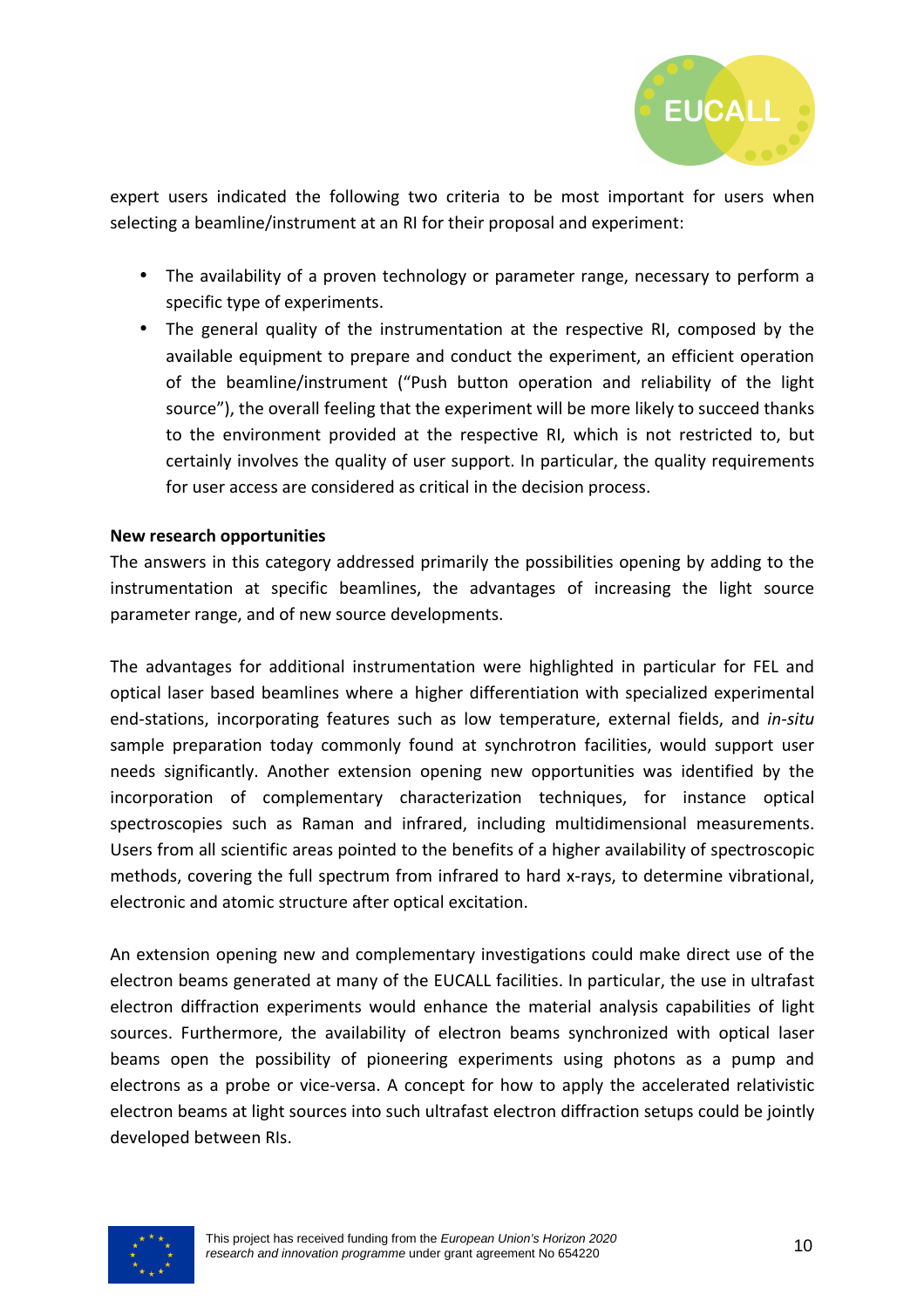

The application field of extreme conditions was strongly present in the feedback by the expert group. This community already uses both accelerator and optical laser light sources and therefore is prominently present in the EUCALL project and the field of advanced laser light sources. This community considered that Europe is at the forefront of research, namely with the upcoming European XFEL's High Energy Density (HED) instrument and the ESRF High Power Laser Facility (ESRF-HPLF) upgrade, but it also notes the absence in Europe of a synchrotron-based x-ray diffraction and imaging capability in connection with a high-energy drive laser. The community further notes a worldwide lack of an facility combining an optical laser of the scale of those at the National Ignition Facility (NIF, USA) or the CEA's Megajoule Laser (LMJ, France), with an x-ray FEL, potentially opening the ability to obtain the most extreme conditions through probing with a high quality short-pulse x-ray beam. Such a facility would undoubtedly lead to new research opportunities. An emerging recommendation for the future is that future high average power laser facilities could be sited in the close vicinity of x-ray FEL facilities; or a future x-ray FEL could be sited beside a large laser facility.

User groups further indicated that they would benefit from laser driven, compact x-ray sources which they could set up in their home laboratories, to prepare for high-end experiments at RIs. The capability of users to prepare extensively for RI beamtime in this manner could significantly improve the effectiveness of beamtime use. It was considered if light source RIs could offer support and expertise to user groups in developing such compact x-ray sources with comparable characteristics.

In the area of light source parameters, in particular the provision of high repetition rates for the time-resolved investigation of dynamic processes and for studying extremely dilute samples was highlighted. It was emphasized that synchrotron sources achieve high brilliance combined with high stability and small foci and that the new FEL and optical laser sources need to reach a similar performance, in particular accuracy level. This requirement could define a direction for future development of advanced laser light sources. Another opportunity was identified in maintaining UV sources for important challenges in atomic, molecular and optical physics as well as in condensed matter physics.

#### **Possible synergies between facilities and/or fields**

Synergies between accelerator and laser-driven light sources are already observable in the application of different types of light sources for studying dynamics at different resolution using the complementary nature of High Harmonic Gain (HHG), FEL and synchrotron radiation. At least in the UV and soft x-ray range, light sources of each type are operational and allow the complementary and synergetic study of a system's dynamics at various timescales: the attosecond to femtosecond timescale at an HHG source, the femtosecond to

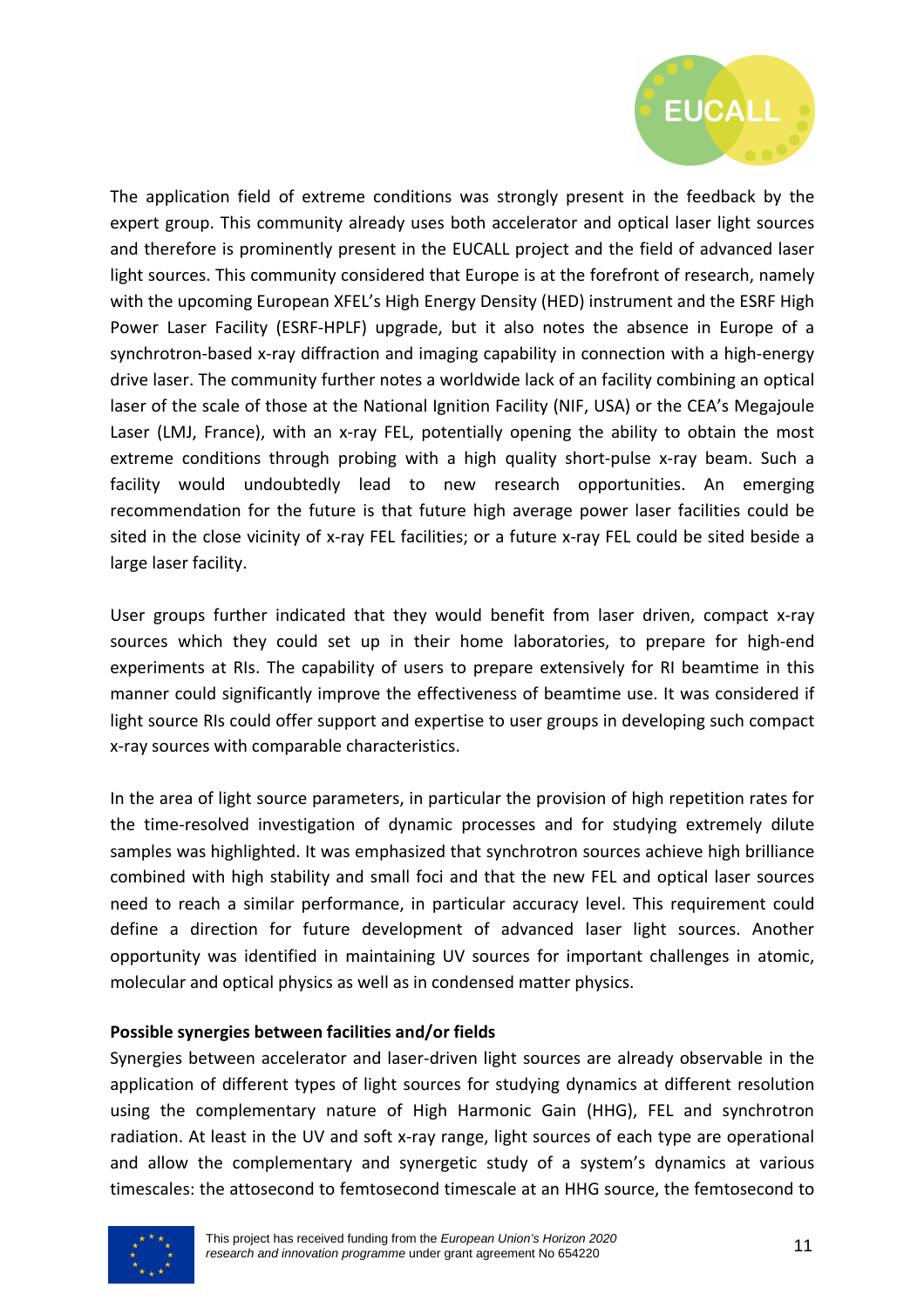

nanosecond scale at an FEL, and longer timescales using synchrotron facilities. Using the different types of sources spectral and structural studies shall allow for a complete analysis of the system under investigation. The different sources, in addition to the different timescales, differ in other parameters: HHG sources have high spectral stability and synchronization between optical pump and soft x-ray probe pulse, and provide high longitudinal coherence properties. FELs have larger photon flux, higher brightness and allow for non-linear interaction studies even in the soft to hard x-ray domain. Synchrotron facilities provide extreme stability and thereby enable to reach extremely high resolution in spectral studies. Potential extension of the photon energy range of HHG sources into the tender x-ray range and of the time resolution at FEL sources into the attosecond range will in the future further enhance this synergy.

The extreme conditions user community in Europe will greatly benefit from the synergy between HED instrument at European XFEL (short timescale) and ESRF-HPLF (longer timescales) for dynamic compression studies.

It was further emphasized that potential synergies can be particularly well exploited by individual user groups when complementary light sources are located in close proximity to one another, such that users can perform experiments using different light sources during the same measurement campaign. Currently the Saclay region in Paris, Lund in Sweden and the Harwell Science Campus in UK host both a synchrotron and an optical laser facility in close proximity. In Hamburg a combination of the PETRA-III synchrotron light source and the FLASH FEL at DESY, combined with the European XFEL allows covering a huge spectral range at synchrotron and FEL facilities. In addition, there are some optical laser driven light sources albeit not yet in user operation. Furthermore PSI hosts both a synchrotron and a FEL facility. While Europe has several synchrotron sources with nearby FEL sources, the unique capability of combining an x-ray FEL with synchrotron radiation and two high energy and high peak power lasers in a single experiment environment can only be found at SACLA/Spring-8 in Japan. Similar synergies of different types of sources are observed with the proximity of light sources to neutron sources – such as which exists at PSI, the ESRF/ILL campus, the MAX IV/ESS campus, and at the Harwell Campus in UK. The above described colocation of different sources creates synergies in operation and research which may be considered in the future when building new light sources in Europe.

Considering the identified limitation of established end-stations for users at FEL and optical laser sources, a possible synergy could be to establish the sharing of designs for such instrumentation between facilities, to encourage joint development and standardization of equipment. This could also contribute to more efficient use of the facilities by users, as they would find standardized end-stations and other equipment at different facilities. Such

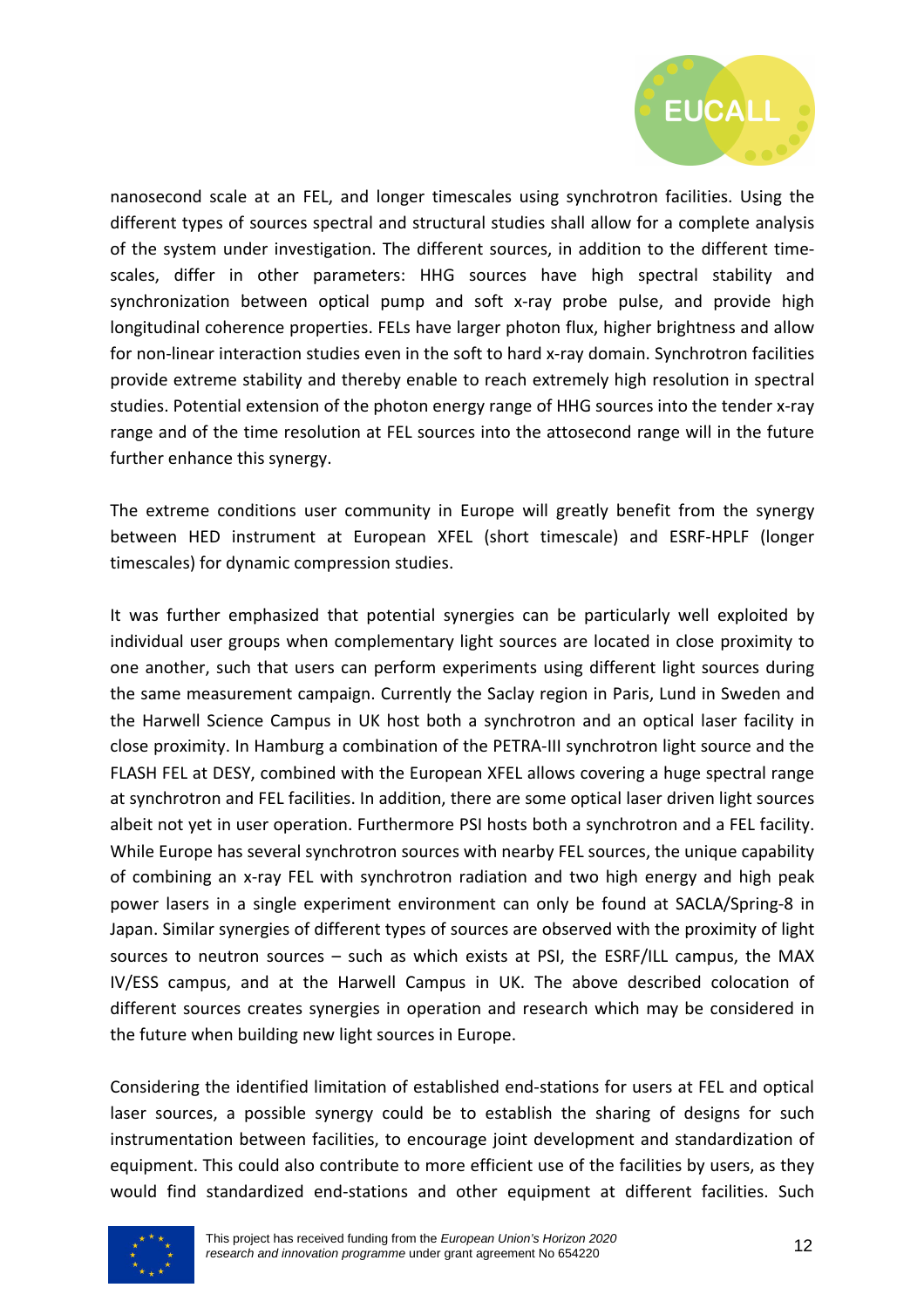

dissemination of knowledge and sharing of techniques have been successfully implemented in the networking activities of Laserlab-Europe. This also encourages joint staff training, as technicians and engineers are exchanged between RIs to learn how to operate the shared equipment.

The extreme conditions user community notes further that the development of new opportunities in extreme conditions research will depend on the availability of targets for user experiments and expect that the facilities will need to significantly support complex sample preparations. Sharing targetry fabrication capabilities at the European level appears to be a necessity and offers many opportunities for developing synergies between facilities and expert user groups. Preliminary discussions started on the establishment of a European Target Network. This topic has also been identified as one of EUCALL's Joint Foresight Topics (Deliverable 3.4).

#### **Landscape of light source RIs in Europe**

The expert users reported satisfaction with the instruments and beamlines available at the different RIs in Europe, and confirmed that the facilities and instruments included in the spreadsheet are indeed the key advanced laser light source research infrastructure in Europe for to UV to x-ray regime. Outside Europe, the most used facilities by the expert users are the LCLS (USA) and SPring8/SACLA (Japan), reflecting the situation without an operational xray FEL in Europe at the time of the survey. The recent start-up of both European XFEL and SwissFEL, directly after EUCALL's data collection, is expected to satisfy this need.

### **3.2 Optimum use of the infrastructures**

The conditions and parameters qualifying an optimum use of the facilities were discussed between the facility User Office staff during the EUCALL Workshop: "User Access at Advanced Laser Light Sources" during 21-22 September 2017 at ELI-Beamlines. At this experience exchange workshop for 21 participants (staff of EUCALL facilities and some external facilities), the operators of each user facility exchanged information about their standard practices. Aside from the presentations at the workshop on topics including "Calls for Proposals", "User Portal", "Safety Training of Users, and Safety Staff", "Publication Database" and "Joint Access Policies", open discussions were held to address the limitations restricting the optimum use of the infrastructures and the optimum response to a variety of user demands.

#### **Oversubscription**

The oversubscription rate is the ratio of the number of proposals submitted for a given instrument to the number of proposals which can be awarded beamtime. The participating

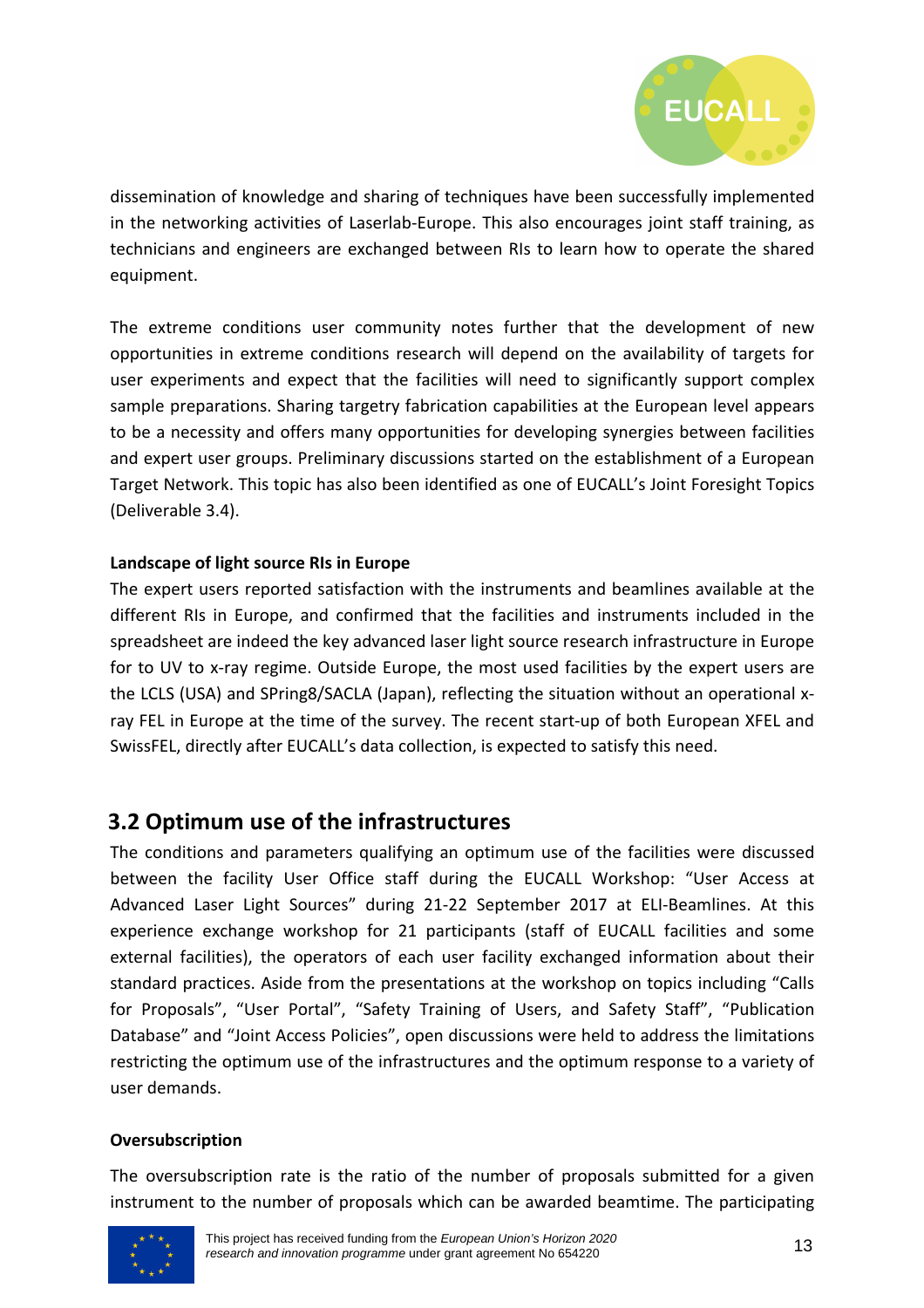

RIs generally report an oversubscription rate of 2-3 at their instruments, while some instruments in particularly high demand (for example FEL beamlines) have an oversubscription rate as high as 3-6. A high degree of oversubscription is considered by the RI operators to be a positive sign, as it reflects the high relevance of their facility and demonstrates a need for further funding and extension of facility capabilities. However, it also realized that a too high oversubscription demotivates users from applying for beamtime and thereby leads to a narrowing of the user community. This also provides a motivation to enhance the number of beamlines/instruments in areas of particular high user demand.

A proposed concept to redirect unsuccessful proposals to a different facility is considered by the User Office experts to be both unrealistic and not advisable. All facilities are similarly oversubscribed, and due to as the generally applied excellence-based selection method it would be the least successful project to be moved, at the same time the least interesting from the scientific point of view for the receiving facility. Some users apply in parallel to several facilities, in order to maximize their chances of success. These proposals are already reviewed by several facilities and do not qualify for such transfers. It is noted that there are some user groups which regularly succeed with their proposals and therefore receive significant amounts of beamtime, while other groups receive much less. But this result reflects the scientific excellence of those groups and should not be discouraged.

#### **Limitations restricting the optimum use of the RIs**

A key point which arose from the final discussion was the need for a balance, at each beamline, between high-risk experiments (more interesting and challenging, but possibly not resulting in publications) and "standard" experiments (with a high chance of publication). This balance allows that ground-breaking research is undertaken at each beamline, while ensuring a satisfactory number of publications generated each year. This goal is challenging to be implemented as it may interfere with the peer-review process. This process, set up to select experiment proposals according to their scientific quality, does in general not distinguish between "standard" and "high risk" experiment proposals. However, "standard" proposals have usually a better chance for publication and therefore a slight advantage in this selection process. In particular, if proposals from different scientific domains compete for the too little time available. New peer-review schemes, like currently established at ESRF and European XFEL, may ease this situation. Another possibility is that facility management utilizes is discretionary time to allocate high risk proposals. This scheme can, however, only be applied to few and exceptional experiment proposals.

#### **Optimum response to user demands**

Strong flexibility in planning is often required. For example, timing for a user's access must match the user's experimental constraints. For the case of protein crystallography, User

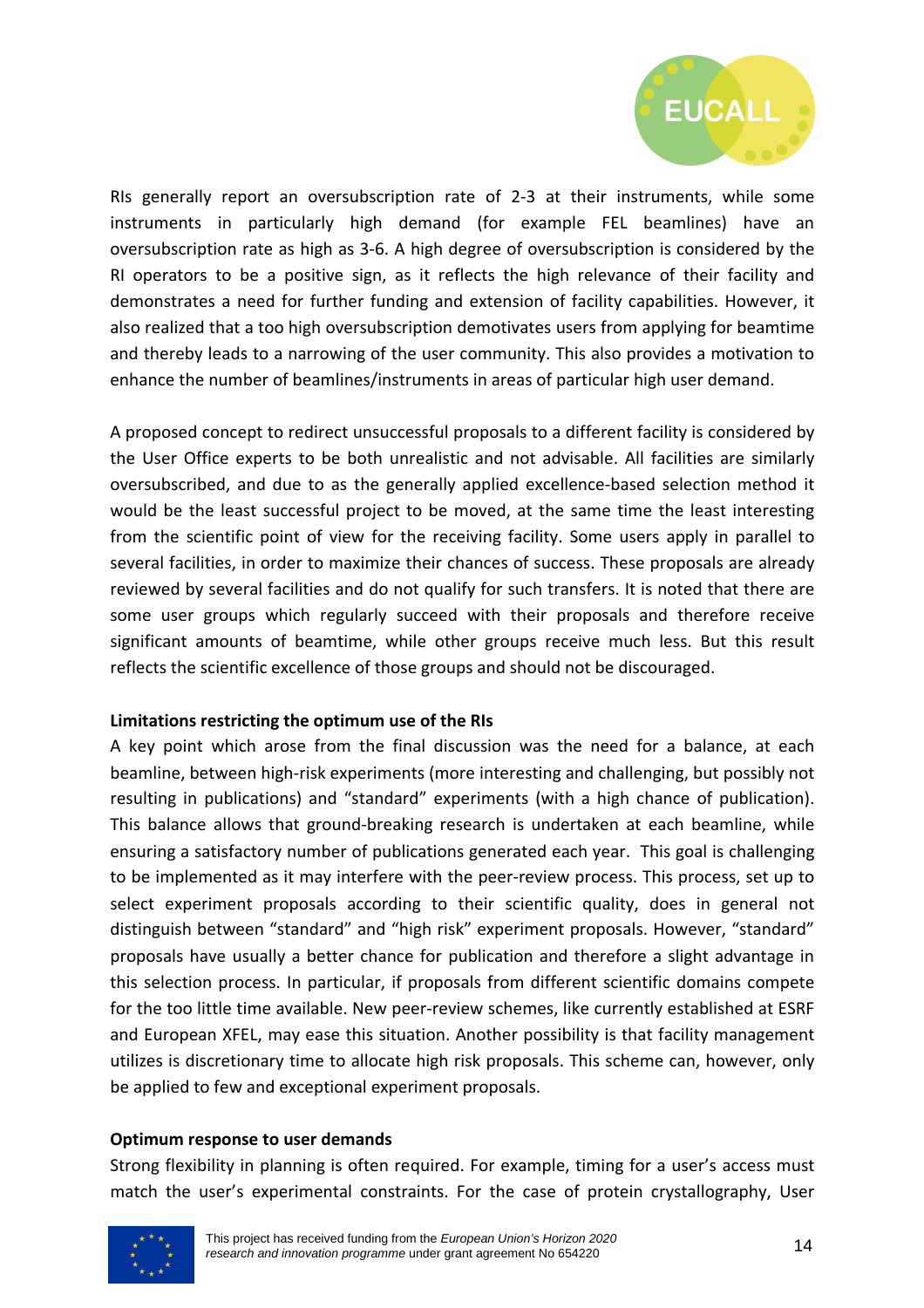

Office experts reported that due to complicated nature of sample synthesis, users are constantly trying to produce protein crystals, and when they are successful they require rapid access to the light source infrastructure for measurements. In this case, some facilities offer access after a relatively short delay between proposal and actual beamtime due to the short lifetime of the samples.

#### **How to best overcome those limitations on a larger scale across the two communities and optimization of the efficient use of an ensemble of complementary facilities**

It is concluded that solutions to increase efficient use of the facilities will require further efforts beyond the EUCALL project. In particular, more in-depth discussions within the communities and more dedicated events to collect ideas and strategies are required. The communities will profit from more networking and shared events to have a better knowledge of each other and to work together on common solutions.

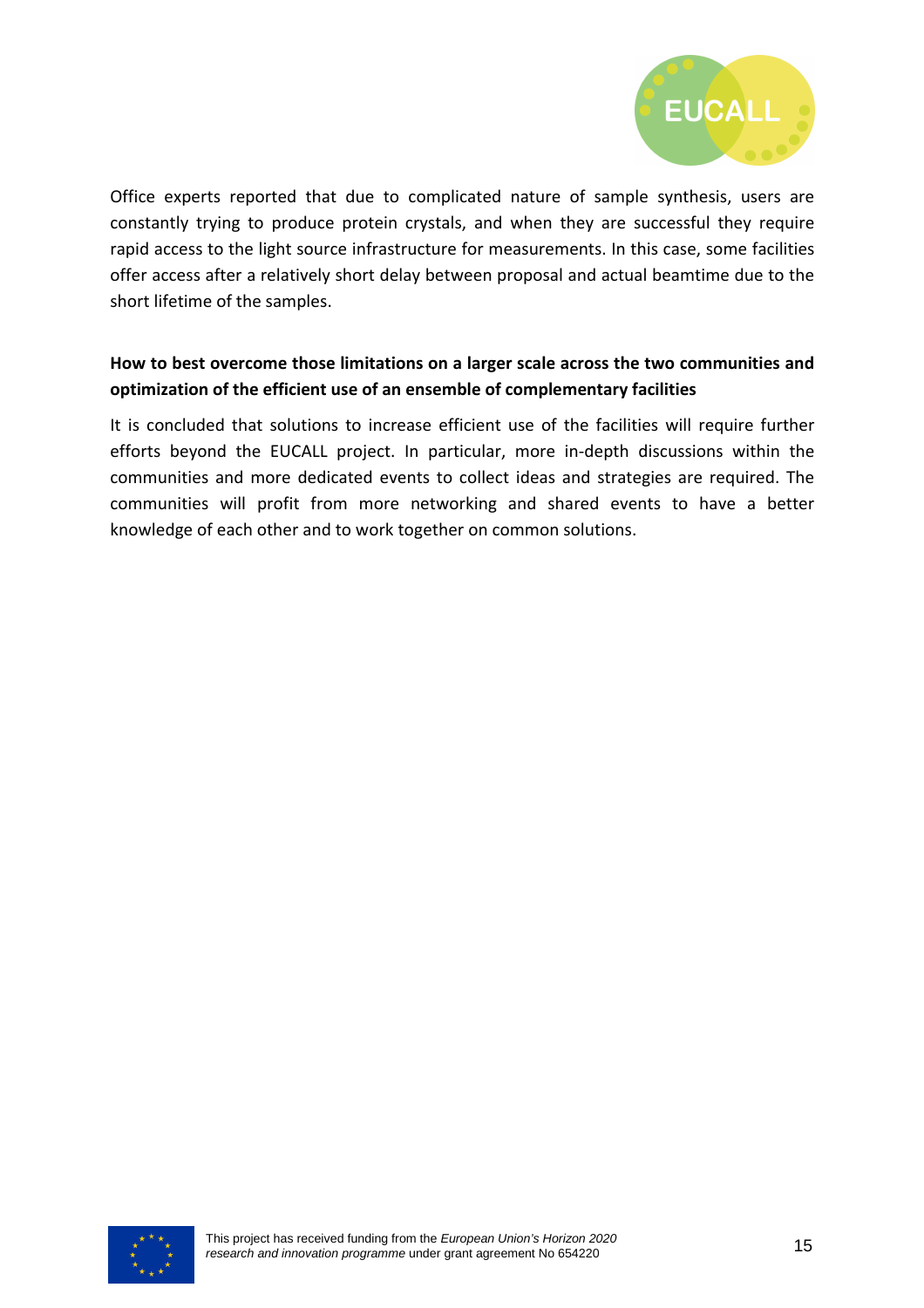

## **4. Innovation potential of EUCALL**

Representatives of Technology Transfer Offices and Industrial Liaison Offices from each of the EUCALL consortium's members, plus several external facilities, were interviewed about joint development of high-tech instrumentation with industry, protection and commercialization of intellectual property (IP), and commercial access policies for industrial use of RIs. The majority of facilities represented are located in Europe, with one each from USA and Japan included for benchmarking purposes.

This data collection showed that under-construction facilities, as ELI and European XFEL, had not yet fully defined their policies for Technology Transfer. To address the issue of innovation potentials, the EUCALL WP3 experience exchange workshop "Innovation Potential of Advanced Laser Light Sources" was held during 14-16 November 2017 in Sitges, Spain. At this occasion innovation policies were discussed between the facilities' Technology Transfer Offices. This gathering of Technology Transfer experts also enabled EUCALL to disseminate the preliminary results of its innovation surveys, and included panel discussions and working groups, to develop final recommendations regarding the best practices in technology transfer at photon science RIs as well as for the innovation potential of a combination of RIs.

### **4.1 Joint development of technology**

Large RIs are important technology drivers through their need for state-of-the-art equipment, technologies, and methodologies, and through the limited life cycles and frequent upgrades of their equipment. In many cases, components of beamline infrastructure at modern facilities require a technical level that is not yet available from commercial suppliers or at other RIs, for example optical systems (mirrors, lenses) that can create the beam-focusing required, while withstanding the ultrahigh radiation intensities generated by FELs or optical laser facilities.

To ensure realization of such demanding technologies, many RIs collaborate with industrial suppliers. The RI provides their requirements to the industrial supplier, and the supplier develops the new technology. In some cases, the RI provides further support in this development. Finally, the supplier is able to sell their newly developed product to other consumers.

In many cases, detailed information of the collaboration between the RIs and the industrial partner (company names, exact description of the technology, and precise financial terms of the agreement) were not disclosed due to confidentiality restrictions.

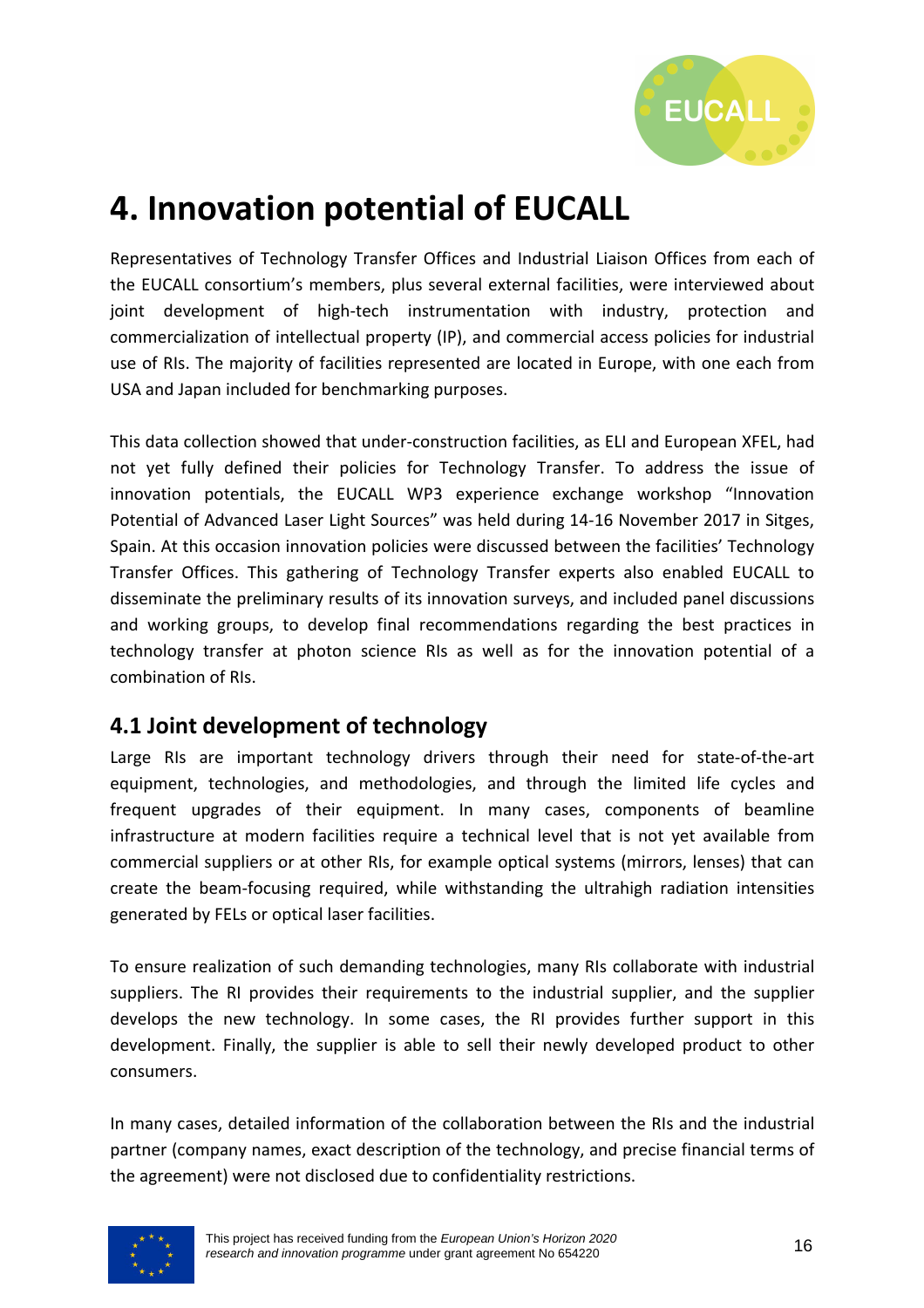

#### **Models of Joint Development**

It was possible to identify five different models describing ALL-RIs' joint development of technology with industry. The differentiating factor between them is the role of each partner in the joint development, with a focus on the ownership of the intellectual property and the development of know-how and engineering. In the following we define a "technique" as all the know-how or IP involved in a new idea or innovation, and we define "technology" and "engineering" as the work of realizing a prototype based on the technique.

- 1. **The RI provides the IP, the company provides the engineering.** In this model the RI has developed a new technique and has protected the intellectual property. The support of an external partner, a private company, is necessary as the prototyping, implementation and debugging of the technology derived from the RI's technique require methods and resources unavailable to (or difficult to obtain by) the RI. The RIs then licenses the technique to the company that will develop the technology, and the consequent royalty fees to the RI can be a direct measure of the usefulness of the technique in real-life applications. An example is PSI, which jointly developed a component of their on-site proton therapy center with an industrial supplier. The supplier now owns the license to this new technology, and can sell it commercially to other proton therapy centers, while PSI receives royalties from these sales.
- 2. **The RI proposes an evolution of a commercial product implemented at the facility.** In this model, while using a commercial product, RI staff identify a way to enhance the performances for a specific (scientific) application. This activity generates knowhow or intellectual property. The ownership of the technique can be shared by the RI and the company or sustained only by the RI. Typically, the company then proposes the evolution of the product as an option or as a standard, depending on the usefulness of the technology, and rewards the RI with royalty fees. An example is at HZDR, which co-developed a few technologies with a laser supplier. This collaboration started with a purchase order that initiated the contact between the two groups, and now HZDR participates in the development of future products of the company and also receives royalties. In a further example, European XFEL staff modified the design of an instrument that was being built for them by an industrial supplier. The supplier then upgraded this instrument free of charge based on the designs of European XFEL and provided the improved instrument to European XFEL.
- 3. **The RI owns the IP and performs the engineering, the company manufactures the product.** In this model the RI could reach the market with the new technology independently from any form of partnership. RIs do not often select this option, as the service support and warranty expected by the customers from a manufacturer

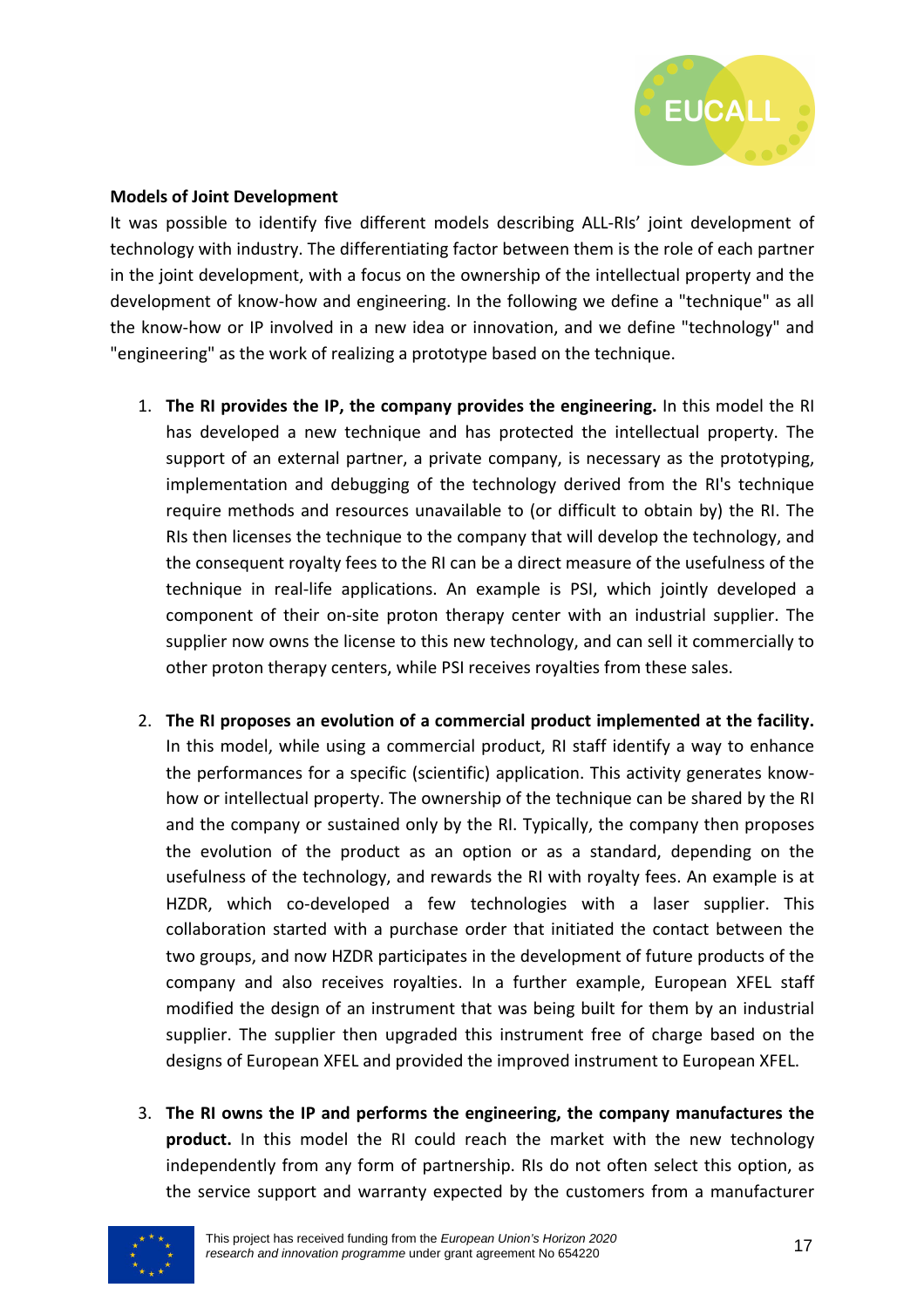

are incompatible with the operational model of a RI. Usually, the industrial partner duplicates an existing prototype to sell it and to service it. This approach to the collaboration can be regulated by royalty fees paid by the company back to the RI, but usually the deep involvement of the RI staff to transfer the technology to the company pushes the RI to consider the economical reward of establishing a joint venture with the industrial partner. This model could be of use to ESRF and ELI-Beamlines in the future to bring their own technologies to the market, as they report in the interviews that all their developments are done on site by their own staff.

- 4. **The RI proposes an idea, the company develops the technique and the technology.**  In this model, the RI typically expresses an advanced requirement. If the potential market justifies it, a company can decide to develop the technique and the technology to realize the product. Due to the reduced involvement in the conception and realization of the innovation, the RI is typically rewarded with a free or discounted prototype. The RI usually acts as a beta-tester before the final version of the product reaches the market. In an example, a contract from European XFEL allowed a supplier to significantly expand its own expertise and capabilities, to produce advanced vacuum systems that can be of value to other research facilities (not only for ALL-RIs).
- 5. **The RI and a company create a so-called "Joint Lab**". Their efforts are joined, with shared resources in terms of work forces, financial support and equipment. This scheme is likely the most appropriate to ensure developing a successful long-term strategy, producing state-of-the-art outcomes that will fit the market. Each year the steering committee defines the new objectives and resources, as well as the calls which the Joint Lab should answer. These R&D oriented calls are frequent on national or European basis, their success rates are usually much higher than that of pure academic calls and they can bring significant financial support to the RI and to the company. Creating a Joint Lab also allows the motivation and training of technicians in charge of the routine exploitation of the RI, giving them the opportunity to use and develop world-class equipment. An example of a Joint Lab, formed with an optical laser RI, is the IMPULSE Joint Lab between Amplitude Technology and the Laserlab-Europe LIDYL laboratory of CEA.

#### **Japan and USA**

The synchrotron sources studied outside of Europe, NSLS-II (USA) and SPring-8 (Japan), do not report any similar joint development of high-tech instrumentation with industrial suppliers to what has been described for European ALL-RIs. In both cases, they only refer to

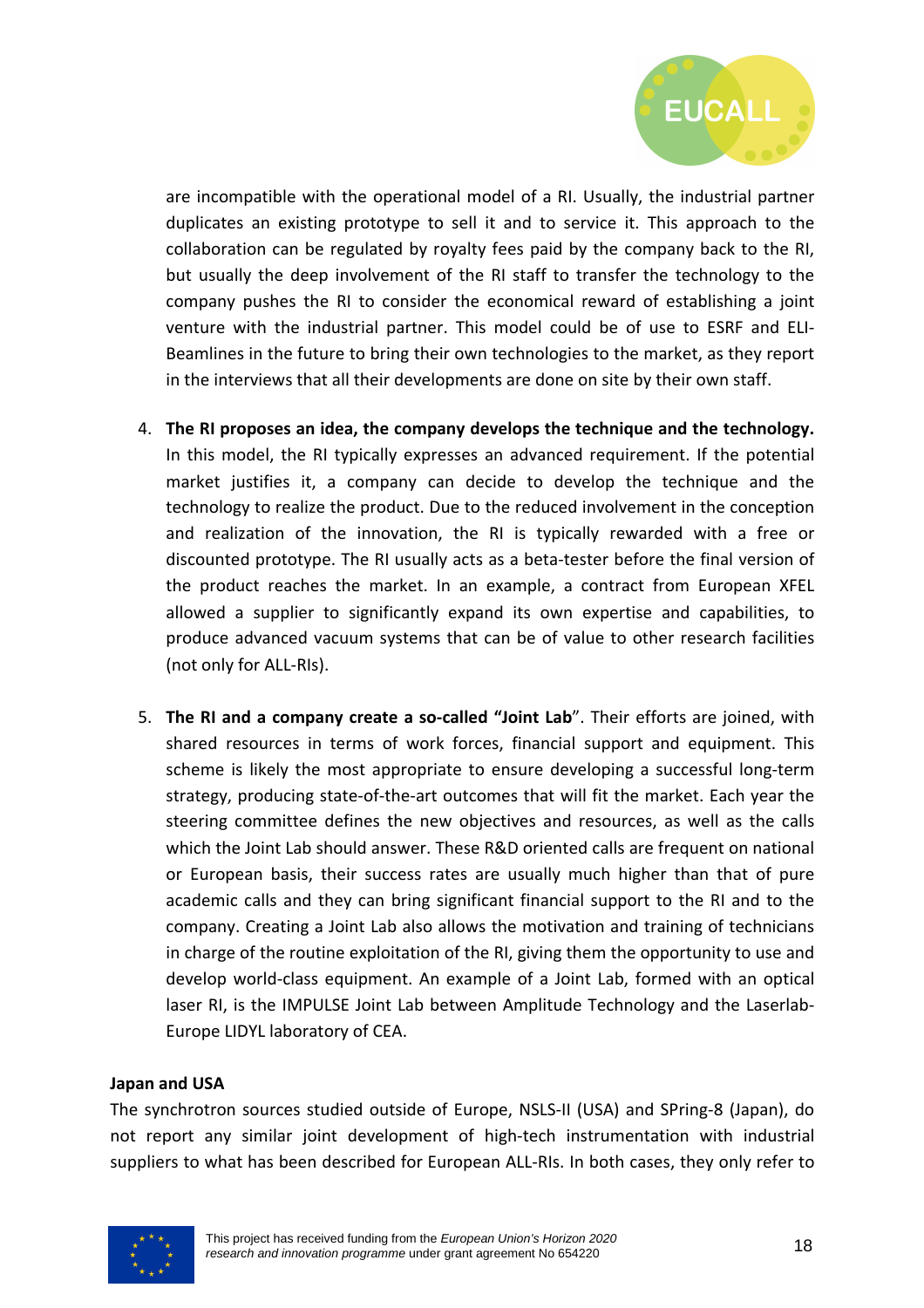

a "joint development with industry" in which they provide access to synchrotron radiation for a company to test/modify its products.

#### **Hidden Technology Transfer**

Hidden transfer of knowledge can occur between beam scientists, beam engineers and industrial suppliers of instrumentation (the supplier company receives free advice from RI staff about how to develop their products). Such hidden technology transfer can be harmful to the RI, and it is difficult for an RI's Technology Transfer Office to control/regulate this. RI scientists should be aware that their knowledge can be used to generate profit for a private company and that there should be a return from the company for collaborating, so the implementation of non-disclosure agreements can be necessary.

#### **On-site Expertise**

Some ALL-RIs report that much of their development is done on-site by their own staff, for example ESRF has its own undulator manufacturing laboratory, so joint development with industry rarely occurs. The facility's own expertise is often provided to other facilities; ESRF develops and builds undulators for other ALL-RIs as well. This kind of knowledge about the location of such expertise is common knowledge within one community, but possibly not between the laser and accelerator communities. Exchanging this expertise knowledge could be a starting point for stimulation of innovation.

#### **Further Observations**

The networking between the technological transfer officers at different RIs on joint development is limited. Another limitation to the diffusion of information comes from the high degree of confidentiality of project information - RIs frequently do not have the right to disclose even general information like e.g. with whom they are working and in what field. It is recommended that facilities ensure in future industrial collaborations that they reserve the right to disclose this type of general information. A database could be established to exchange this information, at least after the industrial collaboration is complete. Feedback from the high-power laser community, with strong networking activities (for example Laserlab-Europe) could support the development on this area. Increasing the visibility of companies whose products have been developed via collaboration with an ALL-RI might increase the economic impact of ALL-RIs.

Enabling recognition of which ALL-RIs have contributed to new/improved commercial products, in the case when the ALL-RI contributed know-how but does not own any IP or share of the company, might allow that policy makers/funding bodies recognize the role that the ALL-RI plays in economic development.

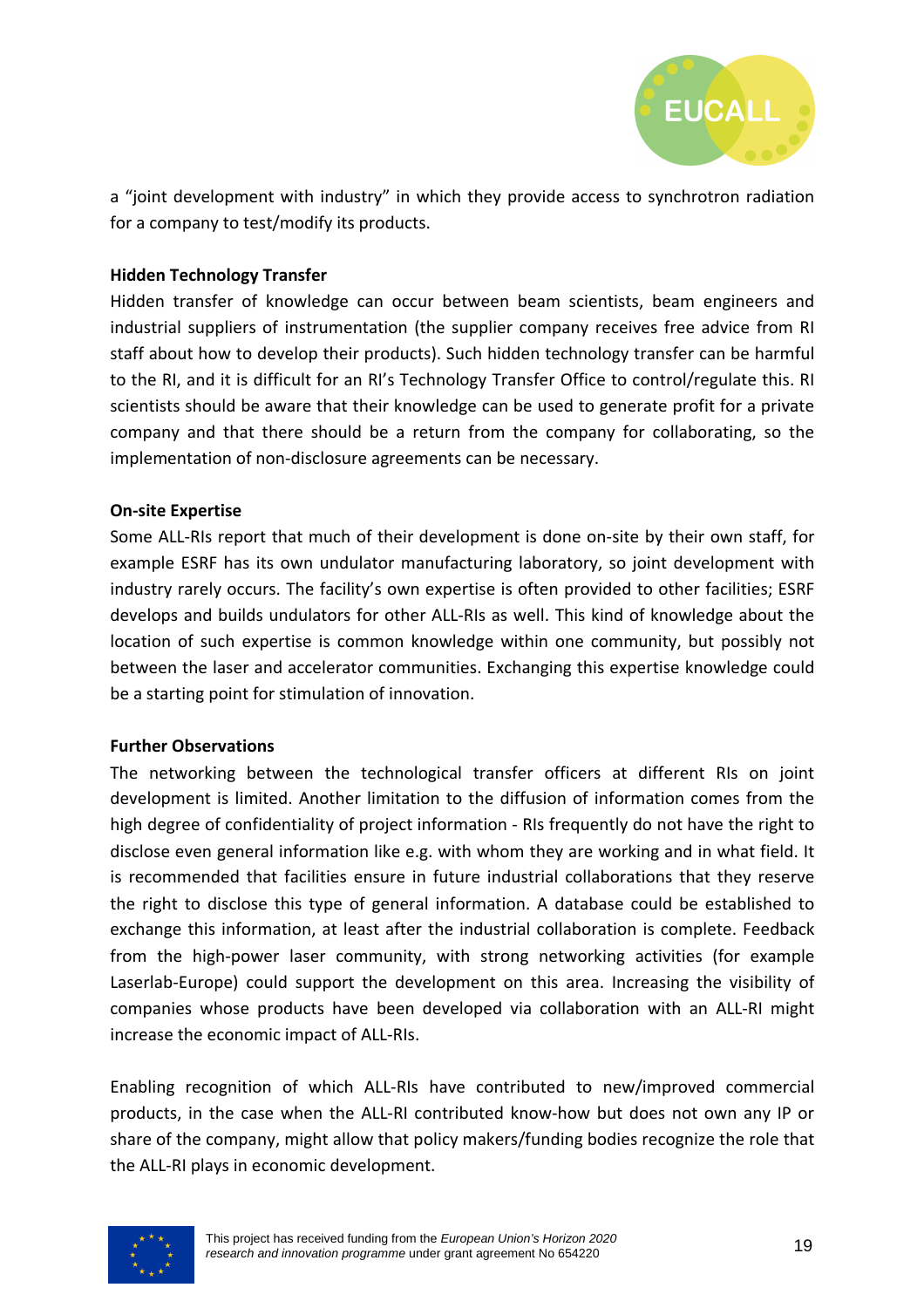

## **4.2 Protection and commercialization of intellectual property**

The development of advanced technologies is recognised worldwide as a key factor in longterm successful economic development. Research in general and the RIs in particular have a crucial role to play in this sense. Scientists at ALL-RIs often develop new devices and new processes that have the potential to be commercialized. Examples include sample holders or sample environment systems, developed at the ALL-RI to allow a certain measurement to be performed, which would not have been possible with existing technologies. Another example of such inventive activities and developments are new undulator systems or other pieces of x-ray beamline technical equipment, developed by staff of an ALL-RI for their new beamline, and which can be of interest to similar facilities.

The RIs' innovation potentials are closely related to their capability to file patents. These are necessary to protect their intellectual property and to give confidence to industrial partners. Filing a patent can be fast, and it can also be rather cheap at the beginning. Related publications can be submitted as soon as the patent is filed (usually after around four weeks). The patent can become very expensive later and this intermediate period must be used to decide if the patent will be extended or abandoned. Collaborative research, joint labs or spin-off companies are not alternative to patenting. They can only be implemented if the intellectual property has been patented.

Inventive activities are encouraged by the ALL-RI's Technology Transfer Offices (TTO), which support commercialization of the intellectual property (IP) via patenting and selling of a license, or establishment of spin-off companies. The number of patents produced, licenses sold and spin-offs created can provide a direct measurement of the economic impact of the RI, and are of great interest to the RI's funding bodies.

#### **Technology Transfer Offices**

The RIs interviewed all have a TTO that takes care of intellectual property, commercialization and spin-off companies. The TTO is generally a department, division or group that is part of the RI's own administration, but at a few RIs (such as ELI-NP) these issues are handled by external agencies. MAX IV's technology transfer is handled by Lund University's TTO (Lund University Innovation) while PSI's TTO works in close collaboration with a large umbrella organization for Switzerland Innovation called PARK INNOVAARE. At ELI-Beamlines, the Center for Innovation and Technology Transfer (CITT) is a department within the ELI Beamlines section of the Institute of Physics (of the Czech Academy of Science), with its primary mission dedicated to the ELI-Beamlines facility. The CITT also partly supports other units within the Institute of Physics, but not external entities. HZDR has created a private company, HZDR Innovation GmbH, fully owned by HZDR, to act as a profit centre for its spinoffs.

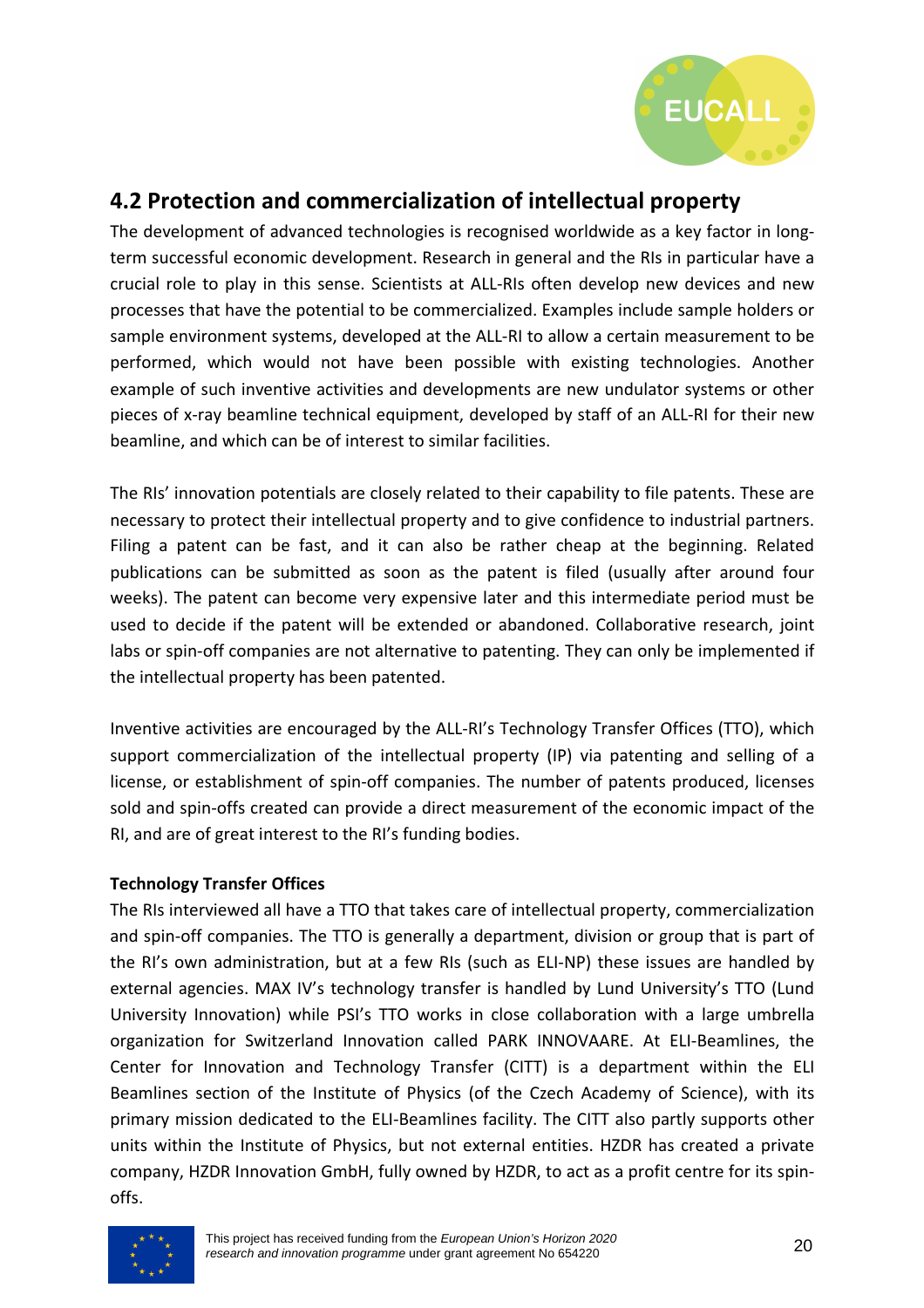

#### **Requirements from funding agencies**

DESY, ELI-ALPS, ELI-Beamlines, HZDR, LU/MAX IV, PSI recognize a requirement from the government/funding agencies to report their number of patents. In some cases, the TTOs are required to send statistics to the facility directors, but the TTO staff themselves do not know how the data is used or what is then reported to the funding agencies. Statistics about patents and IP were not considered important for ESRF, Elettra or SOLEIL, as academic publications are the primary interest of the government/funding agencies.

#### **Support of Spin-Offs**

At DESY, Elettra, HZDR, LU/MAX IV and PSI, the TTO is able to provide full support for an employee to patent his/her work, perform market research, acquire seed money to start a spin-off company, and continues to monitor the spin-off as its progress develops and can also assist in attracting private investment. ELI-ALPS and ELI-Beamlines also anticipate that they will provide this service to their scientists (a service that will likely be also available at ELI-NP once the ELI-ERIC is established). ESRF has a separate Innovation Center/Incubator in the vicinity that takes care of this directly. At SOLEIL, spin-off creation is not a priority.

These findings reflect two different models:

- 1. The RIs provide full support to innovation and commercialization of innovative solutions generated by the researchers and engineers of the RI;
- 2. The RI focuses on research, while local/national offices/services are used to provide this support.

It is common across the RIs be embedded within a surrounding "Science Village" – an area with many scientific institutions and start-up companies in close proximity. Those RIs that do not already enjoy such an environment have reported plans to initiate such developments.

#### **Types of Spin-Offs**

The RIs interviewed reported spin-off companies selling undulator systems, fast x-ray cameras and novel x-ray detectors, nanopositioning systems for synchrotron experiments, femtosecond lasers, laser synchronization systems, UV lithography technologies, as well as (in one instance) science communication services (including graphic design). PSI could list up to nine spin-off companies, but only four of these were related to its synchrotron or FEL light sources. PSI does have a unique experience with two spin-off "contract research" mediator companies that provide access to synchrotron radiation measurements for industrial users. This is a very innovative idea and is further described in Section 4.3.

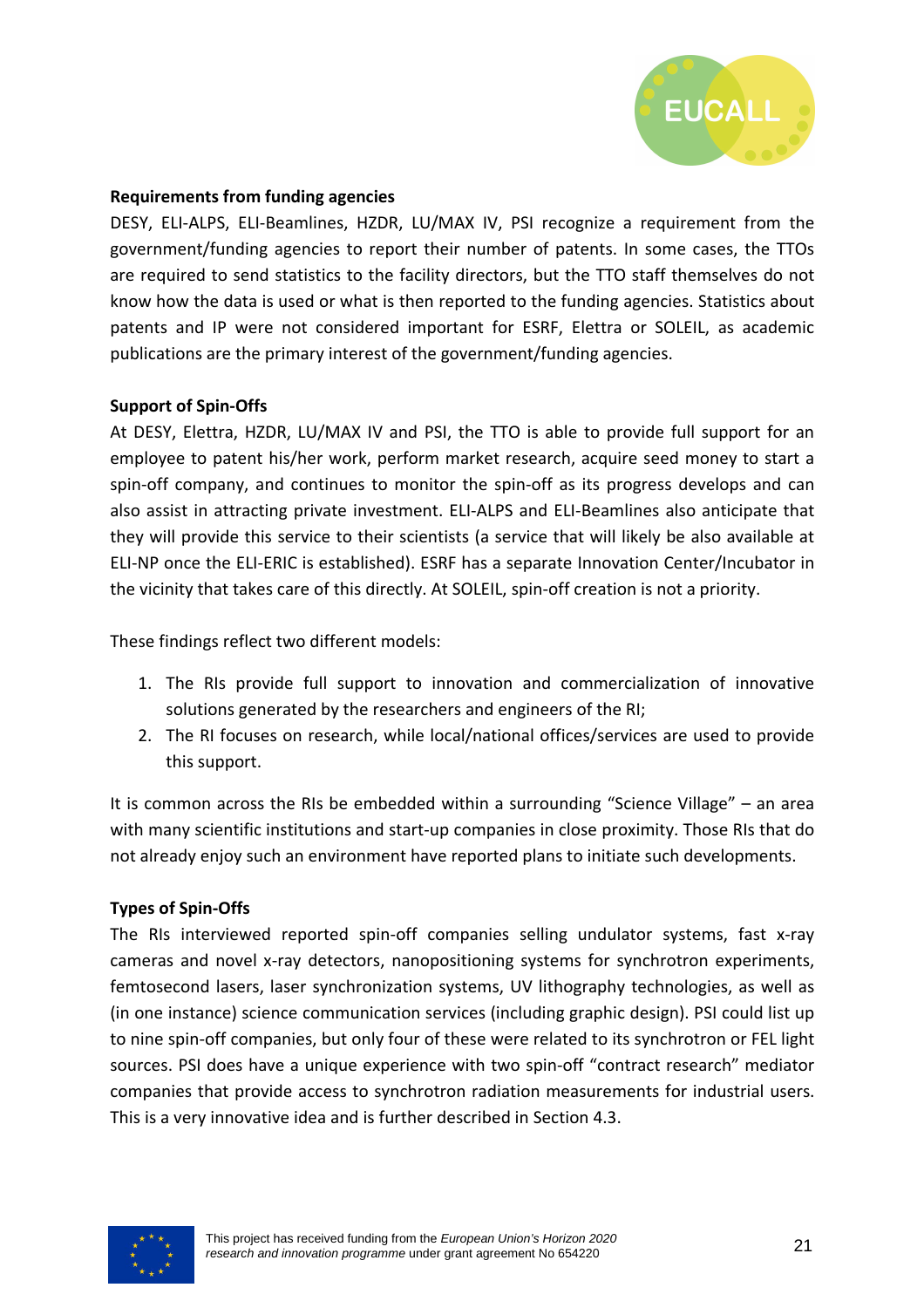

#### **Motivation of scientists for commercialization**

DESY and PSI organize events such as internal workshops for how to commercialize IP and create spin-off companies. A major finding raised in this study is that many scientists are not interested in or are unwilling to protect or commercialize their inventions. The priority of a majority of scientists is to publish or develop new projects, rather than on commercialization of their results. This raises the issue of publication vs. commercialization vs. spreading common knowledge and advancing research. This is a very important aspect of innovation, IP protection and open research – for the TTOs and also of prime relevance to the researchers.

#### **R&D collaboration with Industrial Partners**

DESY and HZDR's TTOs, as well as the TTO representing ELI-NP described cases in which they had been approached by industry to provide know-how/support in developing a new product for commercialization, for example a vacuum pump or laser equipment. DESY also has invented some new materials and allowed a company to develop them into a commercial product.

#### **Open Innovation**

The TTO offices unanimously testified that they face requests from the industry for clearer strategies on IP protection. Open innovation only seems to be welcome by both RIs and industry for software development projects. The TTOs follow the requirement of the target industry (for example pharmaceutical, chemical) in terms of intellectual property policies. MAX IV described a case in which a life-science researcher did not want to commercialise his invention, and he published his work. This disclosure prevented his discovered technique from coming to market as the target industry was unwilling to make use of the technique without ownership of the intellectual property.

#### **Japan and USA**

The situation in Japan contrasts that in Europe, as SPring-8 reports that they have no metric for reporting economic impact to their funding agencies, outside of industrial access to its instruments. They have no activity in generation of patents, spin-off companies or a Science Village/Innovation Centre. Brookhaven National Lab also has no metric for reporting economic development to its funding agencies but has an intellectual property office that helps support any spin-offs. Neither SPring-8 nor Brookhaven National Lab reported any interest in a regional ecosystem of academic institutions, high-tech companies and spin-offs.

#### **Clusters**

Very few RIs report about working together with other institutes on strategic measures to address intellectual property, only HZDR does this (as part of the Helmholtz Society).

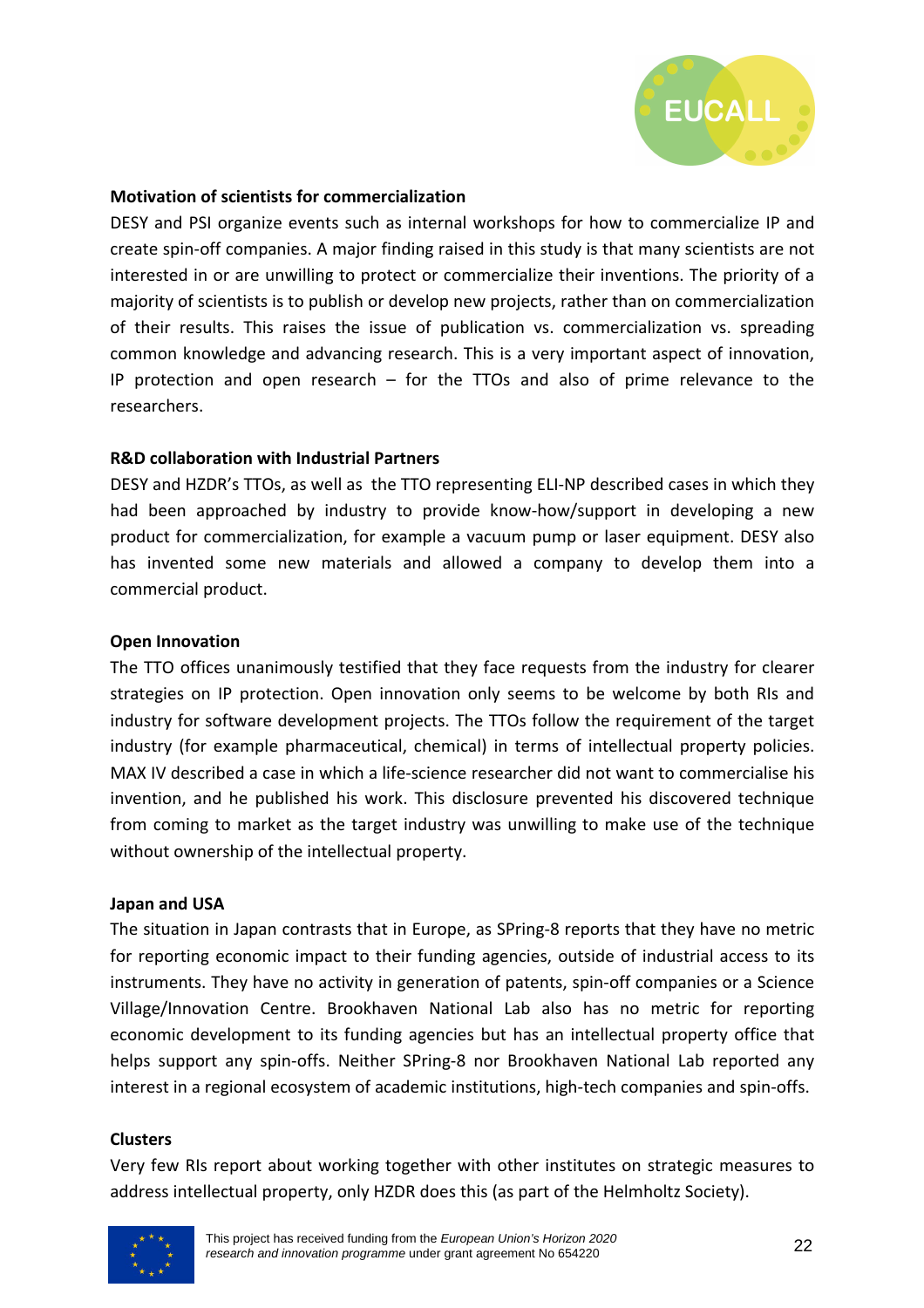

#### **National and international patterns**

The surveyed RIs show that their approach in supporting innovation issues is rather inhomogeneous and a few RIs see significantly less drive than others. Those RIs which reported a lower drive for protection and commercialization of IP (Elettra, ESRF and SOLEIL) tend to be much more active in providing commercial access to their instrumentation.

### **4.3 Commercial access to advanced laser light sources**

Statutory commitments of most ALL-RIs towards their stakeholders require that a percentage of the available beamtime is made available, against compensation, for proprietary research (most of the time to industrial users). This is another activity in which ALL-RIs contribute to economic development – as companies will have access to the ALL-RI's state-of-the art scientific analysis tools and techniques, enabling them to optimise their products or production processes, and gain an edge over competitors.

The mission of the ALL-RIs is largely focused on fundamental research, so to satisfy the requirement from the stakeholders the ALL-RIs allocate available beamtime to industrial use. The majority of scientific research being performed at ALL-RIs is aimed at scientific excellence (the main beamtime allocation criterion) and the need to produce scientific publications, whereas industrial activities have a minor role.

This commercial access to an ALL-RI, in which an industrial company pays an access fee to have experiments performed at a beamline/instrument, is different from the industrial access via a peer-reviewed selection process as is most usually the case of a collaboration between industry and academia. In the latter case, there is obligation to publish the results. Most RIs recognize that a significant amount of industrial access follows this model, and many ALL-RIs do not currently have statistics to measure how many of their academic users are working with industrial partners. DESY implements this via a survey within their user access portal. SPring-8 reports their total amount of industrial use (peer-reviewed and proprietary) is as high as 20% - but only 2% of beamtime is actually sold to industrial customers. It is recommended that RIs maintain a quantitative analysis of how much academic beamtime is accessed by user groups with industrial collaboration, as this might be a major indicator of RIs' contribution to innovation.

The interest of industries in commercial use of ALL-RIs mostly arises from the need to analyse materials using techniques not possible using lab sources, such as x-ray absorption spectroscopy and protein crystallography, and in particular applications of x-ray diffraction, scattering and spectroscopy (including infrared and UV), where synchrotron or laser characteristics are absolutely required. In many cases, industrial researchers do not have experience in running an ALL-RI measurement themselves, or even performing analysis on

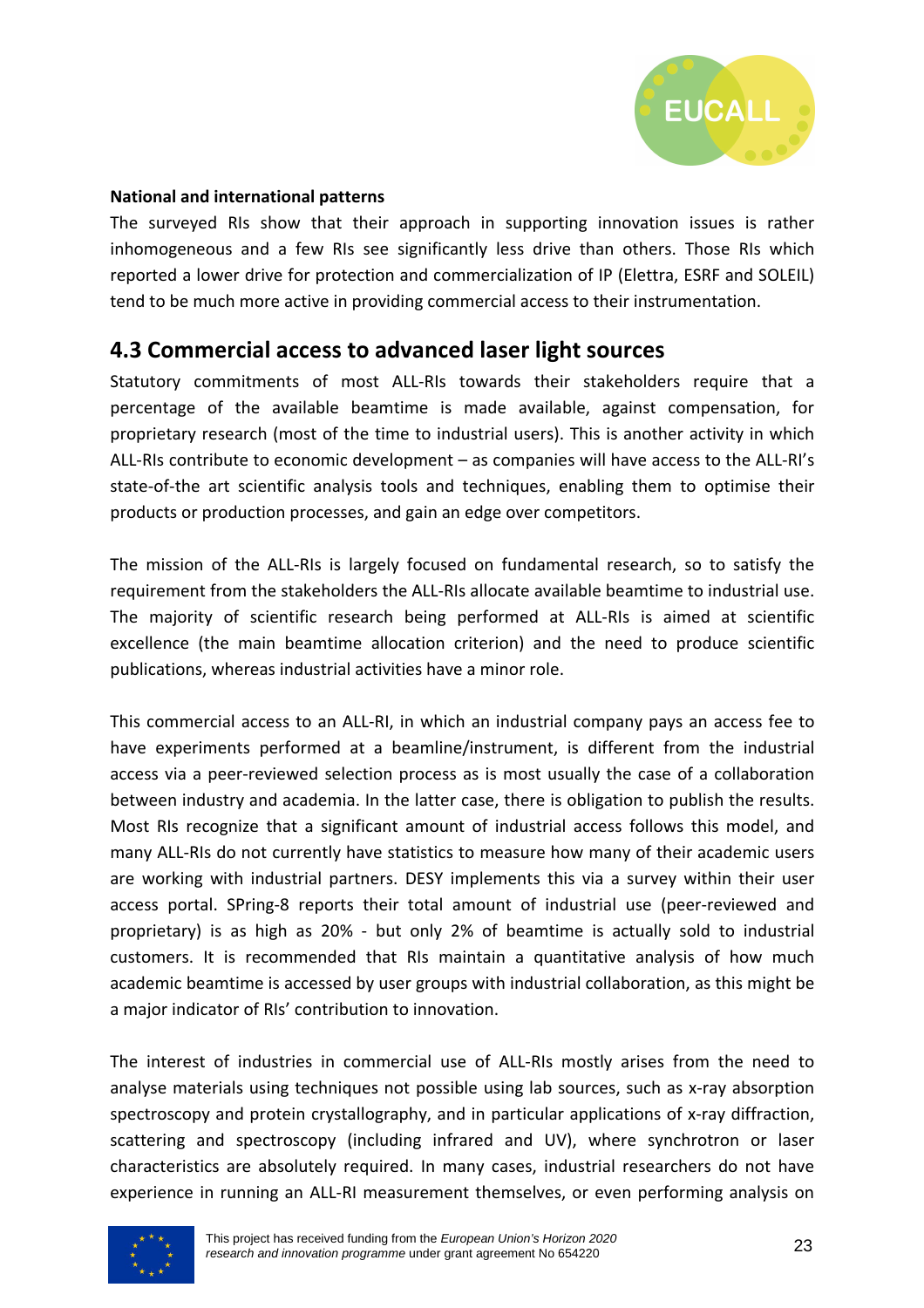

the results of the experiment. For this, ALL-RI staff members prepare the samples, perform the measurements, analyse the results and prepare a report for the industrial customer.

Representatives of industrial liaison offices (ILOs) from each of the EUCALL consortium's members, plus several external facilities, were interviewed about the level of support provided for commercial access of industrial companies to the facilities' instruments and beamlines. The majority of facilities represented in this study are located in Europe, with one each from USA and Japan for benchmarking purposes.

While ILOs of synchrotron facilities, FELs and optical laser facilities have been interviewed, only synchrotron facilities were able to provide details about well-developed access policies for industrial users. This is because synchrotron facilities have a well-established history of industrial collaboration, while the relatively new FEL and optical laser ALL-RIs do not yet have a strong collaboration with industrial users. With the current build-up of ELI and European XFEL, it is hoped that these facilities will also provide service to industrial users, starting from 2018-2019, and so one possible outcome of this report is for the future ILOs of ELI and European XFEL to learn from the "best practices" of the ILOs of the synchrotron ALL-RIs.

Due to confidentiality agreements between ALL-RIs and their industrial users, full disclosure about industrial customers and the measurements performed are not available. Many commercial users sign non-disclosure agreements with the ALL-RI to protect their intellectual property. In some cases, the access-fee for an industrial measurement can be reduced if the industrial user agrees to publish some/all of the results of the measurement.

#### **Support of industrial customers**

Different RIs offer various degrees of support for industrial access. Most agree that the percentage of all beamtime sold to industrial users should lie around  $2 - 5$ %. It is also recognized that according to their scientific profile and the techniques offered, some beamlines will have no industrial use, while others will be much more industrially relevant. The RIs recognize which of their instruments/beamlines are the most industrially relevant and focus on promoting them.

Out of Europe, the case at SPring-8 (Japan) synchrotron radiation facility is interesting for a comparison, as SPring-8 operates three industrial beamlines directly funded by industrial companies, such as Toyota, thanks to a strong support of the government to the industrial users' access program.

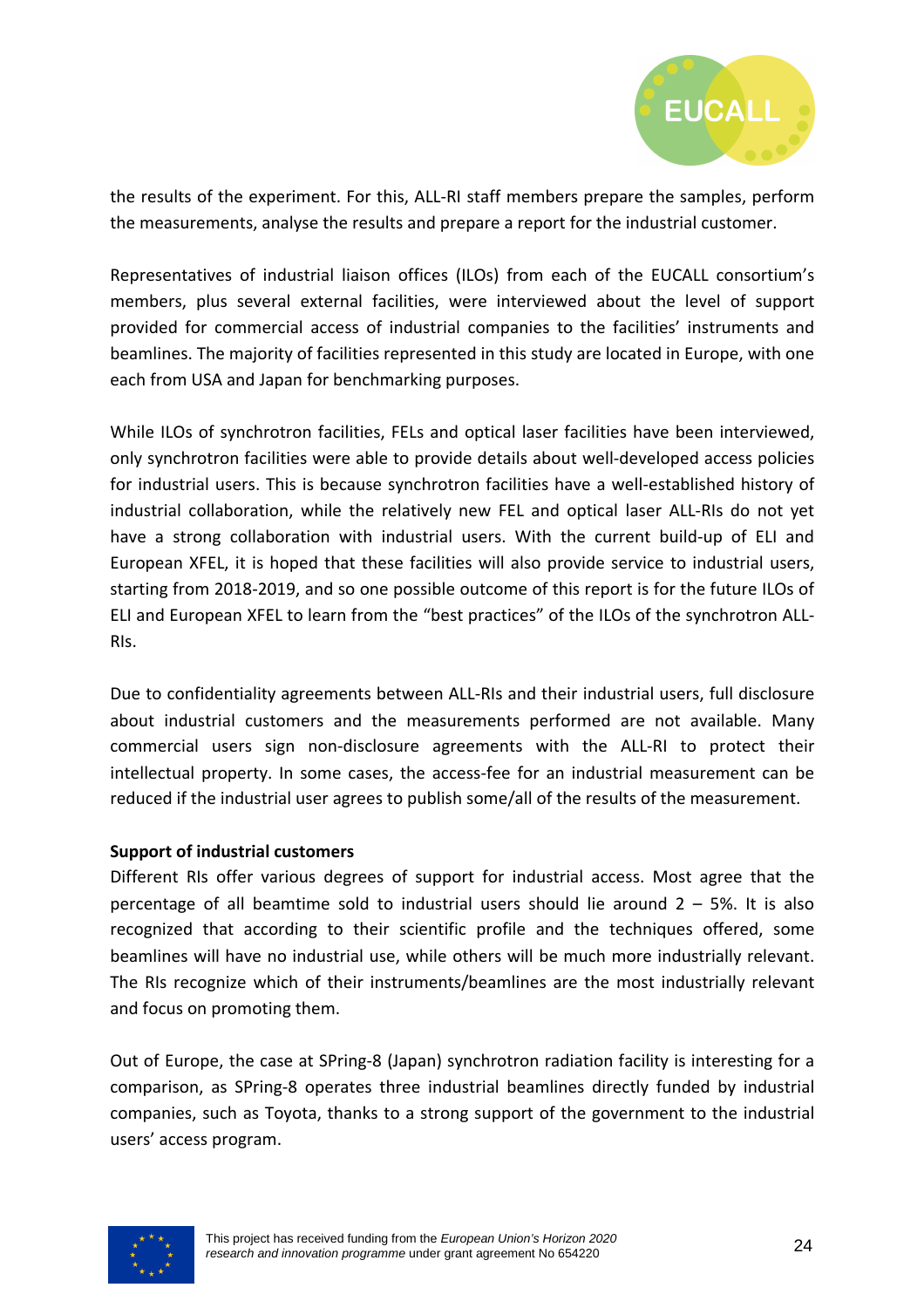

Most RIs allocate shifts of beamtime for industrial measurements at each instrument during periods of operation and, when no industrial measurement is planned, this time is most often used by the beamline staff members for their own "in-house research". Therefore, most RIs can schedule the industrial measurement within 4-6 weeks of the initial contact with the customer. The possibility to access the ALL-RI relatively quickly is considered a strong argument for the industrial users to purchase beamtime, rather than access the ALL-RI via peer-reviewed academic collaboration, for which beamtime can be accessed months or sometimes even a year after the proposal is submitted.

Laserlab-Europe provides access to industrial users, but as a consortium via a peer review proposal process and free of charge, thus not what this chapter addresses. Laserlab-Europe has an Industrial Advisory Committee promoting industrial user of the laser RIs within its consortium. Many individual partners within Laserlab-Europe, provide commercial access as part of their national access programme, for example CLF in the UK.

#### **Industrial Measurements at Synchrotron Facilities**

Almost all RIs interviewed reported that the most industrially relevant technique is protein crystallography, with a major part of their industrial beamtime sold to pharmaceutical or biotechnology companies (Life Sciences). In general, the next most relevant techniques (in descending order) are x-ray absorption spectroscopy, x-ray powder diffraction, x-ray scattering and imaging. The most relevant industrial fields for commercial use of synchrotron radiation, after Life Sciences, are Automotive/Construction, Nanotechnology, Catalysis, Energy, and Food Science. While it was difficult to obtain concrete statistics about the studied RIs' industrial users, the Science Link project (www.science-link.eu) (2012-2014) involved a series of calls for proposals from industrial users for free commercial use of one of four synchrotron radiation facilities. The types of companies which applied for measurements are shown in Figure 1, while the type of measurements performed for each accepted proposal is shown in Table 1. It can be noted that Science Link results did not feature any protein crystallography measurements – which could be due to the fact that most pharmaceutical companies already have industrial contacts with synchrotron radiation facilities and were not interested in the "free" Science Link measurements from which the results were required to be published. Science Link also made limited efforts in outreach to these latter companies.

Figure 1 shows that the majority of applications came from companies in Construction and Engineering, Materials Science and Nanotechnology, and Life Science and Biotechnology (approximately 75% of all applicants). From Table 1, 16/49 (33%) of the accepted measurements required x-ray diffraction (XRD) and 12/49 (25%) required x-ray absorption spectroscopy (XAS) techniques. Science Link's results generally support the results of

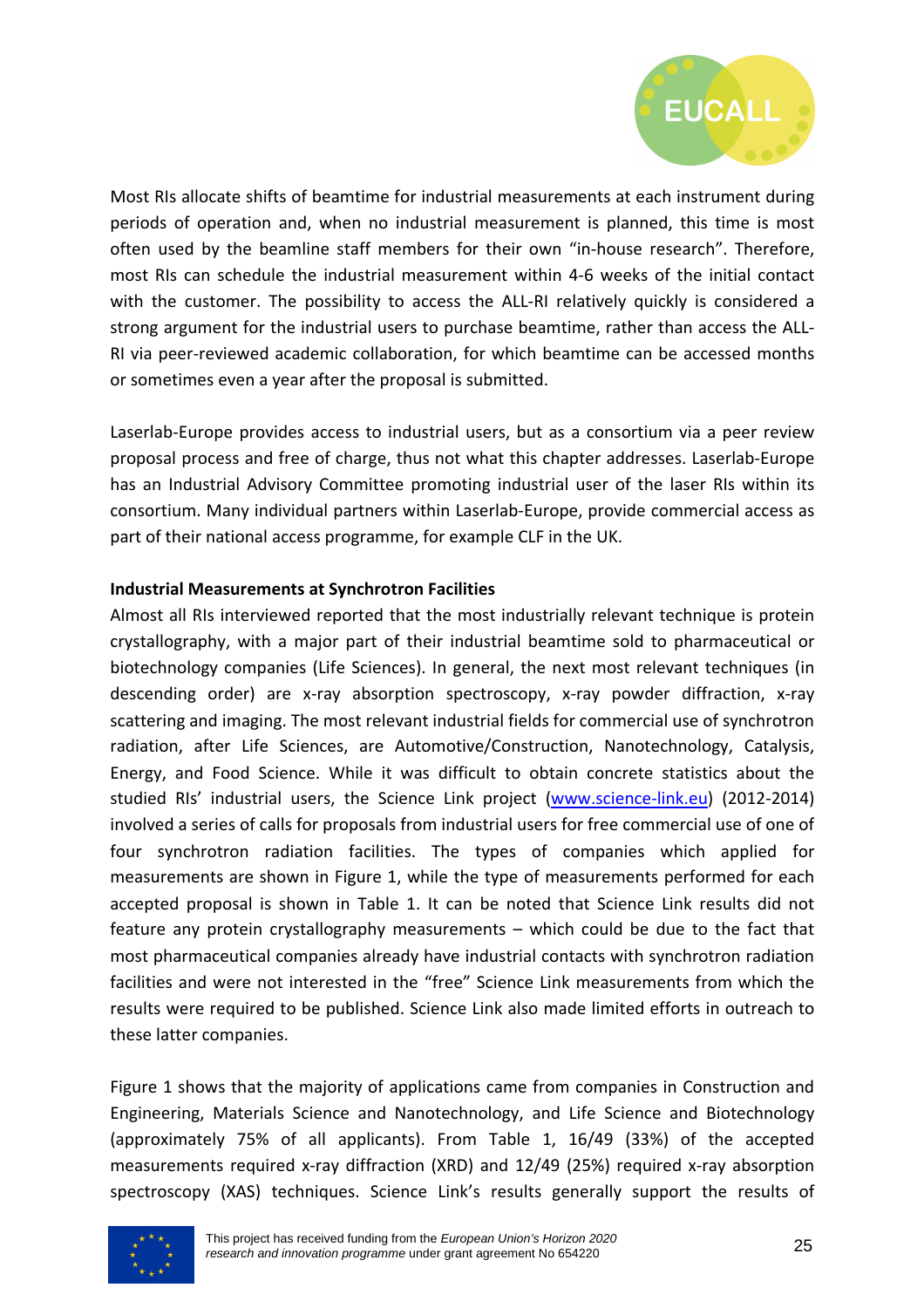

EUCALL's surveys at the synchrotron sources. XRD and XAS are the most important synchrotron techniques for industry, after protein crystallography. Companies in Construction and Engineering, Materials Science and Nanotechnology, and Life Science and Biotechnology have the highest demand for synchrotron radiation techniques.

#### **Industrial Liaison Office**

The industrial liaison offices (ILOs) of the different RIs studied have varying staff numbers and strategies. Some RIs employ dedicated Industrial Liaison Scientists (ILSs) (often former beamline scientists) to perform industrial measurements, as well as to work in publicity/marketing for the industrial service. These scientists also support regular scientific work at the RI and participate in in-house research when they are able. Other RIs employ no industrial scientists, and it is the task of beamline scientists to perform industrial measurements and sometimes contribute to marketing activities.



**Figure 1: Industrial Category from which Science Link's 66 applications for synchrotron analysis came.** 

|                                     | <b>XRD</b> | <b>XAS</b>    | <b>SAXS</b>                  | Tom.                         | <b>PEEM</b> | <b>IRS</b>               | UV/VIS | <b>XPS</b>                   | Lab | <b>Total</b> |
|-------------------------------------|------------|---------------|------------------------------|------------------------------|-------------|--------------------------|--------|------------------------------|-----|--------------|
| Agriculture and Food Science        | ำ          | 1             | $\overline{\phantom{0}}$     |                              |             |                          |        | -                            |     |              |
| Chemicals                           |            |               | $\overline{\phantom{a}}$     |                              |             |                          |        | $\qquad \qquad \blacksquare$ | 1   |              |
| <b>Construction and Engineering</b> |            | 1             | 4                            | 1                            |             |                          |        | $\overline{\phantom{0}}$     |     |              |
| <b>Environment and Energy</b>       |            | $\mathfrak z$ |                              |                              | 1           | $\mathbf{1}$             |        | -                            |     |              |
| Home and Personal Care              |            |               | 1                            |                              |             |                          |        | -                            |     |              |
| Life Science and Biotechnology      |            | 5             | $\qquad \qquad \blacksquare$ | 3                            |             | 1                        |        | -                            | -   | 10           |
| Material Science and Nanotechnology | 4          | 2             | $\overline{\phantom{a}}$     | $\qquad \qquad \blacksquare$ | 2           | $\overline{\phantom{a}}$ |        | 2                            | 1   |              |
| <b>Total</b>                        | 16         | 12            | 5                            |                              | 3           | 2                        | 7      |                              | ־   | ла           |

**Table 1: Synchrotron technique and industrial category of Science Link's 49 accepted industrial proposals.**

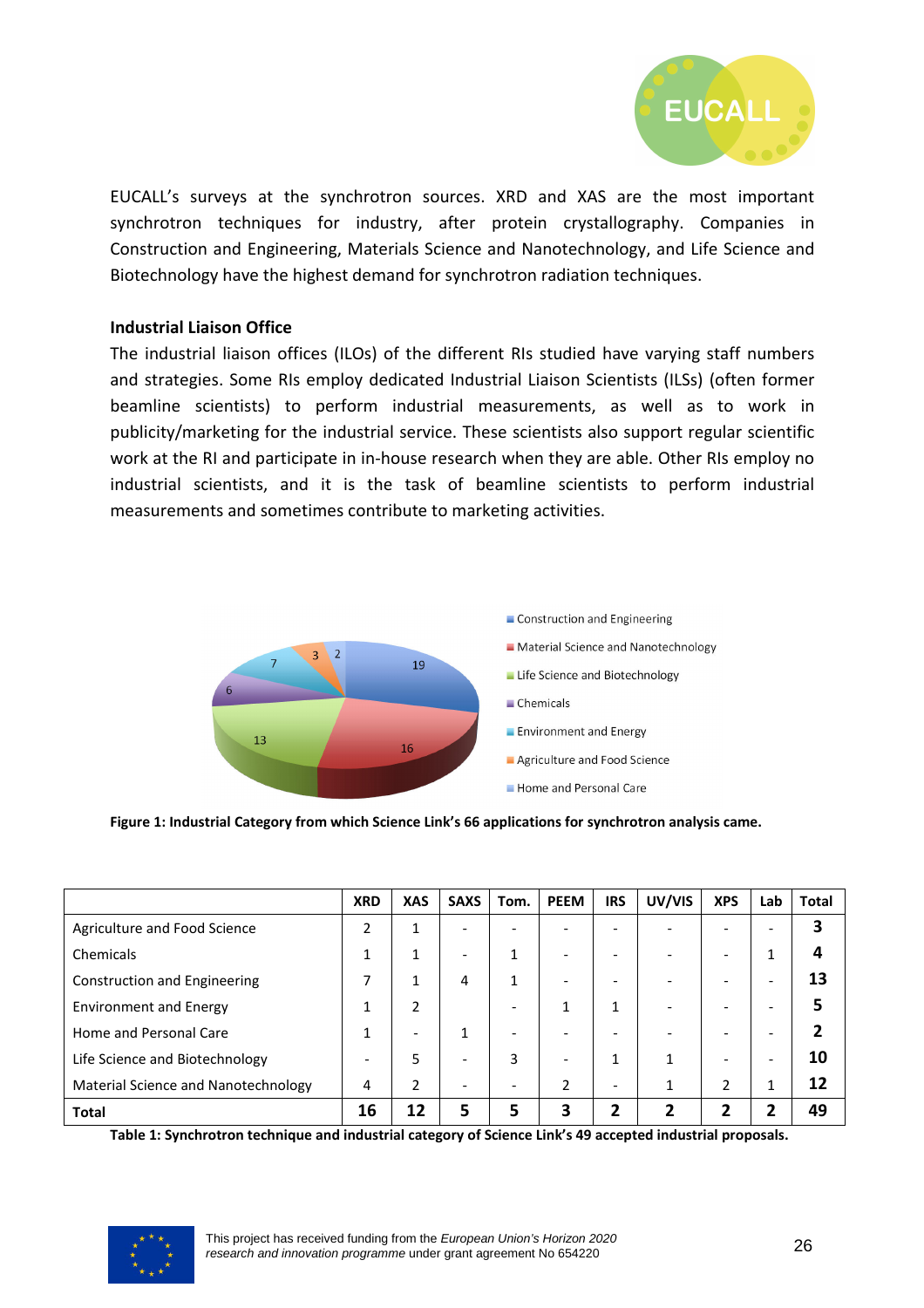

Diamond Light Source has a well-established and active Industrial Liaison Office. 5% of all beamtime is industrial, with Industrial Liaison Scientists employed full time at Diamond to perform industrial measurements and the subsequent data analysis and reporting. Each ILS is a specialist (having a PhD) in one or two of the x-ray techniques offered to industrial users. The access fees paid by the industrial users are the main source of Diamond's funding to pay the ILSs' salaries.

Elettra's ILO is managed by a former beamline scientist (BLS) and supported by three staff members who have backgrounds in economics, marketing, and administration. Elettra's own BLSs are usually responsible for actually performing industrial measurements, which make up 1% of Elettra's user beamtime.

ESRF has three ILSs who liaise with industry and perform industrial measurements. These employees are usually dual-tasked staff with regular support/development duties on the beamlines, as well as industrial access related work. Regular BLSs also contribute to industrial access support work as well across the beamlines. ESRF's directorate does not require a particular amount of beamtime to be sold to industrial users, but the current level of industrial proprietary access is around 2%.

PSI reserves 10% of the available beamtime for industry. All the proprietary access to the beamlines is managed by the SLS Techno Trans AG, a private company. Services are provided either by PSI spin-off mediator companies (*Expose* for protein crystallography and *Excelsus Solutions* for materials science) or by the corresponding BLS.

SLS Techno Trans AG was founded in the late 1990s, before operation of the Swiss Light Source (SLS) started. When the SLS was built, the PSI management wanted to raise the awareness within the industrial community of the potential of the new facility. SLS Techno Trans AG was created to give to this action a higher visibility and to increase the impact of the marketing operations. From the point of view of its operations, the company has no employees and no costs. When an industrial company is interested in working with the PSI, depending on the complexity and duration of the requested tasks, the TTO of the PSI will identify the right expertise to fit to the need of the customer. The entity providing industrial service depends on the requirements of the customer:

- if the industrial company requires measurements including data analysis, a mediator company like Excelsus (e.g. for material science beamlines) will sell the service to the customers (Excelsus will buy the beamtime from SLS Techno Trans AG to access the synchrotron beamlines);
- if the industrial company requires measurements including data analysis, and an appropriate mediator company isn't available, SLS Techno Trans AG will sell the

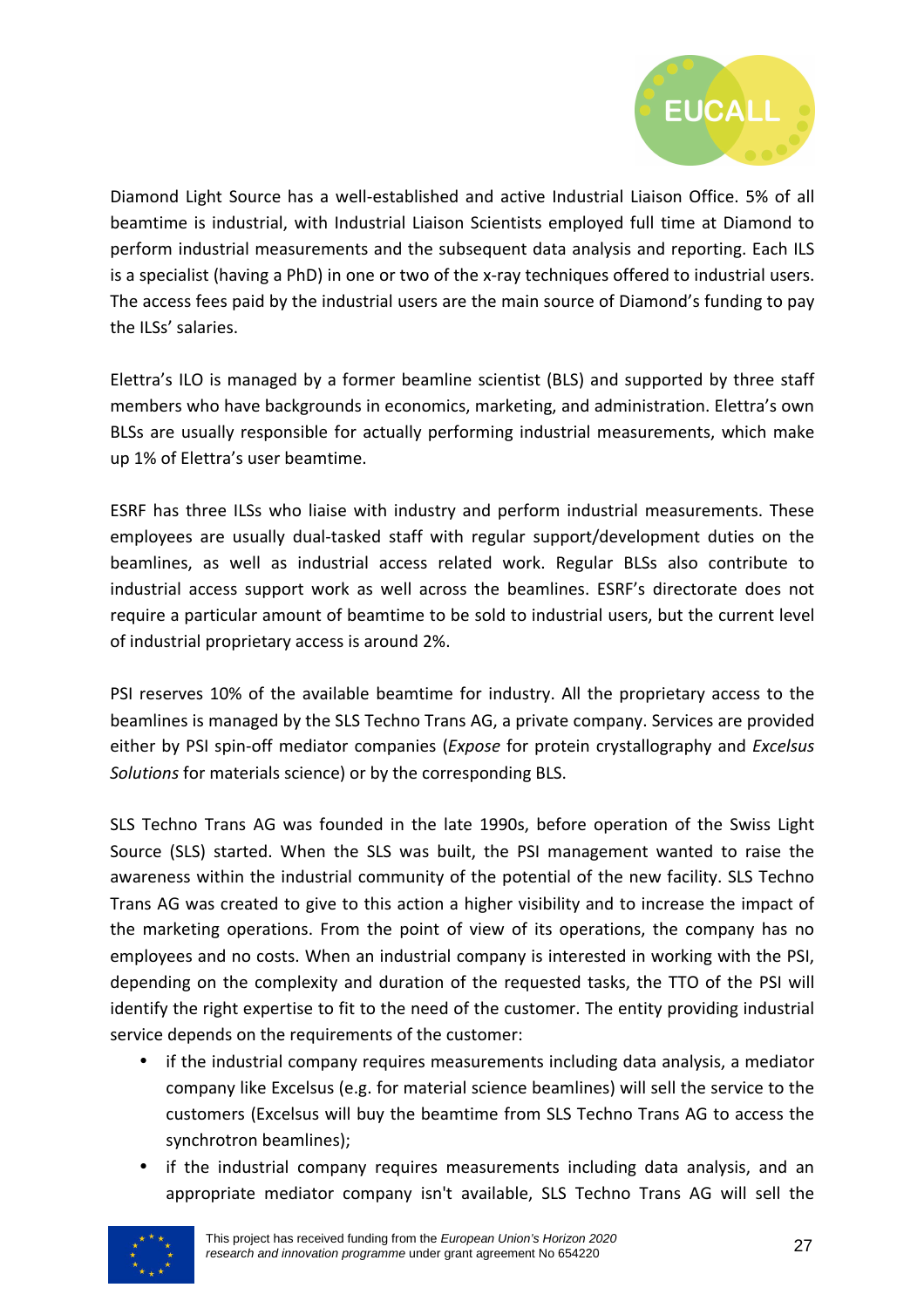

service to the customer, if a beam-scientist at PSI capable to perform the requested measurements is identified;

• if the industrial company wants to start a long-term partnership, a collaboration agreement is signed directly between PSI and the customer. The access costs paid by the industrial customer contribute to the salaries of the beam-scientists involved and the equipment on the used beamline.

Almost all beamlines at PSI are reported to have some industrial access, and a few, like those for protein crystallography, have up to 30% of industrial beamtime. The generated revenues are in general equally shared between the Directorate, the Division and the beamline. An exception is for long-term partnership programmes where, except for a small percent of overheads, the revenues are totally dedicated to the beamline staff and equipment.

The actual model of the industrial access to the SLS facility is strongly dependent on the visibility of the capabilities of the beamlines within the industrial community. To enhance this visibility, the TTO intends to support the creation of further spin-off companies (like Excelsus or Expose) for each of its beamlines having high potential of industrial applications, for more efficient marketing and to sell a complete service to the customer.

During 2016, neither DESY nor SOLEIL employed an ILS, however while DESY had 1-2 actual industrial measurements per year, SOLEIL maintains around 2-3% of the available beamtime for industrial measurements. These are performed by BLSs who are willing to collaborate or work on industrial projects. At DESY, BLSs have been required to perform all samples preparation, measurements and analysis for the industrial users.

In 2017, DESY restructured its industrial liaison office with the employment of two ILOs and an ILS (a BLS who now works 50% as ILS), and made a reduction of its previously higher than average hourly cost of beamtime. In 2017, DESY had 5% of the beamtime of its biological imaging and diffraction beamline sold to industrial users, following the employment of an ILS at this instrument. A goal is to increase the industrial activity and employ this scientist 100% as ILS. It can also be mentioned that at DESY, many biological investigations performed at the PETRA III synchrotron are actually made using three beamlines that are run by the European Molecular Biology Laboratory (EMBL) while measurements in construction and engineering are run on instruments operated by the Helmholtz Zentrum Gestaacht (HZG). Both EMBL and HZG have their own ILOs and ILSs, which perform industrial measurements at their beamlines at PETRA III – for which DESY receives a part of the industrial access fee. DESY also sells industrial access to its "machine" (i.e. the electron accelerators, accessed by companies that produce components or devices used in particle accelerators and which require testing with an operational accelerator). It is estimated that DESY's industrial use of the machine has an equal number of users (or slightly more) than for the industrial use of

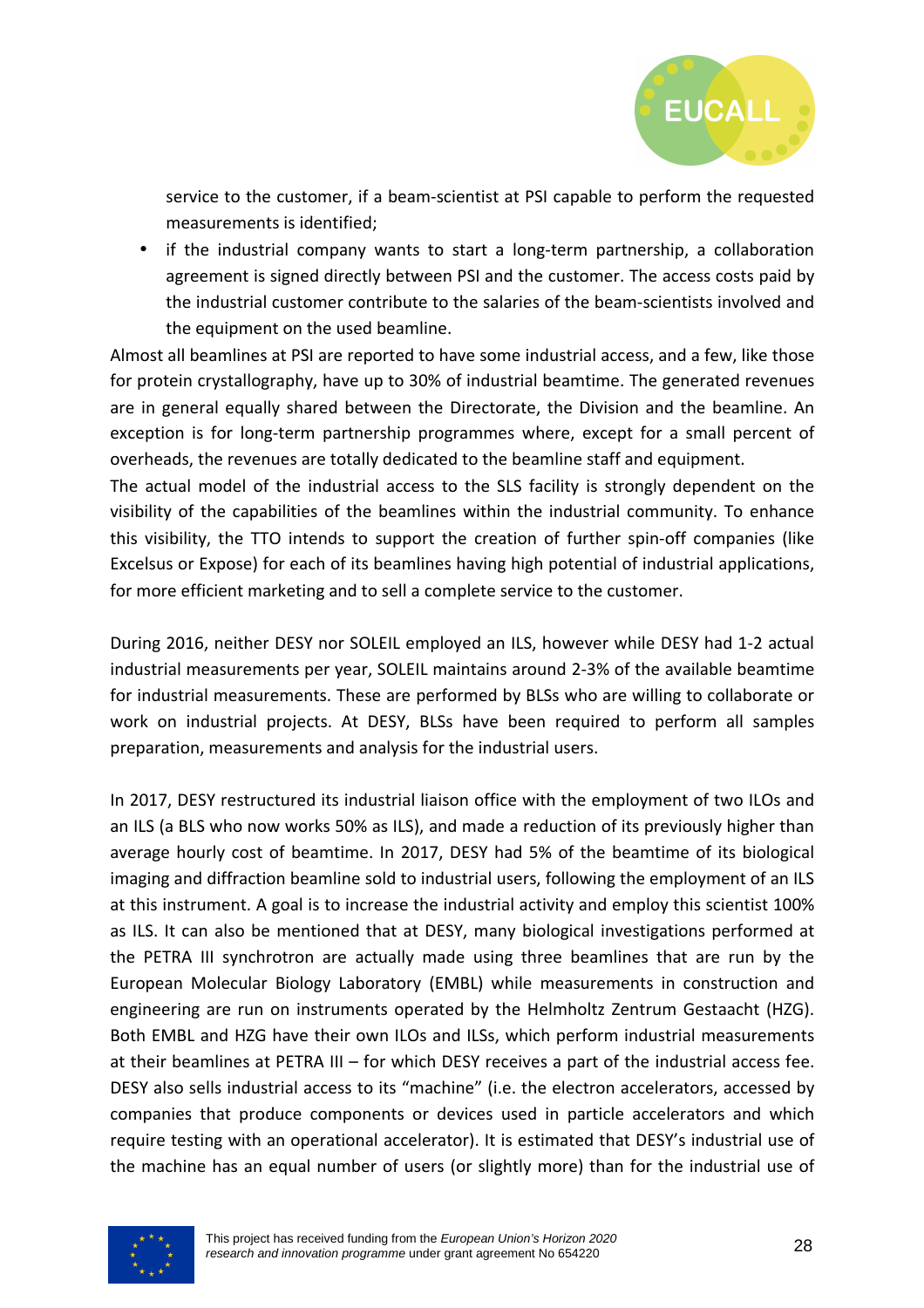

beamtime at PETRA III, and DESY intends to also employ an ILS for this kind of industrial service, as well as further ILSs for other synchrotron techniques.

SOLEIL places an emphasis on maintaining an annual renewal of industrial customers equal to 10%-15%. The effort to find new customers is important and is estimated to be ten times more important than to maintain an existing customer. Each new customer passes through four steps: commercial contact, feasibility studies (short time and for free), confirmation test (paid for and in real conditions), repeatability test (paid for and in real conditions).

The ramp-up to reach the actual steady state (10-15% renewal rate, 90-85% recurring industrial users) lasted three to five years, starting in 2008. Two application engineers are employed full time to support industrial access: bio-crystallography for pharmaceutical industry and material science (x-ray diffraction and tomography). For the other beamlines, the beamline scientists dedicate a few percent of their time to the industrial access.

At NSLS-II (USA) the industrial access program is developed via direct collaboration of the beamline scientist with the industrial scientist. This approach is facilitated by the high mobility of the researchers between industry and public research, which is less common in Europe.

#### **Access Models**

All RIs offer feasibility studies to potential industrial users, which involve up to one or two hours of free beamtime to determine whether a company's intended measurement could be successful at the RI.

The interviewed RIs each provide a "mail-in" service, during which RI staff perform all measurements and analysis for the industrial customer. RIs also have an access model in which the industrial company pays for the beamtime and the company staff come to the ALL-RI and runs the experiments on site, with some level of support from the BLS. This depends on the experience and capabilities of the industrial users themselves.

Standard cost models at synchrotrons are approximately 500€ per hour of beamtime, with extra costs of 150-200€ per hour of scientific support. In most cases, an entire eight-hour shift of beamtime must be booked by the industrial user. At RIs with a high number of simultaneous industrial measurements taking place, an eight-hour shift can be shared between different companies, when there are several industrial measurements scheduled that require the same instrument.

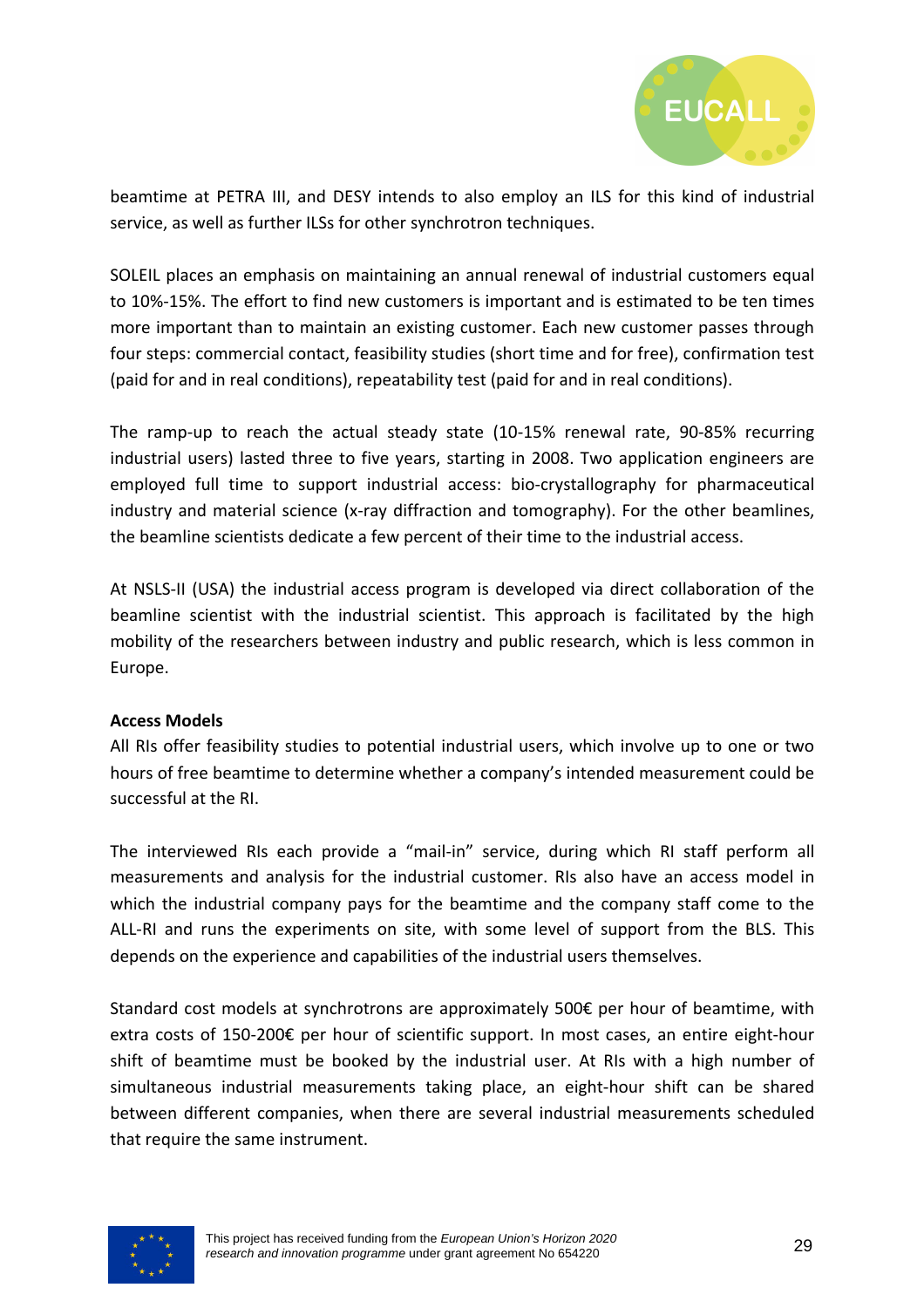

Outside Europe, the cost for access to both NSLS-II (BNL, USA) and to SPring-8 (Japan) as examples is also in the range of 400-500€ per hour.

Commercial access for FELs is foreseen to cost in excess of 5000-20000€ per hour of beamtime, depending on the type of FEL (UV or x-ray).

|                      |                            |                      | Scientific/Non-    |
|----------------------|----------------------------|----------------------|--------------------|
| <b>Research</b>      | <b>Type of RI</b>          | <b>Beamtime sold</b> | scientific         |
| Infrastructure       |                            | to industrial        | personnel of the   |
|                      |                            | users                | ILO <sup>2</sup>   |
| <b>DESY</b>          | SR & FEL                   | [SR] <1% in 2016,    | $1/1$ – [increased |
|                      |                            | ideally 5%           | to 2/4 in 2017]    |
|                      |                            | [FEL] one Expt.      |                    |
|                      |                            | since 2005           |                    |
| <b>Diamond Light</b> | <b>SR</b>                  | 5% current,          | 10/1               |
| <b>Source</b>        |                            | maximum 10%          |                    |
| Elettra              | SR & FEL                   | [SR] 1%              | 1/3                |
|                      |                            | $[FEL]$ <sup>0</sup> |                    |
| <b>ELI-ALPS</b>      | Optical laser <sup>1</sup> | 5% (plan)            | n.a.               |
| <b>ELI-Beamlines</b> | Optical laser <sup>1</sup> | 5-10% (plan)         | n.a.               |
| <b>ELI-NP</b>        | Optical laser <sup>1</sup> | n.a.                 | n.a.               |
| <b>ESRF</b>          | <b>SR</b>                  | 2% current           | 4/0                |
| <b>European XFEL</b> | $FEL^1$                    | n.a.                 | 1/1                |
| HZDR <sup>3</sup>    | Optical laser <sup>1</sup> | undefined            | 1/11               |
| MAX IV Lab.          | $SR^1$                     | n.a.                 | 1/0                |
| <b>PSI</b>           | SR & FEL $\overline{1}$    | 10%                  | 1/2                |
| <b>SOLEIL</b>        | <b>SR</b>                  | $2 - 3%$             | 2/1                |
| <b>Brookhaven</b>    | <b>SR</b>                  | n.a.                 | 1/0                |
| <b>National</b>      |                            |                      |                    |
| Laboratory           |                            |                      |                    |
| SPring-8             | SR & FEL                   | [SR]                 | 9/1                |
|                      |                            | [FEL]                |                    |

#### **Table 2: Collected information about industrial access to the RIs**

 $1$  Light-source under construction during data collection

<sup>2</sup> In some cases, no employee is specifically employed to work in the ILO, but some other staff member spends a portion of the working time working in the ILO.

<sup>3</sup> HZDR provides commercial access to instrumentation such as at their centre for ion beam physics ion implantation and irradiation, ion and plasma-based deposition as well as ion beam analysis.

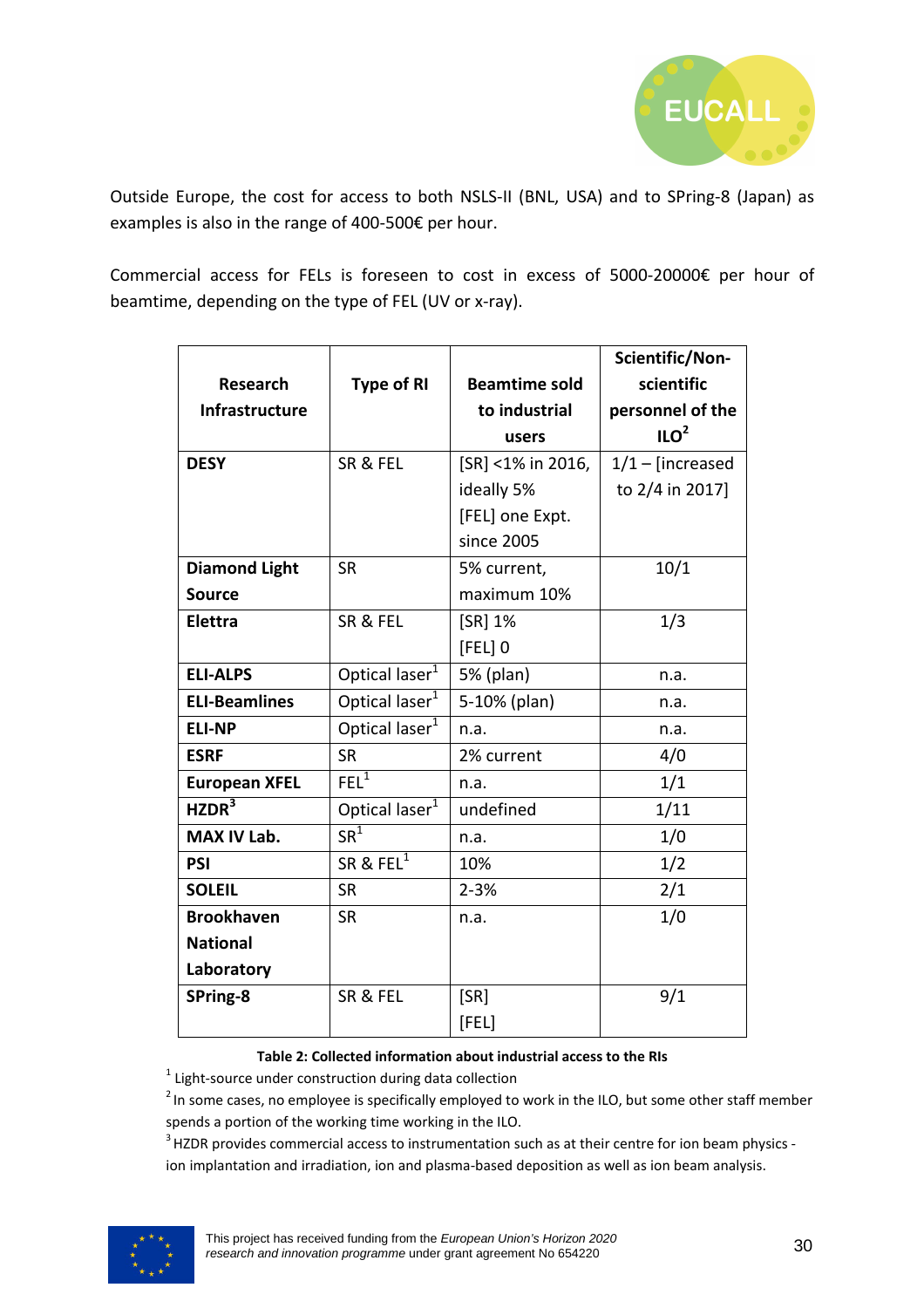

#### **Motivation of RI Scientists to cooperate with Industry**

At several RIs the BLSs are not highly motivated to perform industrial measurements, especially to perform the "mail-in" service where samples are provided and the BLS performs measurements and data analysis on work that results in no publication and often no financial gain to the beamline/instrument. SOLEIL's achievement in maintaining 2-3% industrial measurement with a relatively small team (2-3 full time employees at the industrial liaison office) could be due to the fact that beamlines involved in industrial measurements receive an additional budget, coming from the industrial access revenues, to improve the beamline or to fund short-term positions.

#### **Marketing/outreach with industry**

Each RI has its own marketing activities to reach the industry. The activities range from thematic workshops organised for a special user community to specific, one-to-one visit and projects for an industrial partner. At PSI, BLSs participating at scientific conferences are required to add some content about the offer for industry to their scientific presentations, however the effectiveness of this is limited if there are no industrial representatives present in the audience.

Workshops and training programs for industrial researchers are organised by Elettra, ESRF and other RIs but are reported to have limited success in attracting real contracts. DESY's restructured industrial service group organised a specialized Industry satellite meeting to the DESY/XFEL User Meeting 2018 entitled "Benefit of synchrotron light sources for industry" during January 2018, at which industry representatives were invited and presentations were held about DESY, EMBL and HZG's offer to industry as well as examples of previous industrial collaborations.

Despite these activities, a common bottleneck is the lack of knowledge within industry about what is possible at advanced light sources. Even industrial researchers with knowledge of conventional x-ray techniques may not know about the application of a synchrotron to their application, and even less about the possibilities at FEL and optical laser RIs. A challenge for the future will be to create better awareness within the industry for analytical and research possibilities at RIs. Several other RI cluster projects are involved in this. MAX IV's current strategy of collaboration with existing clusters of industrial companies is an interesting approach and its success should be monitored.

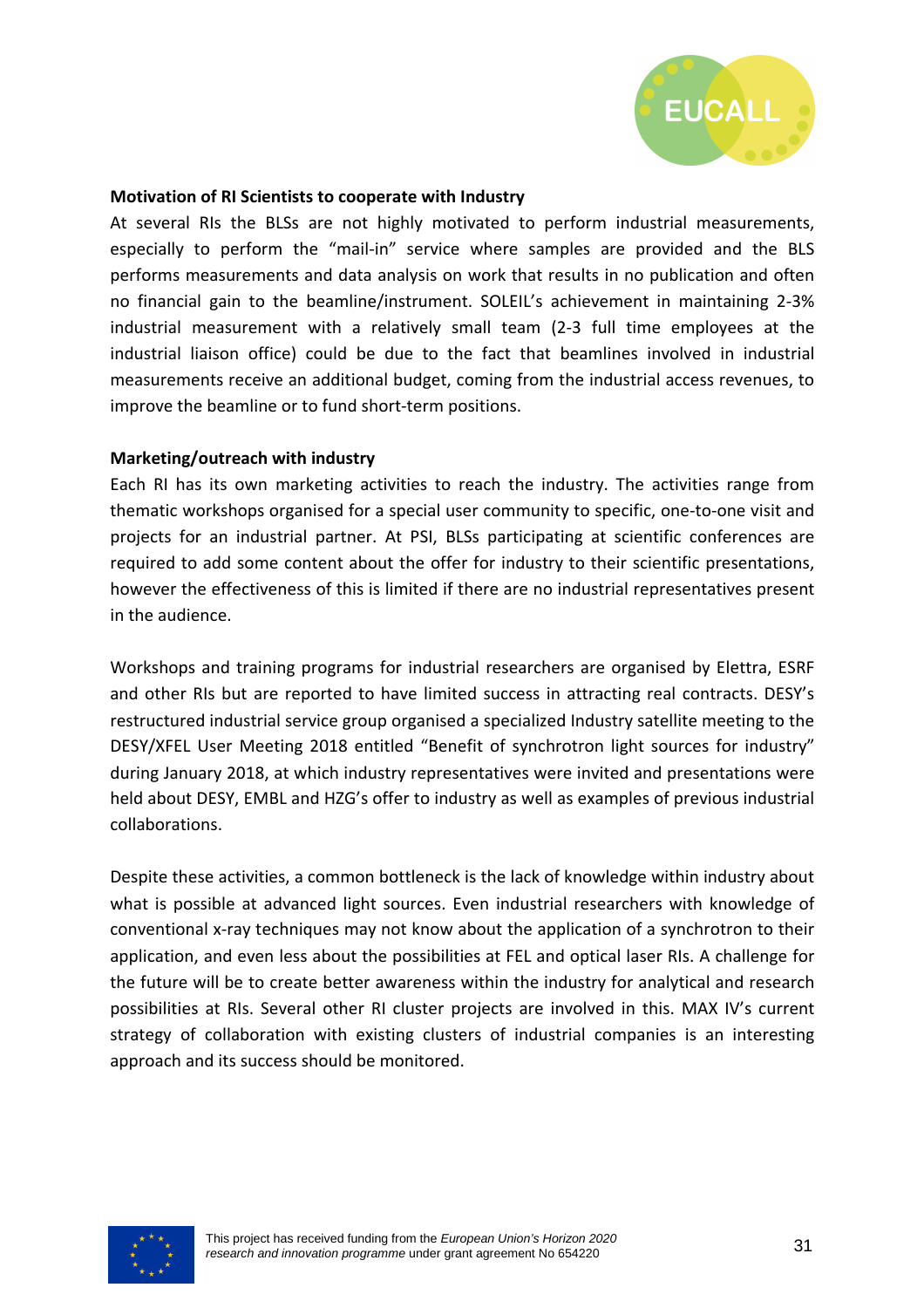

#### **External service providers / Mediators**

PSI, MAX IV and ESRF collaborate with external service provider / mediator companies:

- Excelsus Structural Solutions (PSI spin off) XRD
- Expose (PSI spin off) Protein Crystallography
- Colloidal Resource Limited (Lund) SAXS, EXAFS
- NOVITOM (Grenoble/Saclay) X-ray Imaging

These companies employ PhD level scientists with experience in experimental techniques at the radiation sources. The companies perform their own marketing and consultancy and, in some cases, have their own lab sources for some analysis on site. When the mediator has a contract with a customer for a project requiring synchrotron radiation analysis, the mediator buys commercial beamtime from an ALL-RI, can perform measurements and data analysis and prepare the reports. Often the mediator company is able to develop a long-term contract with specific light sources for simplified regular access.

Collaboration with such mediator companies is very beneficial to light source RIs, especially to those RIs with small industrial liaison offices. The mediator companies reduce the workload required by the RI staff to perform marketing and outreach, to run the measurements and to do the analysis. RIs can be recommended to form close collaborations with these companies, and to consider supporting start-up mediator companies (for example in their own region) if possible.

#### **Industrial applications of FELs**

Industrial measurements at long-term operational FELs (FLASH and FERMI) are not yet well established. It would be useful to develop concrete examples of industrial applications of FEL radiation. The recognised need of pharmaceutical companies for synchrotron protein crystallography measurements could provide a first step towards this. Usually a limitation in successful protein crystallography measurements is the difficulty in preparing suitable protein crystals. FELs allow analysis of much smaller crystals, and even single biomolecules. Therefore, FELs may allow industrial users to solve the structures of biomolecules for which synchrotron-based protein crystallography is not applicable.

A further method to develop industrial applications of FEL radiation is to examine the work done at LCLS and SACLA, as well as at the infrared FELs operating in Europe – which industrial measurements did these facilities have so far? Scientific output of these FELs could be studied, in order to find examples of research which that have industrial applications. In this case, direct communication with industrial experts would be very helpful.

Additionally, industrial application of the photon beams foreseen at ELI's RIs may also require a similar development.

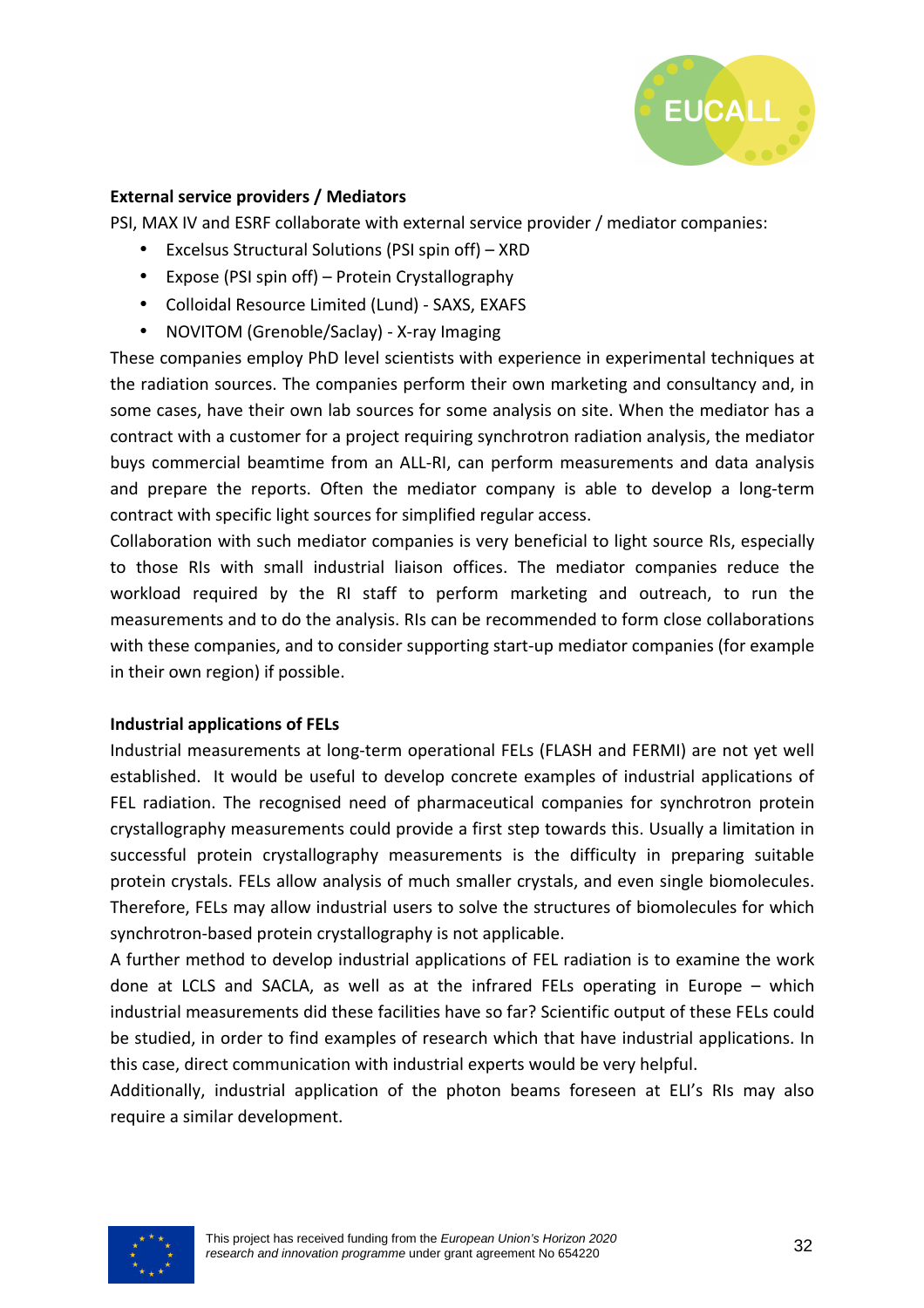

#### **European Projects addressing Industrial Access at RIs**

- The Science Link project (2012–2014) is an example of how a network of RIs (four synchrotrons in this case) collaborated to attract 49 industrial customers during two years, by offering free measurements. This demonstrated that the need exists in the industrial community for access to RIs, but an important outcome was that beamtime was usually too expensive, especially for SMEs. This is a primary reason that most of the engaged companies did not return for commercial beamtime, as well as due to the fact that three out of four of Science Link's light sources (DORIS III, PETRA III, MAX-Lab) were shut down during or directly after the project. (www.science-link.eu)
- Baltic TRAM (2015-2019) is the follow-up project to Science Link and is led by DESY. Within this project, "Industrial Research Centres (IRCs)" are established in each country of the Baltic Sea Region. The function of these IRCs is to assist local companies to solve their scientific problems by first accessing laboratory equipment in local universities and other academic research facilities (for example lab source xray diffractometers, scanning electron microscopes, mass spectrometers etc.). When the industrial company's scientific analysis is sufficiently developed within the IRC, if needed, Baltic TRAM's funding can be used to purchase industrial beamtime at DESY for more advanced analysis. (www.baltic-tram.eu)
- The NFFA project (2015-2019) promotes industrial access to up to four European synchrotrons (DESY, SOLEIL, PSI, MAX IV/LU) and other nanotechnology research facilities. Access is coordinated through a single-entry point at the NFFA.eu portal, through which users will dialogue with a team of experts in the fields of their interest, building a personalized access programme. The Technical Liaison Network, industry and business development staff of the NFFA-Europe nodes aim to develop understanding, awareness and efficient access for industry. This is a consortium-wide activity, as well as enabling each node to perform its own outreach to industry in its regional ecosystem. To help build the case with industry incentivised knowledge transfer allows the development of industry experience through feasibility and pilot studies on the NFFA-Europe facilities. (www.nffa.eu)
- SINE2020 (2015-2019) offers free industrial access to a cluster of European neutron research facilities, with an "open call" model similar to that of Science Link. (www.sine2020.eu)
- The ACCELERATE project (2017-2020, involving CERIC-ERIC, ELI-DC and others) has a work package with the goal to develop policies and procedures for commercial access, to be embodied in sets of model documents (commercial access/service

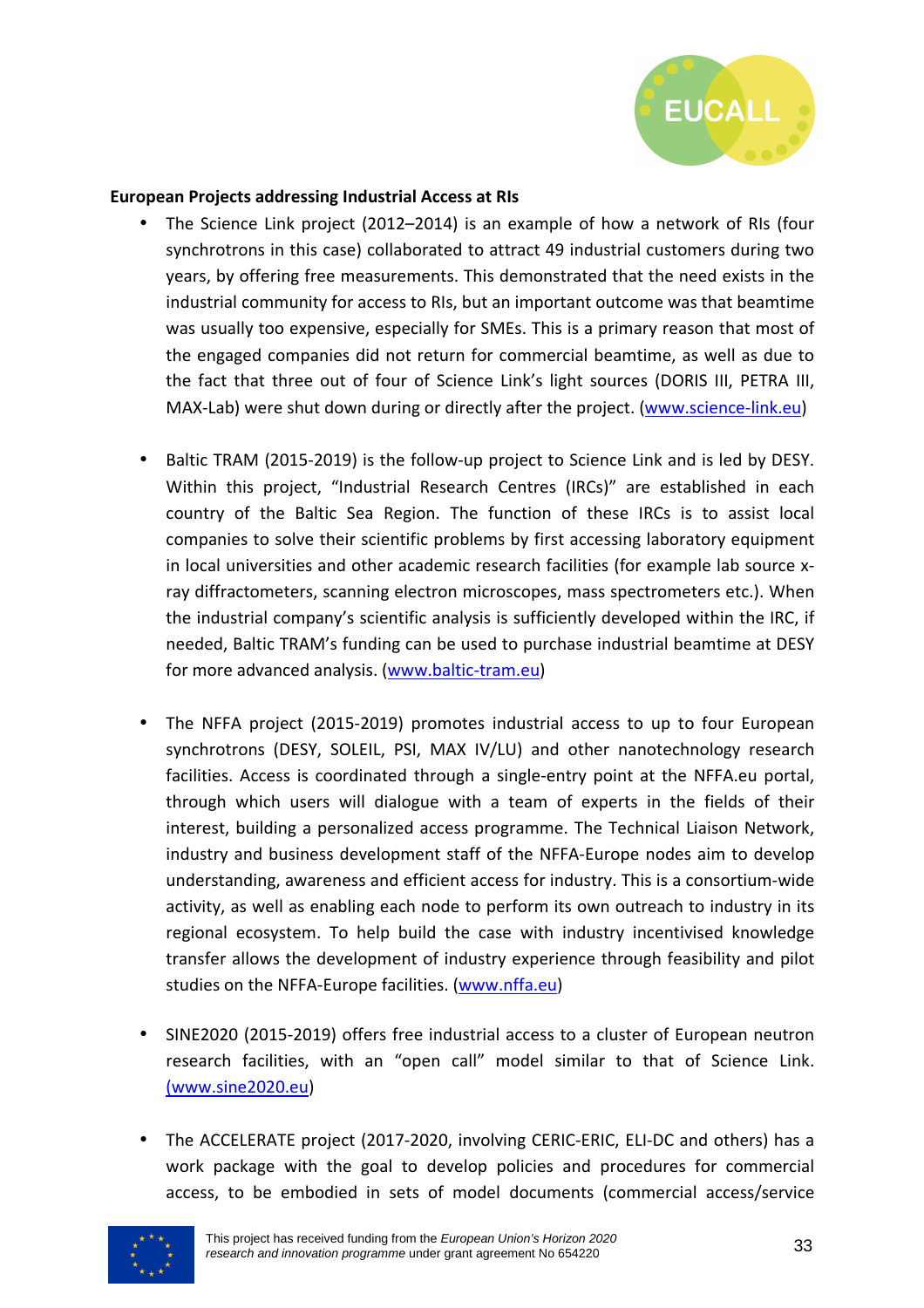

contracts, NDA/CDA, IP agreements, etc.), which will be compiled in a handbook of commercial access, which would be further reusable by other RIs. The partners will organize and attend a number of research-to-business events, to build and maintain industrial networks, by fostering the interaction with industry and, in particular, with SMEs. They also will train TTO staff with scientific, legal and economic backgrounds. Target events will be organized, to re-link R&D staff from the industrial sector with the research environment, for promoting awareness of RIs, their instrumentation and of the available modes of commercial access. (www.accelerate2020.eu)

- CALIPSOplus (2017-2021) is a large network of all synchrotron and FEL sources in Europe. For support of commercial users at its RIs, the project has one networking activity called "European Light Sources for Industrial Innovation (ELSIIplus)" which aims to affect:
	- o Cultural developments: bring about change in industry attitude to light sources, and in a more common approach for light source to work together for industrial research and innovation.
	- o Build capacity in industry, particularly SMEs, to use light sources for their research and innovation needs.
	- o Test and validate: generate real world industry/SME access and light source exemplars.

CALIPSOplus will also develop an access program: "Tailor-made for SMEs Transnational Access (TamaTA)". (www.calipsoplus.eu)

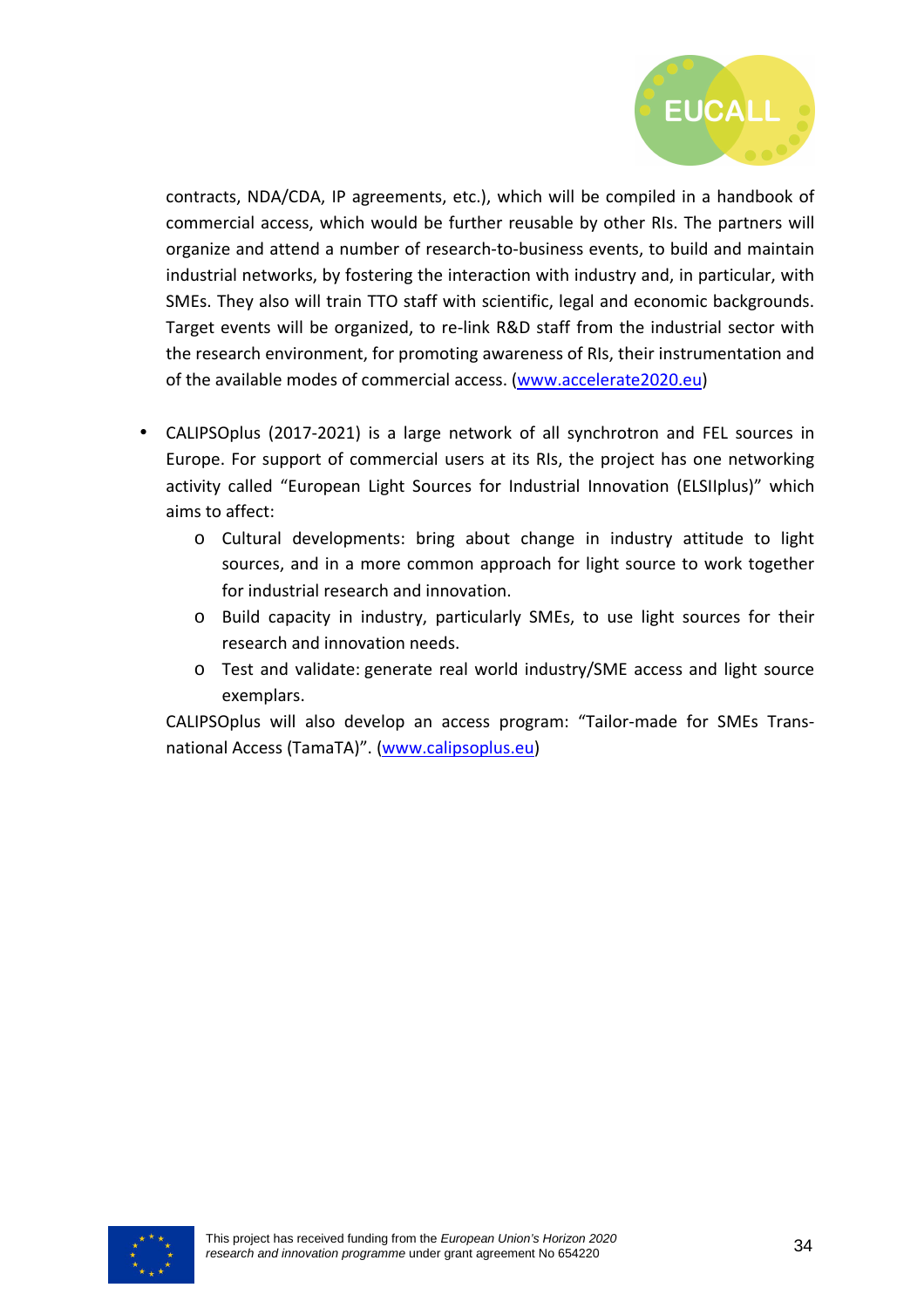

# **5. Conclusions, recommendations and future activities**

This section summarizes the most important conclusions and recommendations for the two main activities addressed in this report. It furthermore addresses the issue of sustaining activities which have been initiated within EUCALL and shall be continued well beyond the duration of the EUCALL project.

## **5.1 Analysis of and opportunities for the combined research potential of EUCALL facilities**

The EUCALL spreadsheet "UV/x-ray Instrumentation at ALL-RIs", collected in order to establish a common understanding of the present situation and research opportunities at the ALL-RI facilities, has turned out to be a very valuable tool to analyse current status and opportunities for future research directions. Both, internally and by the external expert users and the EUCALL SAC members, the data collection was considered so valuable that it will be developed into a tool for users and facility operators. This tool will provide the possibility to select and oversee the large number of beamlines/instruments available at the ALL-RIs for user-driven research applications. The integration of the data into the searchable Wayforlight database (see Section 5.3) leads into a first activity that will sustain well beyond the duration of the EUCALL project. The interest by the EUCALL partners and external partners, but also by the Wayforlight operators, indicate how timely the EUCALL activity to collect and make available information about different types of light sources in an integral fashion has been. This collection and the extended Wayforlight database demonstrate convincingly how the European research landscape not only changed quantitatively, but also qualitatively.

The analysis of the facility data, based to a large extent on the feedback of expert users of the EUCALL facilities, indicates potential avenues of making the use of the ALL-RI facilities even more efficient and of optimizing research opportunities offered by the ALL-RI facilities:

- Develop the beamlines/instruments at the upcoming FEL and optical laser sources in a way that they provide a wide range of techniques and sample environments responding to specific user needs, similar to what is currently already achieved at synchrotron RIs.
- Develop the new laser-based and FEL sources in a way to reach an accuracy regime provided today only by the synchrotron facilities.

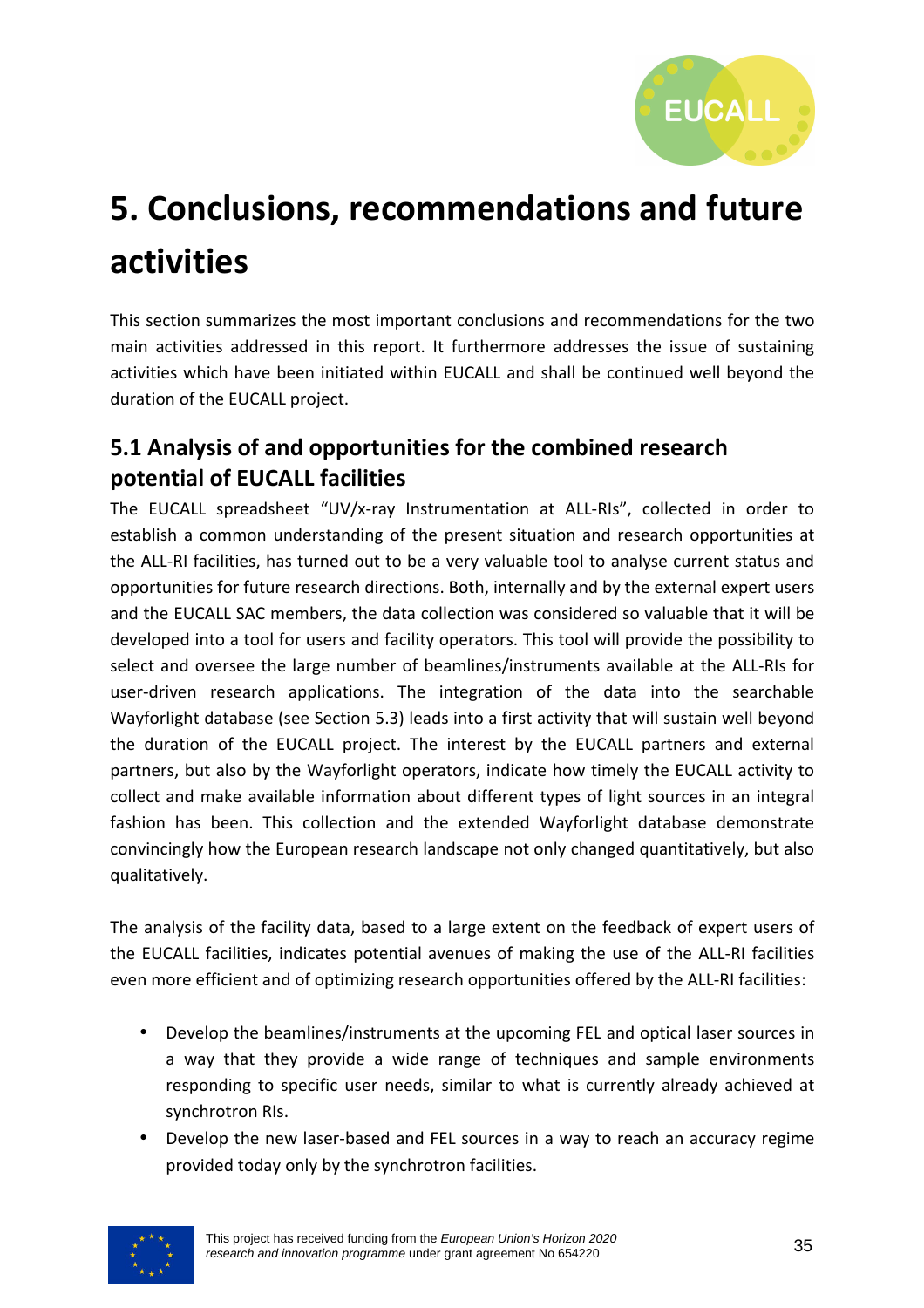

- Enhance the provision of complementary methods at the ALL-RI beamlines/instruments, based on e.g. near visible optical laser or electron techniques, in order to study samples using different techniques.
- Ensure that the full spectral range from the UV to hard x-rays is accessible for stateof-the-art research using ALL-RI facilities.
- Exploit the availability of different types of light sources to gain more complete information about sample dynamics, e.g. by studying different time scale processes using HHG, FEL and SR sources; or physical phenomena, e.g. by studying light-matter interaction in different parameter regimes of photon energy and/or intensity.
- Exploit synergies of laser and accelerator communities in developing new compact sources to be employed by users at their home institutes for preparing experiments at the large scale facilities.
- Engage in joint developments of sample environments and end-station instrumentation to provide efficient state-of-the-art instrumentation at many instruments, thereby contributing to a more efficient use of the facilities. Users will appreciate identical and standardized equipment and joint developments will enable enhanced staff training and exchanges.
- Provide extreme conditions researchers access to targetry facilities and co-locate high energy lasers with high resolution hard x-ray sources to enable access to new pressure and temperature regimes.

The analysis of the operation of ALL-RI facilities for users indicates that the presently employed schemes for peer-review and allocation are considered highly efficient and do not require major alteration. Too low and too high oversubscription rates are considered not optimal and should be addressed by facility managements. Transfer of proposals from one facility to another are considered impractical at present, at least for those user facilities running their own dedicated and optimized proposal review process. The exchange between User Offices of ALL-RI facilities has been considered very important in order to create similar standards for user access and proposal review.

## **5.2 Promotion of innovation from a combination of RIs**

While Industrial Liaison Officers of synchrotron radiation, FEL and neutron sources regularly meet and collaborate, EUCALL's workshop "Innovation Potential of Advanced Laser Light Sources" was the first such meeting to discuss matters of technology transfer (outside of commercial access policies) and the meeting was very positively received by the participants. This was particularly the case for the representatives of the new facilities, European XFEL and ELI, who were able to build up networking connections to their counterparts at the operational RIs. It would be worthwhile to create a network for the TTO offices, to facilitate

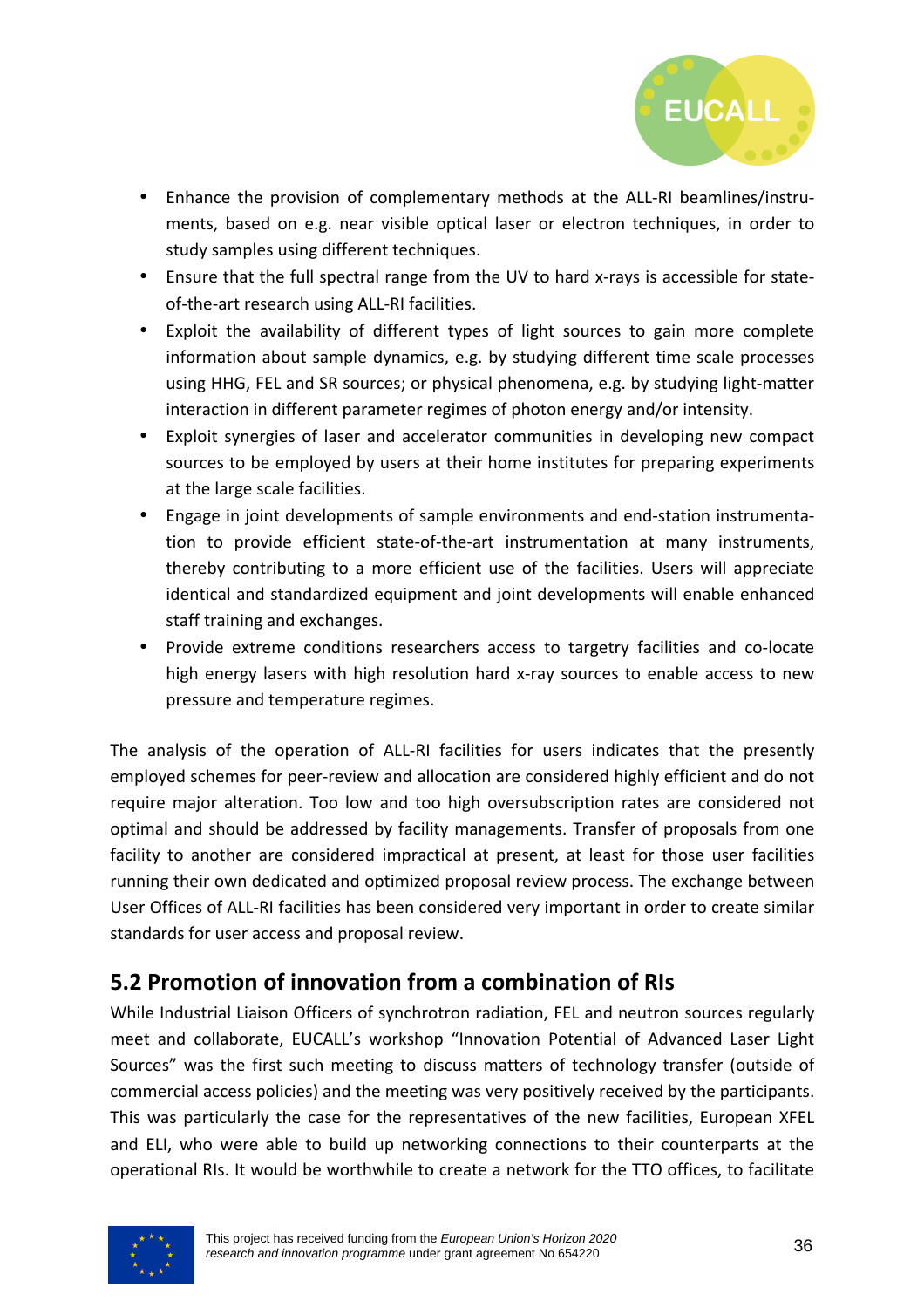

the exchanges and the synergies on the different topics, especially on the training of scientists for entrepreneurship.

In recognition of the diversity of approaches to technology transfer at the different RIs within EUCALL, it is recommended to develop, or recognize, a charter (or an embryo for a future charter) in technology transfer policies.

#### **Joint development of technology**

To reduce "hidden technology transfer" between RI staff and industry (where the industrial partner receives free advice from RI staff about how to develop their products) it is recommended that non-disclosure agreements are implemented between the parties.

Knowledge about the location of on-site expertise at an RI is common knowledge within one community, but possibly not between communities, such as between the laser and accelerator communities. Exchanging knowledge of such expertise could stimulate innovation and cross-pollination of ideas between communities.

It is recommended that RIs ensure in future contracts with industry, that they reserve the right to exchange general information with other facilities about with whom they are working and in what field. A database could be established to exchange this information, at least after the industrial contract is completed.

Increasing the visibility of companies whose products have been developed via collaboration with an RI might increase the economic impact of RIs. Enabling recognition of which RIs have contributed such new/improved commercial products, in the case when the RI contributed know-how but does not own any IP or share of the company, might allow that policy makers/funding bodies recognise the role that the RI plays in economic development.

#### **Protection and commercialization of intellectual property**

The key obstacle to overcome lies in the motivation of RIs' researchers to engage the technology transfer office when they have a discovery or invention that has a potential commercial application.

Training of the researchers about processes involved in protection and commercialization of intellectual property is imperative in developing the innovation potential of RIs. If this is not immediately implementable, it is recommended to strive to obtain the funding needed for such systematic training programs of the early career stage researchers.

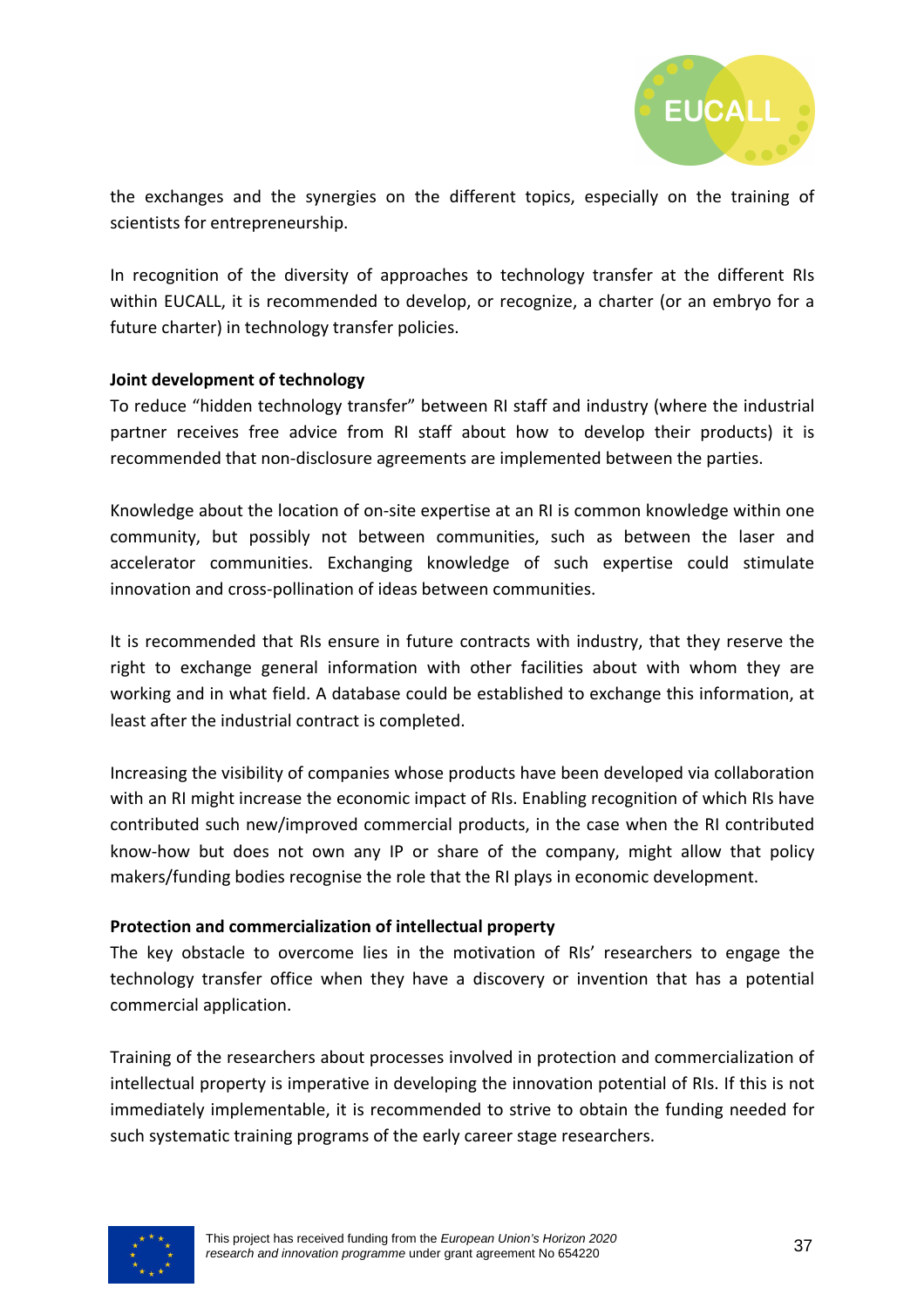

It is noted that the Partnership for Innovation, Education and Research (PIER – a partnership of the Hamburg University and DESY) runs an annual PIER Innovation Day, which is a workshop for early stage researchers in which these topics are presented from the perspective of Innovation in Hamburg. This event could be an example for how other EUCALL RIs could train their young researchers, and could be an area in which a cluster of RIs organizing a joint training program could benefit most greatly.

In parallel, it is not recommended that an RI patents every single invention that it develops, simply for the sake of generating of a large number of patents. It is suggested that Technology Transfer offices carefully evaluate the developments and advise researchers about which inventions should be protected and which are more suitable for direct publication.

Rather than simply counting how many patents an RI generates/holds, a much more useful approach could be to define a "key performance indicator" for the economic impact of an RI. This could reflect how many licenses an RI sells for its patents, the annual turnover of its spin-off companies, and their survival rate. The previously suggested network of TTO experts would be uniquely qualified to define this key performance indicator so that the economic impact of European RIs could be measured in a standardized way.

The success of RI spin-off companies could be improved if knowledge about the companies is disseminated within the network of RIs. Many RI spin-off companies specialize in photonscience technologies, so their main customers would be other photon science RIs.

A database of patents held by ALL-RIs could be established, so that patent-holders could more easily find researchers with similar interests at partner RIs for possible collaboration.

To promote innovative technological and scientific developments at Advanced Laser Light Sources, EUCALL also recommends the initiation of an exchange program, for example within a European project, to bring together different potential user communities to facilitate mutual comprehension. This approach could prepare a large, homogeneous community that can be efficiently informed of innovative results.

A common procedure within the European Union to let the companies and the RIs collaborate on the prototyping of projects would be very useful. The actual procedures must currently be negotiated case by case and this can be exhausting for a SME.

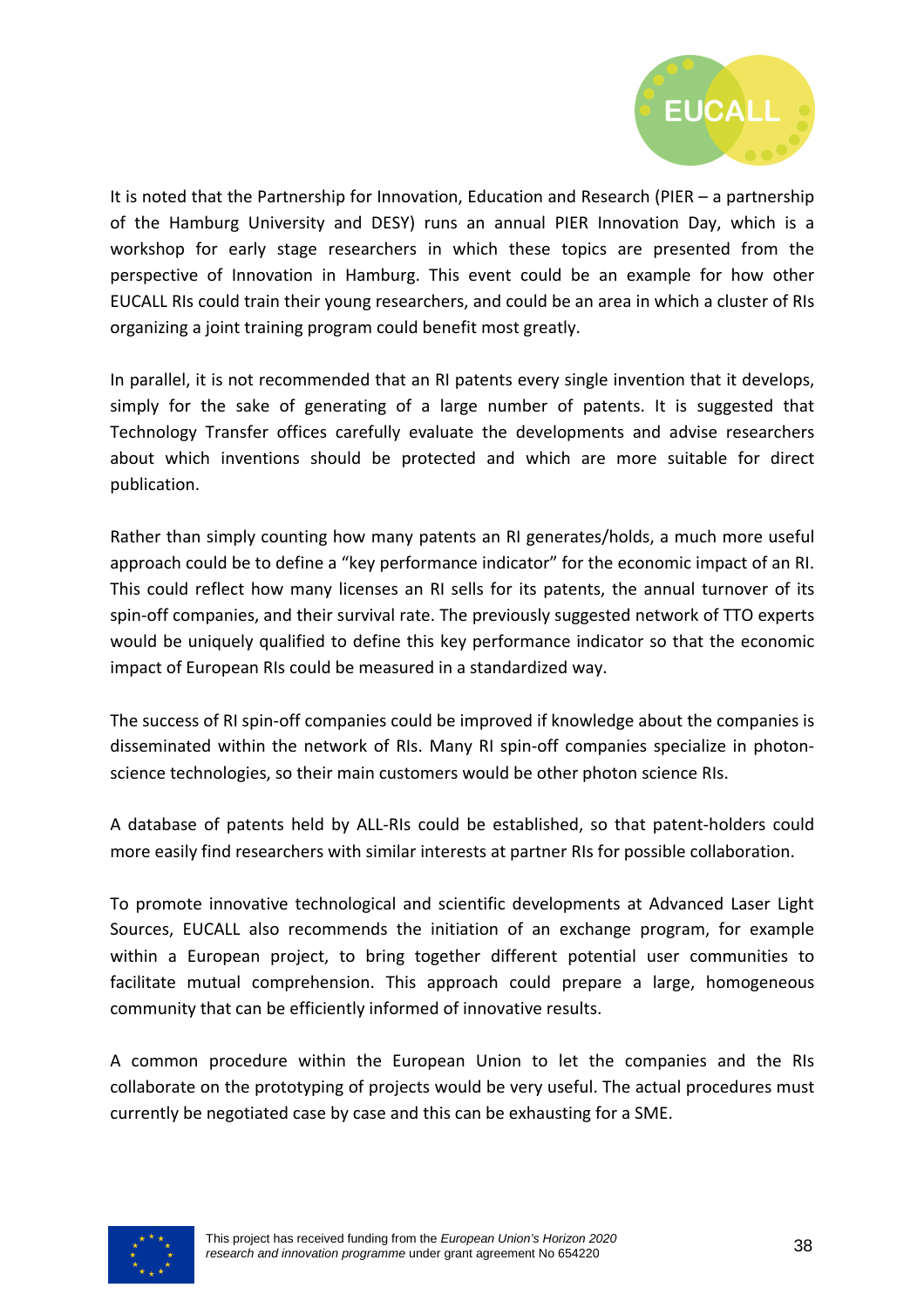

#### **Commercial access policies**

Concrete examples of industrial applications of FEL radiation as well as of the secondary sources of UV/x-ray radiation produced at optical laser facilities should be developed such that those facilities industrial liaison officers can efficiently begin marketing to the relevant industry.

Commercial access to ALL-RIs via the use of mediator companies such as *Excelsus Structural Solutions* and *Colloidal Resource Limited* is considered a very important approach and the support of such companies is encouraged. A cluster of RIs could offer a special access scheme to these companies, which allows access to a diverse range of various synchrotrons, FEL, optical laser and also perhaps neutron sources.

A further suggestion is the establishment of an Industrial Advisory Panel consisting of experts in synchrotron, FEL, optical laser and neutron techniques who can provide advice on which techniques (from all sources) could be best for a given industrial problem, and which instruments/beamlines are most suitable. Such a panel can also help new facilities to become integrated as established RIs for commercial access.

The ongoing activities of the industrial service groups for clusters of RIs within Laserlab-Europe and the CALIPSOplus, SINE2020, NFFA and ACCELERATE projects are of high importance and demonstrate the benefit that the RIs achieve from collaborating. The planned future "Network of research infrastructure Industrial Liaison and Contact Officers (INFRAINNOV-02-2019)" within Horizon2020 is expected also to be an important step forward in deepening collaboration between RIs and industry.

## **5.3 Sustaining the activities initiated by EUCALL**

There are several activities initiated by EUCALL that shall be continued beyond the duration of the EUCALL project. The most important ones are described hereafter.

#### **Providing EUCALL data through the Wayforlight database**

The incorporation of WP3's spreadsheet "UV/x-ray Instrumentation at ALL-RIs" into a publicly available database on the www.wayforlight.eu website is a significant step forward in harmonizing the landscape of photon sources in Europe. Users will be able to find information about instruments at both accelerator and laser-driven light sources which are suitable for their particular requirements. The extra datasheet incorporated for the external optical lasers present at a beamline will be very useful for ALL-RI users and adds a dimension to the database explicitly specific to EUCALL's focus on experiments combining UV/x-ray radiation with optical lasers.

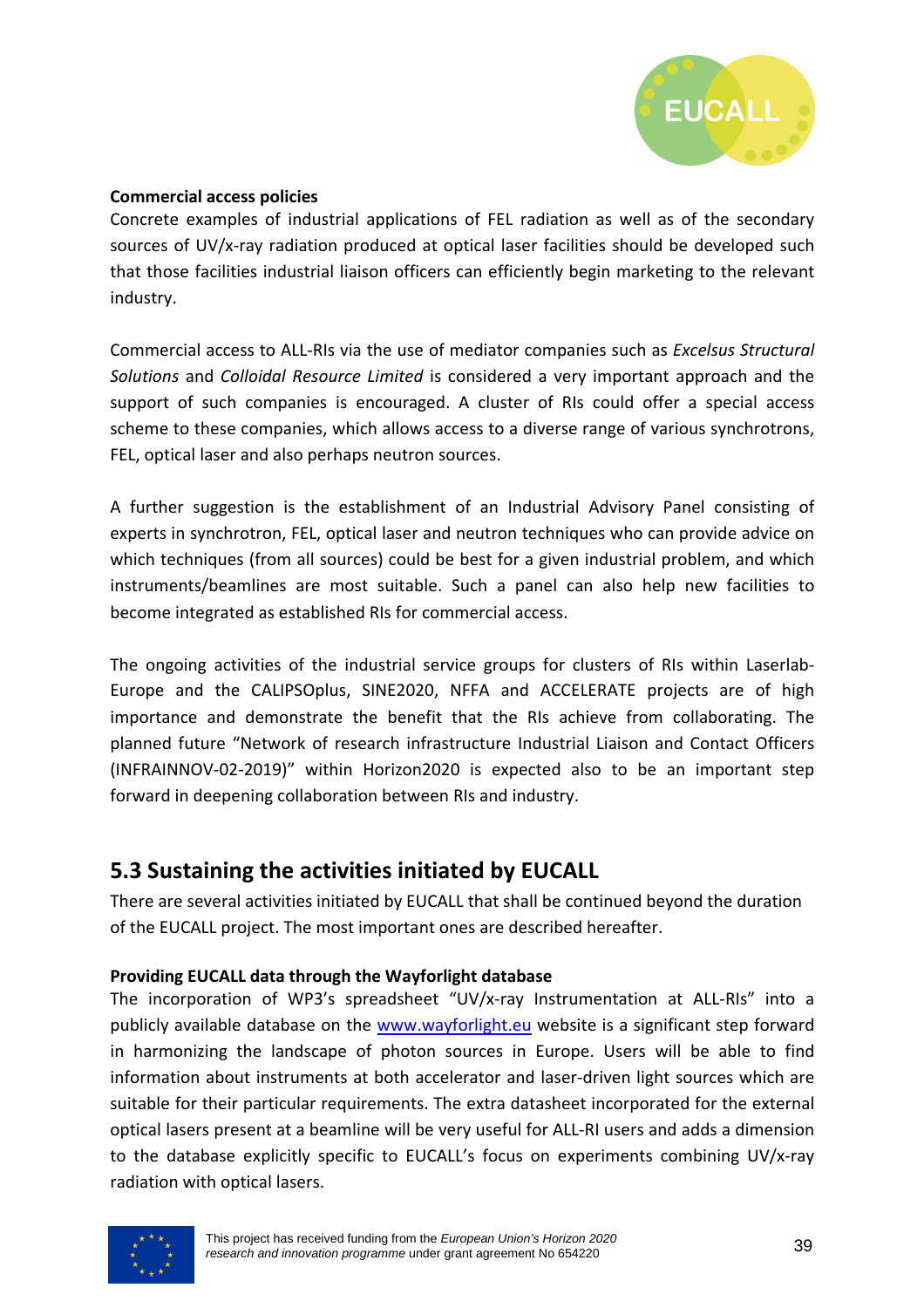

It will become much simpler for RI operators to ensure that the data about their instrumentation is kept up to date on both their facility website and the Wayforlight database. EUCALL encourages involved RIs to add other instrumentation (not included in the original spreadsheet) to the database and to update their own facility website to display the data as shown in the Wayforlight database.

The modified database will stimulate the RIs to modify how the beamline characteristics are displayed on their own websites, and if implemented will increase standardization among all participating facilities. This will be highly beneficial to the optical laser facilities, as it was observed during the spreadsheet data collection that often the characteristics of generated UV/x-ray beamlines are not presented in a harmonized way on the RI websites. The updated Wayforlight database will allow these characteristics to be displayed on the RI websites in the same format as the synchrotron and FEL RIs will use.

The extension of the Wayforlight database will improve access for users, as all relevant instrumentation characteristics for synchrotron, FEL and optical laser RIs will be collected into a single database. It will also allow direct comparison between how similar techniques are supported at different types of facilities, which has the potential to encourage users to consider experiments at other facilities than those they primarily use.

EUCALL also encourages the partners of the foreseen LEAPS collaboration (see below) to incorporate into the extended Wayforlight database any instrumentation not included in EUCALL's WP3 spreadsheet, so that all characteristics photon science instrumentation at RIs in Europe will be presented to the users, RI operators and the public in a standardised, searchable way. Assuring a sustainable updating of this website should be a priority. Facilities evolve very rapidly, many new facilities (i.e. ELI) will see light in the coming years and easy access to this tool will be very beneficial to their efficient use by the community.

#### **The League of European Accelerator-based Photon Sources**

During the course of the EUCALL project, seven EUCALL partners have joined a much larger collaboration of 19 accelerator-based light sources in Europe. The League of European Accelerator-based Photon Sources (LEAPS) collaboration promises a common vision of enabling scientific excellence solving global challenges, and boosting European competitiveness and integration. Specifically, the LEAPS Partnership aims to:

1. Encourage and facilitate discussions and exchanges among its members on issues relevant to shaping the technology of and future science at accelerator-based light sources in a worldwide perspective. Promote a collective strategy across European facilities, including development of specializations at individual facilities.

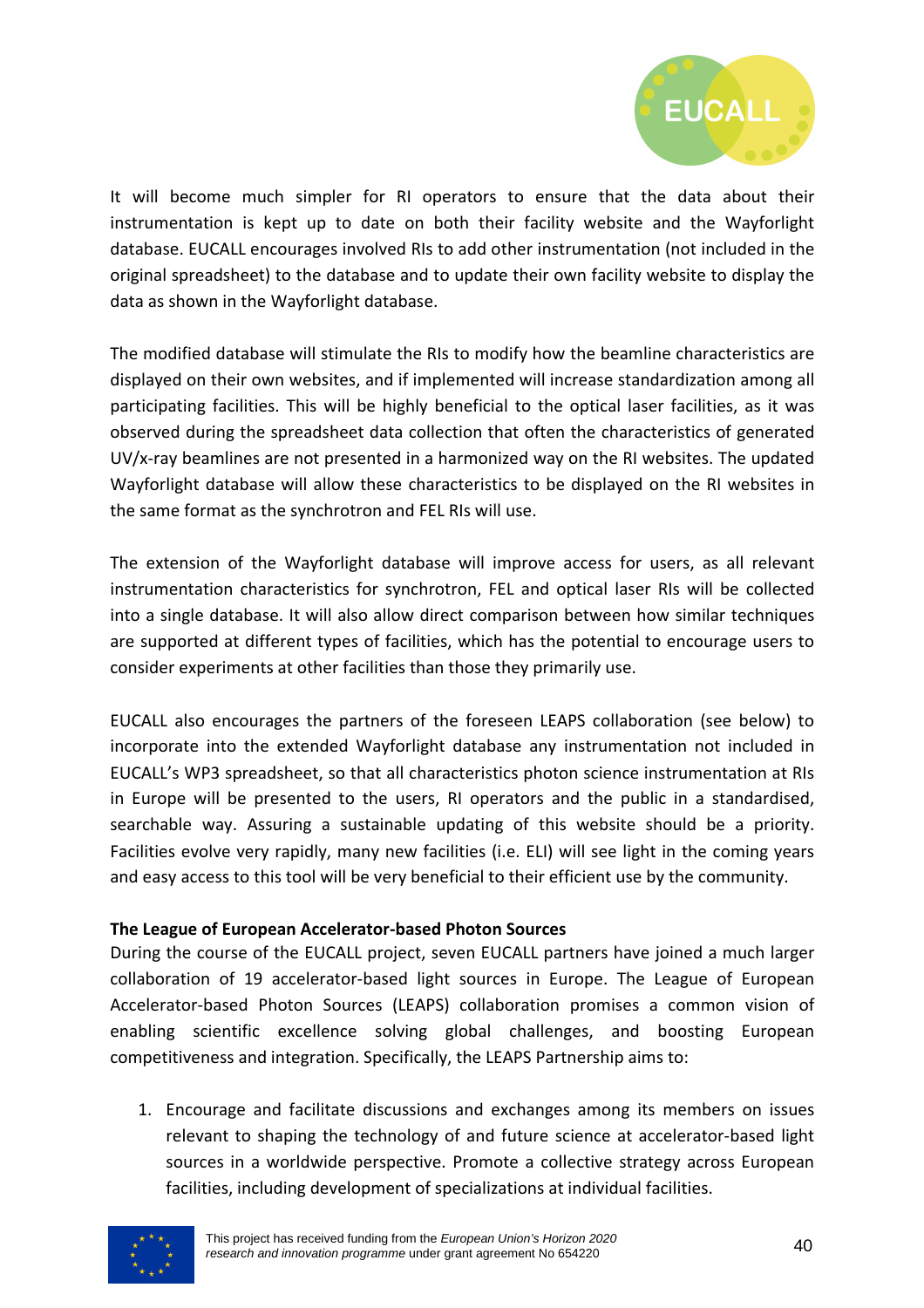

- 2. Engage with stakeholders and organizations such as the European Commission and National funding agencies in all matters relevant to the development and long term sustainability of synchrotron and FEL facilities with the objective of informing and shaping future policies and funding opportunities.
- 3. Engage with the current and potential user communities to discuss their respective needs and anticipate and meet future challenges.
- 4. Strengthen interactions with industry, to exploit more fully the potential of synchrotron and FEL facilities for industrial research and to develop and exploit enabling technology.
- 5. Cooperate with other Research Infrastructures engaged in the analysis and innovative use of materials and bio-structures, such as laser-, electron-, and neutronbased facilities.
- 6. Develop and periodically update a landscape document outlining the impact of European synchrotron and FEL facilities and needs for developments in order to meet the scientific and societal challenges of the future.
- 7. Develop and periodically update roadmaps and action plans for key technologies.
- 8. Support and promote:
	- Standardization of access procedures compliant with the European Charter for Access to Research Infrastructures;
	- Greater coherence in the developments of data-policy, -handling, -storage, analysis, -access and the promotion of Open Science;
	- Education and training of students, scientists and facility staff;
	- Enhanced mobility or exchange of staff to facilitate career development and improve the supply of rare skills;
	- Communication and outreach to inform and educate the general public;
	- Sustainable means of transnational access to aid the integration of scientists from countries with less developed infrastructure for research and innovation
	- Development of common performance indicators (including socio-economic);

Many of these goals are in agreement with recommendations that were developed during the EUCALL project. EUCALL therefore supports the initiatives of the LEAPS collaboration and recognizes the overall benefit to the landscape of photon science in Europe that the LEAPS collaboration will deliver. In particular, the goal of LEAPS to cooperate with laser-RIs (Goal 5. in the above list) ensures that EUCALL's efforts to bring together the communities of accelerator- and laser-driven RIs will be continued on a larger scale beyond the end of the EUCALL project. Co-operations and activities initiated as part of EUCALL, relevant to LEAPS facilities and considering the cooperation with laser-based ALL-RIs, shall be continued in the various activities to be initiated within LEAPS. Such activities might include workshops about the joint and complementary use of RIs in solving identified scientific problems, the

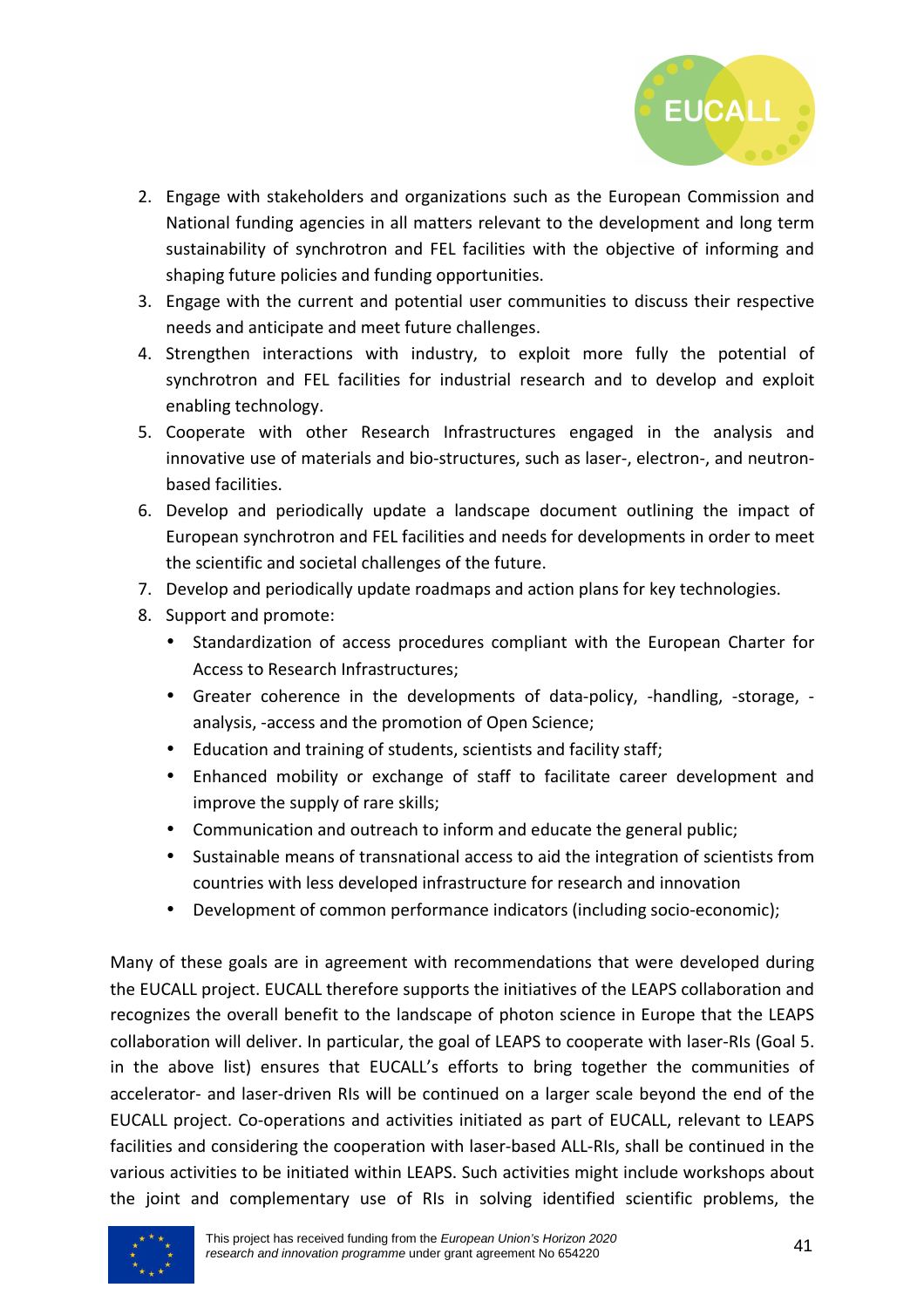

federation of ILO/TTO offices of the RIs, similar to that of the Users Offices of RIs, or the initiation of a IP-rights training initiatives at the EU level for early-career stage researcher.

EUCALL was the first initiative to get the ALL-RIs working more closely together and to share their common challenges. The great success of this collaboration indicates that this story is just starting and a channel is needed to maintain strong communication between the ALL-RIs beyond the duration of the EUCALL project. A possibility to be considered would be the creation of an international conference that brings together the actors of the ALL-RI, for example every three years in a way similar to the Instrumentation conference for synchrotrons and FELs or the AIRAPT conference for the High Pressure community. EUCALL's Joint Foresight Topics (Deliverable 3.4) will contain suggestions and concepts for joint development activities which EUCALL recommends for possible future collaboration between the LEAPS partners and the optical laser facilities such as ELI and Laserlab-Europe.

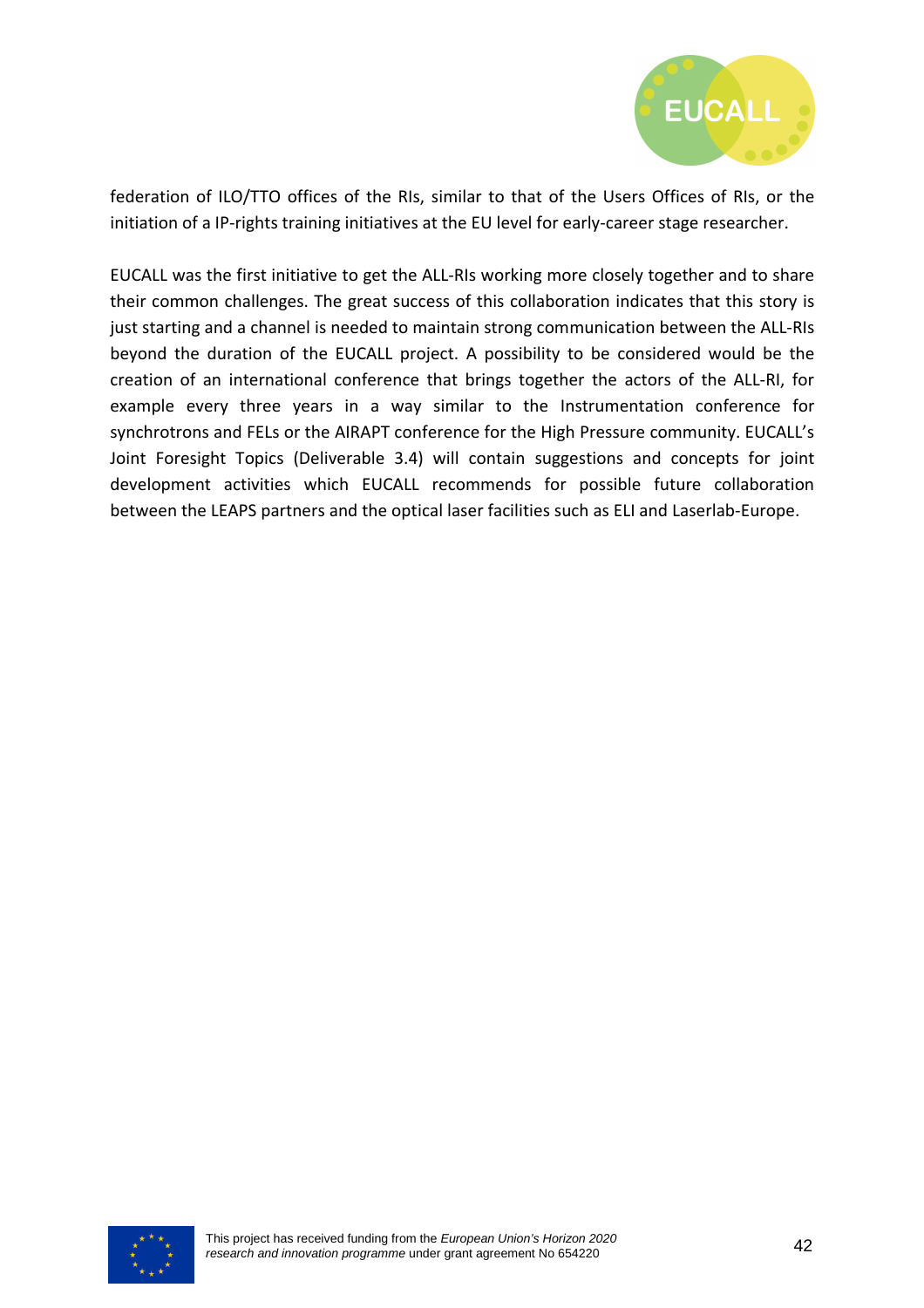

## **6. Summary and Outlook**

The data collection and analysis performed within the activities of EUCALL WP3 have resulted in important recommendations for development of future instrumentation at advanced laser light sources, including high repetition-rate femtosecond-scale pulsed light sources in the VUV and soft x-ray range, and suggestions for complimentary experimental techniques to be made available at light source infrastructures. Concepts for possible synergies recognize the complimentary nature of HHG, FEL and synchrotron radiation and recommend that future light sources be installed in close proximity to complementary ones, encourage sharing of designs for end-stations between facilities, and suggest the implementation of ultrafast electron diffraction techniques at light sources.

The inclusion of optical laser-driven light sources such as ELI and members of the Laserlab-Europe consortium into the Wayforlight database will increase awareness among users and facility operators within both the accelerator and laser communities of the capabilities of each light source in Europe, and promote migration of users between the two communities. The new database will also implement standardization of how the participating light source facilities present the characteristics of their instrumentation to potential users.

Technology transfer experts at the participating facilities have benefited under the experience exchange workshop organized under EUCALL, and best practices developed from the surveys performed have been delivered to the facility staff. Recommendations to enhance the innovation potential within a consortium of RIs were developed, including the training of young researchers, the formation of industrial advisory panels and enhanced cooperation with external mediator companies.

EUCALL's recommendations for enhanced synergy and innovation between accelerator and laser based light sources will be formally presented at the joint foresight topic workshop "Future Strategies for RI Operation" (see Deliverable 3.4).

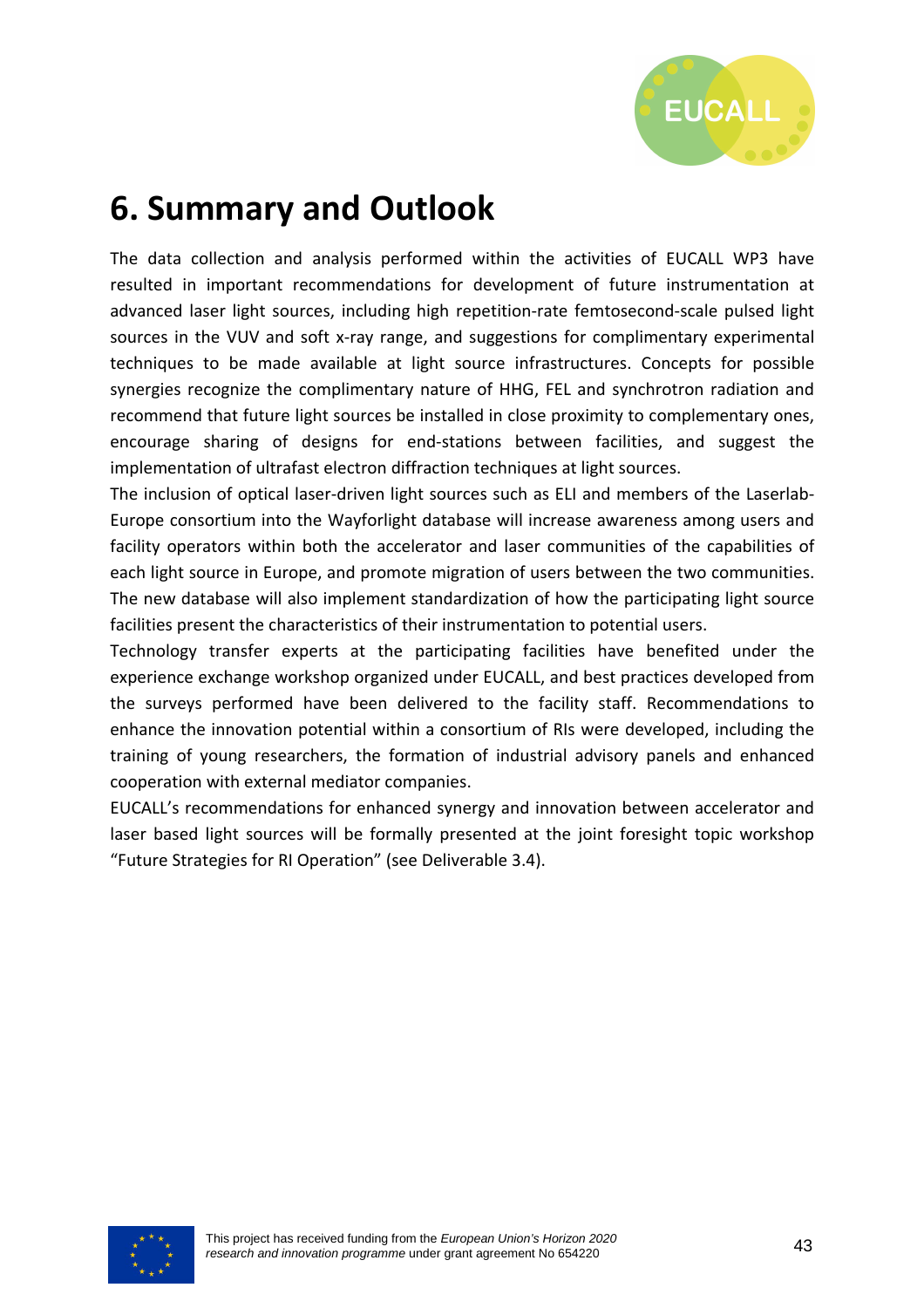

## **Annex 1: Questions to Expert Users**

The following survey was distributed to a group of expert users of European advanced laser light sources, nominated by the Synergy Board, for analysis of the spreadsheet "UV-x-ray Instrumentation at ALL-RIs". The responses have been summarized in this report (Section 3.1 and Annex 2).

*Based on the information in the "Spreadsheet of UV and X-ray instrumentation at Advanced*  Laser Light Sources" and your own experience, please consider answering the following *questions. Your response will be analyzed and anonymously incorporated into one of EUCALL's reports regarding the overall portfolio of instrumentation in this area.* 

- *1. As an expert user of one or more of the RIs presented in the table, how do you define your domain of research?*
- *2. Which instruments at which facility included in the table have you used for experiments?* 
	- *a. Are you a user of facilities which are not included in the attached table? Which ones?*
	- *b. Can you describe your criteria when you select a specific instrument for an experiment?*
- *3. With respect to the listed instruments at European light sources, do you see:* 
	- *a. good or satisfactory availability of instruments/RIs for your research,*
	- *b. possible synergies amongst different RIs, or instrumentation at these RIs,*
	- *c. any missing capability of instrumentation that would be relevant for your research? Can you briefly name these and identify if these are available at RIs outside of Europe?*
- *4. Could you consider using a different type of RI?* 
	- *a. If you traditionally use accelerator-based light sources, could you consider using a laser-based source, or vice-versa? If yes, which? If no, why not?*
	- *b. For your area of research, do you see synergies between the different types of RIs that could be further exploited or further developed? If yes, which?*
	- *c. Can you see new research opportunities arising from the combination of offers by different RIs?*
- *5. Please provide any further remarks, comments, or recommendations regarding the European landscape of the UV and x-ray sources*

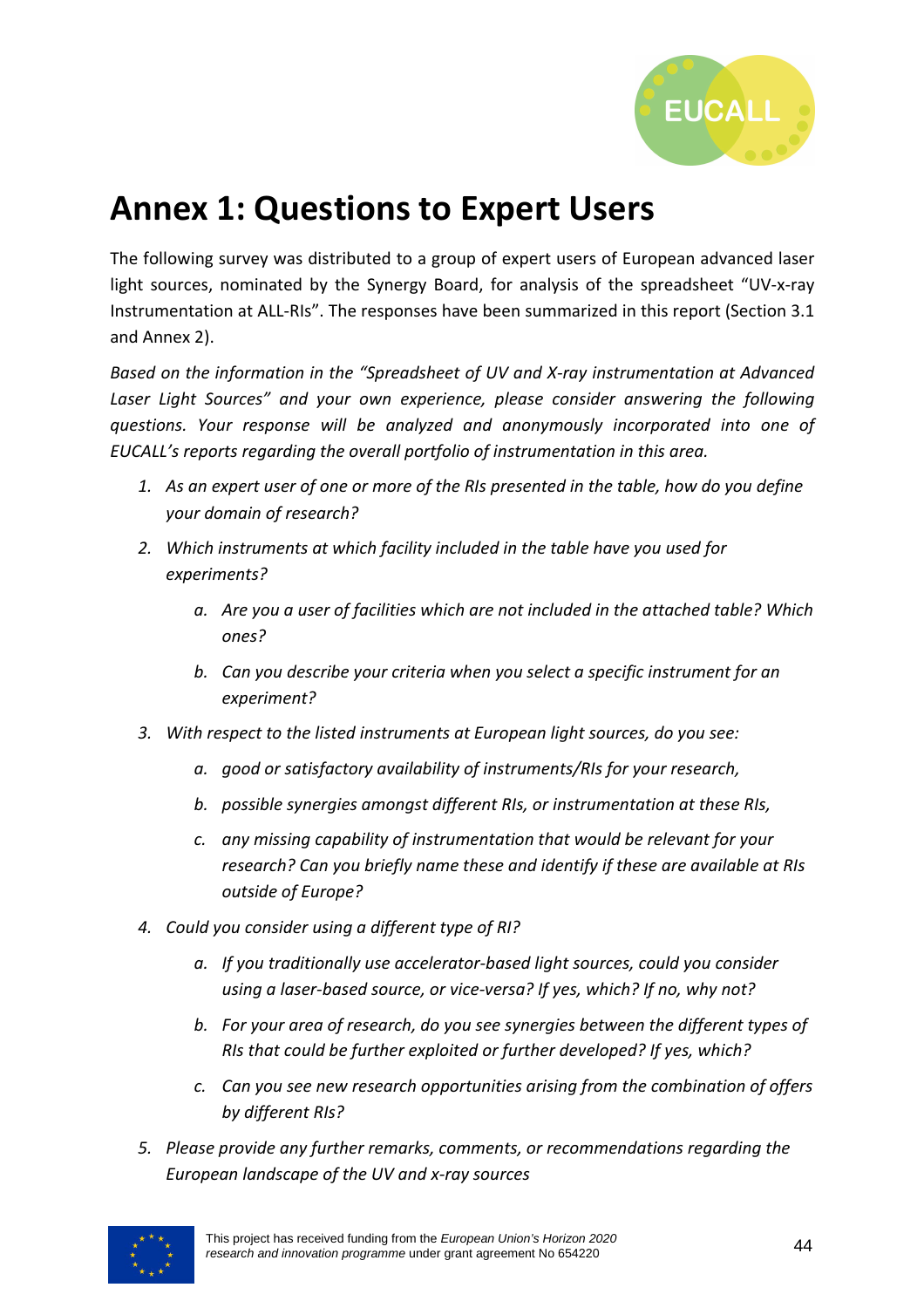

# **Annex 2: Feedback from Expert Users on Spreadsheet**

#### **Facilities included in the spreadsheet**

The European facilities included in the spreadsheet are the most used facilities in Europe by the expert users, with the exception of ANKA, not included in the spreadsheet, mentioned by only one of the users. Outside Europe, the most used facilities by the European expert users are LCLS (USA) and SPring8 (Japan), reflecting the lack of an operational XFEL in Europe. The recent start-up of European XFEL and SwissFEL (which took place directly after EUCALL's data collection) can be expected to fulfill this need. The ALS facility in Berkeley (USA) and APS (Argonne, USA) were mentioned in particular as non-European synchrotron facilities most often used by European scientists.

#### **Availability of RIs in Europe**

The expert users are generally satisfied with the instruments and beamlines available at the different RIs in Europe. The planned European XFEL and high-energy lasers at the ESRF are recognised as two experimental capabilities which will keep the European RIs scientific environment as a worldwide leader in science in extreme conditions. Nevertheless, the availability of beamtime and the oversubscription of certain facilities are identified as potential limiting factors for the development of the corresponding scientific activities.

#### **Condition to use a different type of RI**

Most of the expert users surveyed reported they commonly use both accelerator-based and laser-based sources for their experiments. If the performances are compatible with the experiments the type of source, meaning the way the radiation is generated, is unimportant. Some users recognize that the visibility of the capabilities of the laser-based sources, out of their specific domain, seems limited and wish for more dissemination and networking about these facilities. There seems to be a specifically low visibility of the ELI facilities' potential and these facilities were only mentioned with some general expectation of available beamlines. In terms of synergies, one user suggested the organization of a Laserlab-Europelike network involving all the RIs on the EUCALL spreadsheet.

#### **Identified issues and missing elements:**

• Optical laser driven light sources with repetition rates >10 kHz and the characteristics (flux, reliability, focus, light) of a typical synchrotron. A great hope is expressed that the Max Borne Institute (MBI) or ELI-ALPS' beamlines will soon come up to their target specifications and offer really reliable, hands off, 90% up time, user modes similar to PETRA III or BESSY 2.

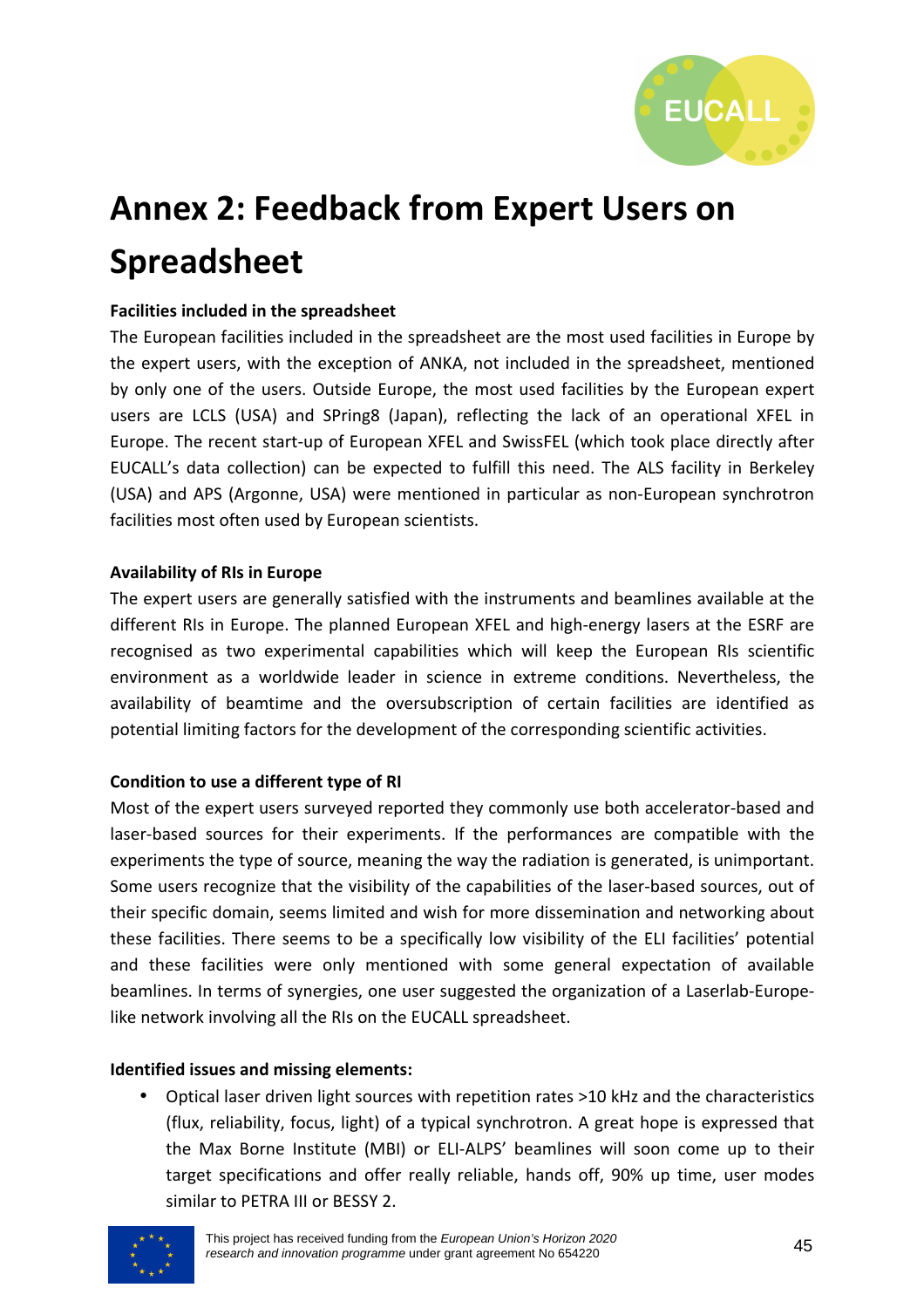

- A seeded FEL with the parameters and quality of FERMI but at 10 kHz or higher repetition rate would boost the research dramatically. The key issue is routine operation and reproducibility of the parameters.
- RIs strongly focus on UV, X-ray and high-intensity work, however the capabilities for multidimensional vibrational (2DIR), electronic (2DEL) spectroscopy facilities are under presented. Furthermore, multidimensional VUV and x-ray spectroscopies have been shown to be viable methods. There is an emerging and growing need to improve access to facilities which can determine atomic coordinates of chemical, nano- and biochemical systems after optical excitation at fs time resolution.
- Special double pulse schemes introduced at the FELs, especially if the spectral and temporal separation can be somewhat tuned. This is to some extent possible at the LCLS in the soft x-ray domain but also at FERMI, at lower energy.
- The capability to tune the FEL photon energy over a larger range, and for instance pump at one element and probe at another one - this requires at least 100 eV energy difference.
- Attosecond x-ray pulses from FELs, which would enable unique valence dynamics studies.
- There are too few fs sources in the 200-300 nm  $(4 6 \text{ eV})$  region.
- 'True' soft x-ray (1st harmonic covering 250 1500 eV) capabilities are limited the SCS instrument at European XFEL will not cover this need. The soft x-ray beamline (Athos) at SwissFEL is expected to make a big difference, but as SwissFEL runs only at 100 Hz, many spectroscopic techniques will not be exploitable there.
- The capabilities of the experimental end-stations at XFELs are considered by some users to be sparse, while end-stations at HHG sources "essentially do not exist" beyond university scale laboratories via Laserlab Europe, but will become available at the ELI pillars. It is desired to have access to strong magnetic fields, low temperatures, and capabilities related to *in-situ* sample preparation – it is noted that these are not present at LCLS either.
- An interesting opportunity would be to facilitate access to relativistic ultrafast electron diffraction at a light source - there is no user facility so far worldwide but a kind of facility with which one can collaborate at SLAC.
- The availability of intense, ~10 femtosecond x-rays in the soft x-ray range with variable polarization, which is currently only really provided in the USA (LCLS SXR). This will be partly addressed by European XFEL, SwissFEL and FERMI, but it is not at present clear whether the availability of beamtime will be satisfactory.
- The combination of cryogenic environments and a hard x-ray diffractometer is something that is only going to be available at SwissFEL.
- An instrument with capability to do IR-pump soft x-ray-probe with overall temporal resolution of 10 fs (jitter).

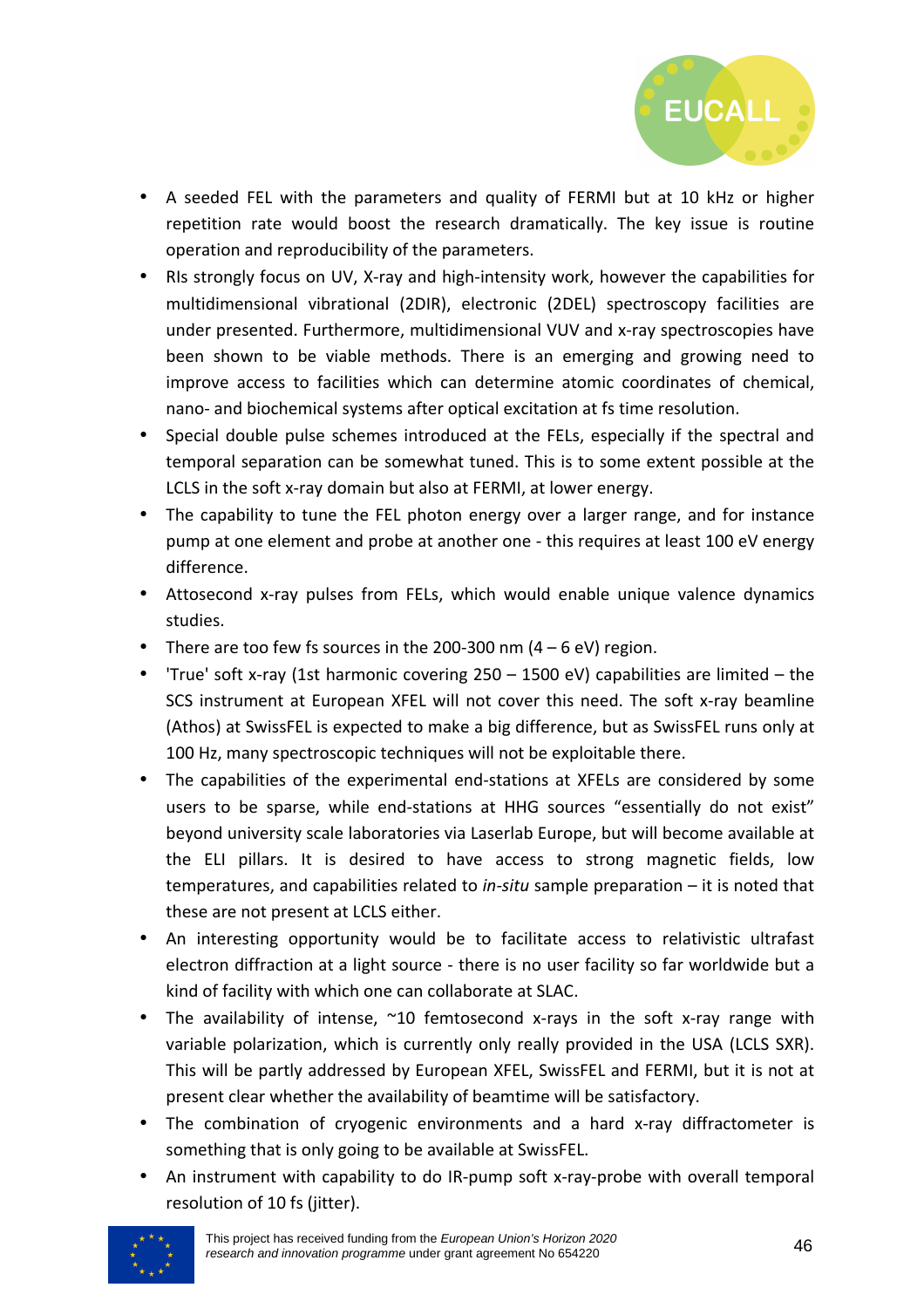

- FEL and laser-driven sources with shot-to-shot stability <1% similar to synchrotrons.
- User friendly, reliable and stable laser-driven sources which can thus run in a real user mode, so far only promised by ELI facility.
- Time-resolved micro- (or nano)-spectroscopy to investigate dynamic processes also in complex materials, where a region of interest has to be prepared/selected.
- High-resolution spectroscopy in the near-infrared (NIR) spectral range (as required e.g. at the PALS facility) to conduct research benefiting from a very narrow line of the gas laser with a fundamental frequency of 1.3 μm.
- Optical spectroscopies, such as Raman and infrared, are mandatory. The outcomes from these techniques importantly help to drive the interpretation of x-ray diffraction (XRD) data. For this reason, it can be recommended that XRD and x-ray scattering (XRS) beamlines could be provided with Raman and IR optical spectroscopy, at least just table-top IR spectroscopy.
- Each synchrotron facility with "high-pressure" beamlines could consider to set-up a top edge Fourier transform infrared (FTIR) beamline with a diffraction-limited beam spot in order to fit small samples in diamond anvil cells. Synergies between this FTIR beamline and the XRD and XRS high-pressure beamlines could then be promoted.
- The facility could significantly support the complex sample preparation procedures for users, both from the technical and economical side, otherwise this type of research could remain rather confined in a small community.
- Very long pulse, high energy drivers for developing warm dense matter in local thermodynamic equilibrium, studying dense plasma flows and turbulence are missing. In this case, optical lasers are not ideal drivers - something more along the lines of the Thor accelerator (able to reach pressures of one million atmospheres) at Sandia (or better) is required.
- A synchrotron-based x-ray diffraction and x-ray imaging capability in connection with a high-energy drive laser is missing in the list, but would be highly beneficial (e.g. proposed as HPLF-II at ESRF).
- A short-pulse betatron emission being used at XFELs, to give them access to EXAFS type spectroscopy, and possibly short pulse laser technology being used to provide xray/proton heating/damage etc at beamlines during experiments.

#### **Potential synergies**

• Synergies among HHG-driven and free-electron laser driven soft x-ray beamlines. HHG has better spectral stability and automatic synchronization between optical pump and soft x-ray probe pulse, much better longitudinal coherence properties. FELs have larger photon flux and brightness and allow for nonlinear physics experiments to be performed even in the soft x-ray domain.

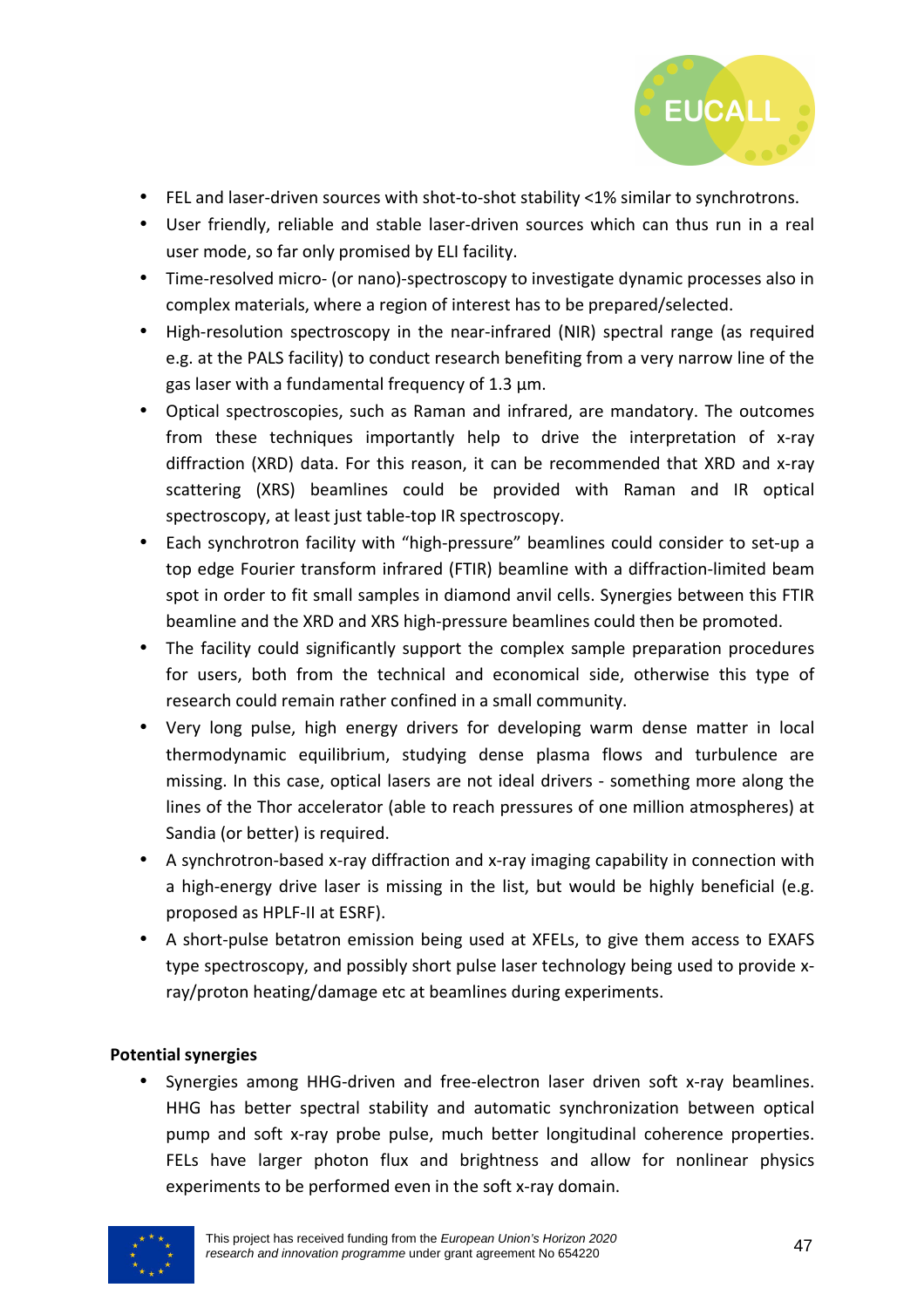

- Spectrally-resolved versus time-resolved studies combining experiments at synchrotron radiation facilities and at HHG laser based facilities and FELs: these techniques are very complementary and crucial for a full interpretation of the experiments. The geographical proximity between complementary light sources can be an advantage.
- The possibility to perform relativistic electron scattering using photo-injectors.
- Due to the limitation in availability of state-of-the-art end stations at XFEL and HHG facilities, a suggestion is for dedicated, expensive state-of-the-art instrumentation which could potentially be shared between facilities. Particularly large equipment is not transportable (such as a 7 Tesla superconducting magnet, which is specifically requested), but devices such as a photoelectron spectrometer could easily be moved around.
- The most important synergies to coordinate are between HHG sources and synchrotrons/XFELs. HHG sources can provide extremely short pulses, while FELs give more photons – this contrast is interesting for future experiments.
- Synergies between hard XFELs and XUV sources such as FERMI, as well as between these two and HHG or plasma-based sources of soft and hard x-rays.
- Use of relativistic electron bunches for ultrafast electron diffraction.
- Combination with time-resolved x-ray diffraction and spectroscopy.
- Development of compact (soft) x-ray sources which would allow users to do experiments in the home lab, preparing the high-end experiments at large RIs.
- Non-linear light-matter interaction in the soft x-ray spectral range is an area where capabilities of different RIs overlap and can be used in concert.
- It is recommended that the laser sources at x-ray facilities match the accelerator sources better for instance in terms of pulse length or repetition rate.
- There is some benefit to coordinating better angular resolved photoelectron spectroscopy (ARPES) measurements with other kinds of measurements that measure long-range structural order (e.g. diffraction).
- Sharing codes, targetry, or beam characterization tools could be of use.
- There will be great synergy between HED/HIBEF at European XFEL (short timescales) and HPLF at ESRF (longer timescales) for experiments on matter in extreme conditions. In Europe, European XFEL's HED instrument will cover the activities presently performed at LCLS's MEC.
- A combination of different RIs makes it possible to cover a wider range of irradiation conditions. One RI can be used as a test stand for a particular diagnostic tool or technique which will be utilized within other RIs later on.
- Synergies between x-ray science on large laser platforms (NIF, Omega, LMJ) and that on XFELs. It is doubtful whether the size of laser at NIF/LMJ will ever be available at

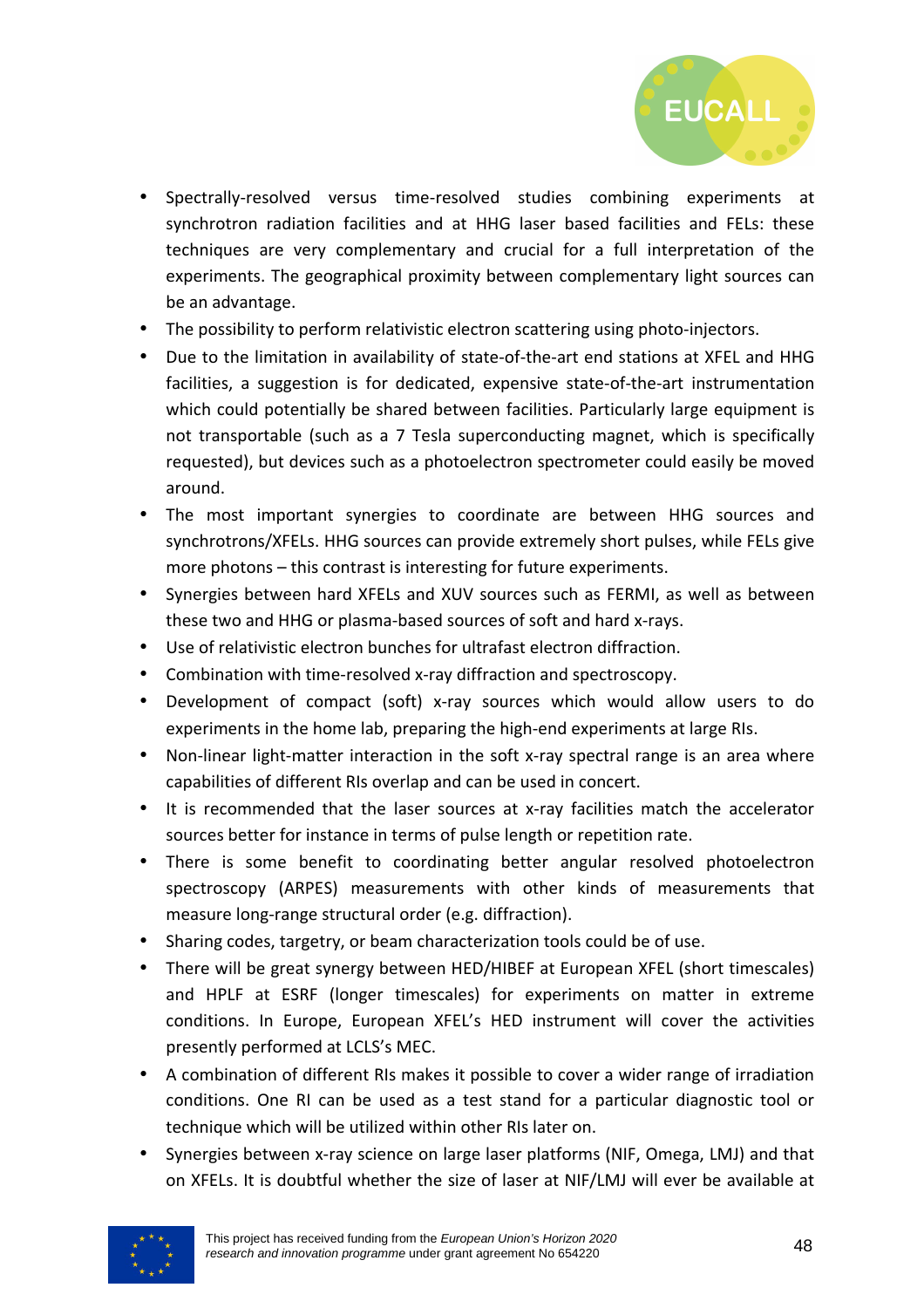

an XFEL - thus combining the ability to obtain the most extreme conditions with a high-quality short-pulse x-ray beam.

- An important part of the case for a UK-XFEL is to site their XFEL beside the CLF, allowing the CLF laser beams to be piped to the UK-XFEL hutches. Combining NIF with LCLS, or European XFEL with CEA's Megajoule Laser facility (LMJ) would undoubtedly have led to new research opportunities. To address this, it would be very beneficial if any future XFELs or large lasers could be sited beside large lasers or an XFEL respectively.
- A combination of XFEL and synchrotron radiation in combination with a high-energy drive laser would be very beneficial (like it is under construction at SACLA/ SPring-8 in Japan).

#### **Recommendations regarding the European landscape of the UV and x-ray sources**

- EUCALL activities should be supported after 2018 to continue and enhance the quest for a synergy between different RIs.
- The information included in the Spreadsheet of UV and X-ray beamlines/instrumentation at European Advanced Laser Light Sources could be organized according to type of experiments (such as imaging with its sub-divisions) to see the options in which facilities the experiment could be performed in the most attractive way.
- Efforts to make access/funding easier, to develop more standard schemes, and keep support high could show success. In addition, in order to prepare successful proposals which are awarded beamtime at ALL-RIs, large collaborations are sometimes necessary between users who don't often work together.
- For FEL-based research, especially time-resolved measurements, reliability and excellent support by the facility is a very important aspect as experiments are getting more and more complex. The risk of getting no results during a beamtime is quite high. From experience, this is different compared to experiments at storage ring sources.
- The "low energy" UV to XUV ranges should be actively maintained accessible and further developed, since a number of important challenges in AMO are specific to that domain.
- Covering the range from the deep-UV (typically wavelengths shorter than 300 nm) to the hard x-ray range is necessary.
- One should keep room not only for large-scale experiments with large cooperation groups, but also for smaller, more spontaneous projects, which might be a stimulus for the "big science".